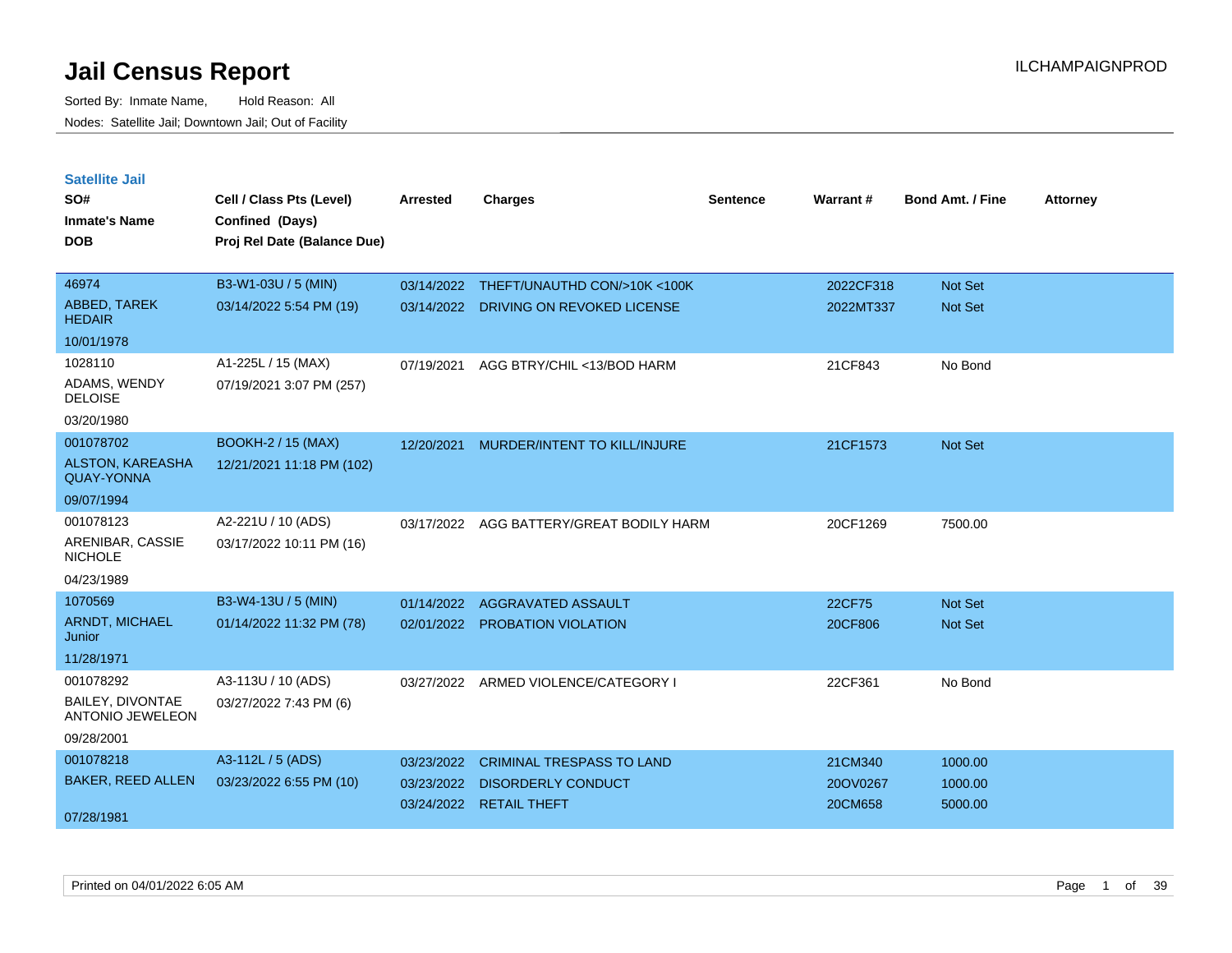| SO#<br><b>Inmate's Name</b><br><b>DOB</b><br>001078565<br><b>BARBER, MARK</b>                                                                                                                    | Cell / Class Pts (Level)<br>Confined (Days)<br>Proj Rel Date (Balance Due)<br>B1-104U / 15 (MAX)<br>11/05/2021 7:40 AM (148)                      | Arrested<br>11/05/2021<br>11/05/2021                                                           | <b>Charges</b><br>POSSESSION OF STOLEN FIREARM<br>RECEIVE/POSS/SELL STOLEN VEH                                                                                                                                                                                                                                                                                                        | <b>Sentence</b>       | <b>Warrant#</b><br>21CF1366<br>2021CF1309                                                                               | <b>Bond Amt. / Fine</b><br><b>Not Set</b><br>25000.00                                                          | <b>Attorney</b> |
|--------------------------------------------------------------------------------------------------------------------------------------------------------------------------------------------------|---------------------------------------------------------------------------------------------------------------------------------------------------|------------------------------------------------------------------------------------------------|---------------------------------------------------------------------------------------------------------------------------------------------------------------------------------------------------------------------------------------------------------------------------------------------------------------------------------------------------------------------------------------|-----------------------|-------------------------------------------------------------------------------------------------------------------------|----------------------------------------------------------------------------------------------------------------|-----------------|
| <b>ANTHONY, Junior</b>                                                                                                                                                                           |                                                                                                                                                   | 11/05/2021                                                                                     | <b>BURGLARY</b>                                                                                                                                                                                                                                                                                                                                                                       |                       | 21CF1369                                                                                                                | Not Set                                                                                                        |                 |
| 09/24/2003                                                                                                                                                                                       |                                                                                                                                                   |                                                                                                |                                                                                                                                                                                                                                                                                                                                                                                       |                       |                                                                                                                         |                                                                                                                |                 |
| 65868<br>BARBER, MARK<br><b>ANTHONY, Senior</b>                                                                                                                                                  | B4-123L / 15 (MAX)<br>03/11/2022 10:13 AM (22)                                                                                                    |                                                                                                | 03/11/2022 METH DELIVERY/15<100 GRAMS                                                                                                                                                                                                                                                                                                                                                 | 8y (DOC)              | 20CF1249                                                                                                                | No Bond                                                                                                        |                 |
| 08/15/1983                                                                                                                                                                                       |                                                                                                                                                   |                                                                                                |                                                                                                                                                                                                                                                                                                                                                                                       |                       |                                                                                                                         |                                                                                                                |                 |
| 518851<br>BARKER, ALEXANDER<br><b>MASSIE</b><br>09/24/1986<br>969121<br><b>BECKLEY, ANTHONY</b><br><b>PATRICK</b><br>06/30/1989<br>001078969<br>BEVERLY, SAYVION<br><b>LAMONTE</b><br>11/20/2002 | A3-117L / 10 (MED)<br>01/11/2022 2:37 PM (81)<br>A4-206L / 15 (MAX)<br>11/25/2021 7:16 PM (128)<br>B1-105U / 10 (MED)<br>03/22/2022 10:20 PM (11) | 01/11/2022<br>01/11/2022<br>01/11/2022<br>01/11/2022<br>01/11/2022<br>11/25/2021<br>11/25/2021 | DRIVING ON REVOKED LICENSE<br>OBSTRUCTING IDENTIFICATION<br>01/11/2022 FELON POSS/USE WEAPON/FIREARM<br>01/11/2022 POSS AMT CON SUB EXCEPT(A)/(D)<br><b>BAD CHK/OBTAIN CON PROP/&gt;150</b><br><b>BAD CHK/OBTAIN CON PROP/&gt;150</b><br>METH DELIVERY/15<100 GRAMS<br><b>CRIM TRESPASS TO RESIDENCE</b><br>HOME INVASION/GREAT BOD HARM<br>03/22/2022 AGG UNLAWFUL USE WEAPON/PERSON | 20y (DOC)<br>4y (DOC) | 2020TR16539<br>2020CM222<br>20CF361<br>2020CF863<br>20CF192<br>19CF1686<br>20CF1383<br>21CF1444<br>2021CF840<br>22CF345 | 1500.00<br>1500.00<br>15000.00<br>15000.00<br>15000.00<br>15000.00<br>No Bond<br>Not Set<br>No Bond<br>Not Set |                 |
| 993169<br>BRAATEN, KAYLAN<br>AMBER<br>10/29/1990<br>923208<br><b>BREADY, ANDREW</b>                                                                                                              | A1-125U / 10 (MED)<br>03/04/2022 9:40 AM (29)<br>B3-W3-12L / 10 (MED)<br>01/22/2022 7:43 PM (70)                                                  | 01/22/2022                                                                                     | 03/04/2022 RESIDENTIAL BURGLARY<br><b>CRIM TRES TO RES/PERS PRESENT</b>                                                                                                                                                                                                                                                                                                               | 6y (DOC)              | 21CF1059<br>22CF92                                                                                                      | No Bond<br><b>Not Set</b>                                                                                      |                 |
| <b>NICHOLAS</b><br>06/08/1988                                                                                                                                                                    |                                                                                                                                                   |                                                                                                |                                                                                                                                                                                                                                                                                                                                                                                       |                       |                                                                                                                         |                                                                                                                |                 |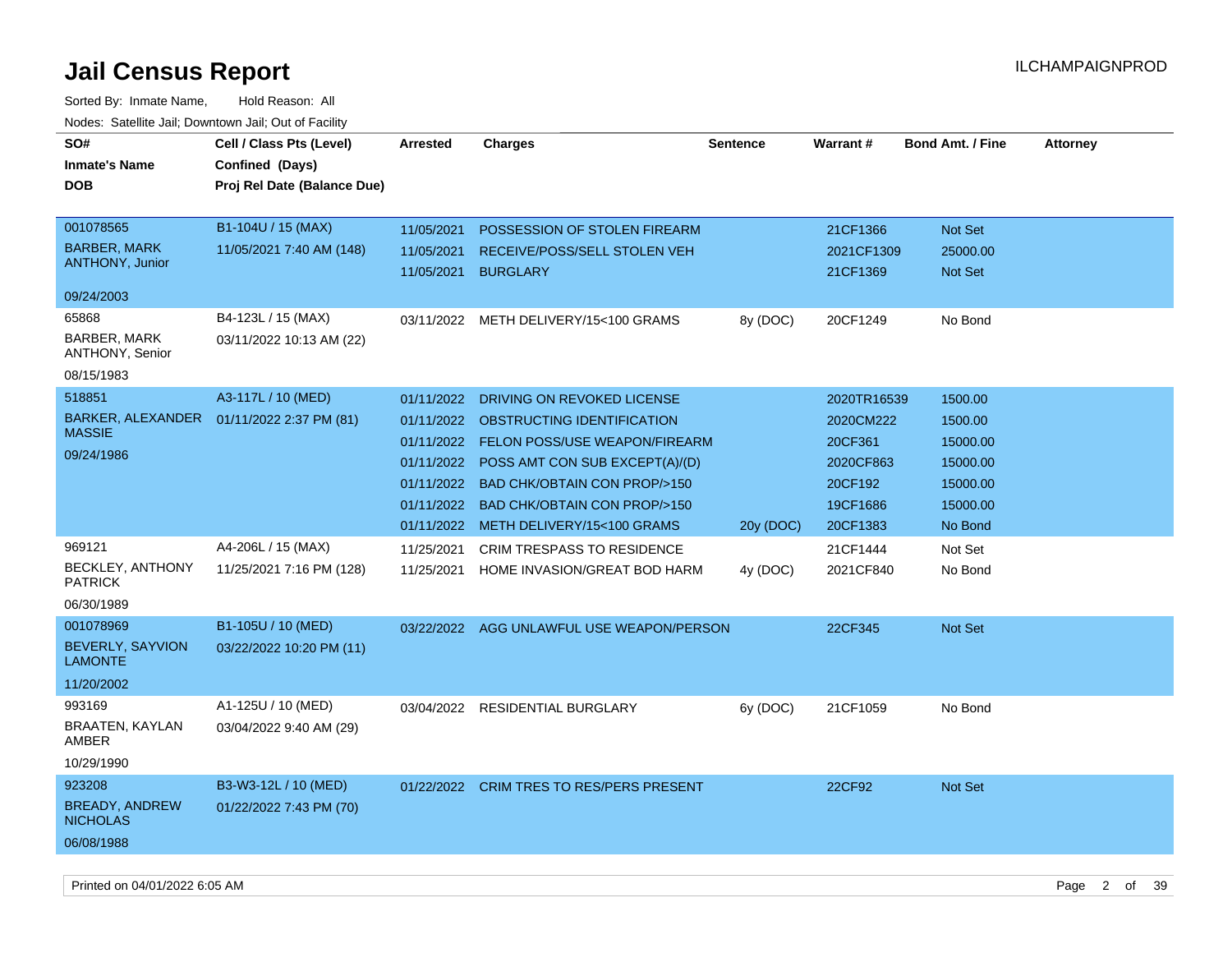| roaco. Calcinio dan, Downtown dan, Cal or Fability |            |                                |                                                                                                                       |                                                                                                                                                         |                 |                         |
|----------------------------------------------------|------------|--------------------------------|-----------------------------------------------------------------------------------------------------------------------|---------------------------------------------------------------------------------------------------------------------------------------------------------|-----------------|-------------------------|
| Cell / Class Pts (Level)                           | Arrested   | <b>Charges</b>                 | <b>Sentence</b>                                                                                                       |                                                                                                                                                         |                 | <b>Attorney</b>         |
| Confined (Days)                                    |            |                                |                                                                                                                       |                                                                                                                                                         |                 |                         |
| Proj Rel Date (Balance Due)                        |            |                                |                                                                                                                       |                                                                                                                                                         |                 |                         |
|                                                    |            |                                |                                                                                                                       |                                                                                                                                                         |                 |                         |
| B1-202L / 10 (MED)                                 |            |                                |                                                                                                                       | 20CF374                                                                                                                                                 | 100000.00       |                         |
| 02/10/2022 3:28 PM (51)                            |            |                                |                                                                                                                       |                                                                                                                                                         |                 |                         |
|                                                    |            |                                |                                                                                                                       |                                                                                                                                                         |                 |                         |
| B1-202U / 10 (MED)                                 | 04/15/2021 |                                |                                                                                                                       | 21CF411                                                                                                                                                 | Not Set         |                         |
| 04/15/2021 6:24 PM (352)                           |            |                                |                                                                                                                       |                                                                                                                                                         |                 |                         |
|                                                    |            |                                |                                                                                                                       |                                                                                                                                                         |                 |                         |
| A4-107L / 15 (MAX)                                 | 03/23/2022 | DOMESTIC BATTERY/OTHER PRIOR   |                                                                                                                       | 22CF348                                                                                                                                                 | <b>Not Set</b>  |                         |
| 03/23/2022 7:13 PM (10)                            |            |                                |                                                                                                                       | 22CF349                                                                                                                                                 | No Bond         |                         |
|                                                    |            |                                |                                                                                                                       |                                                                                                                                                         |                 |                         |
| B4-121L / 15 (MAX)                                 | 01/20/2022 | MFG/DEL 1<15 GR COCAINE/ANLG   |                                                                                                                       | 19CF369                                                                                                                                                 | 25000.00        |                         |
| 01/20/2022 7:19 PM (72)                            | 01/20/2022 |                                |                                                                                                                       | 21CF935                                                                                                                                                 | 750000.00       |                         |
|                                                    |            |                                |                                                                                                                       |                                                                                                                                                         |                 |                         |
| B4-222L / 15 (MAX)                                 | 11/13/2021 |                                |                                                                                                                       | 21CF1390                                                                                                                                                | Not Set         |                         |
| 11/13/2021 8:57 PM (140)                           | 11/13/2021 | AGG CRIM SX AB/>5 YR OLDER VIC |                                                                                                                       | 2019CF0718                                                                                                                                              | 250000.00       |                         |
|                                                    |            |                                |                                                                                                                       |                                                                                                                                                         |                 |                         |
| B4-122L / 15 (MAX)                                 |            |                                |                                                                                                                       | 22CF114                                                                                                                                                 | 1000000.00      |                         |
| 01/27/2022 8:15 PM (65)                            |            |                                |                                                                                                                       |                                                                                                                                                         |                 |                         |
|                                                    |            |                                |                                                                                                                       |                                                                                                                                                         |                 |                         |
| A2-122L / 5 (ADS)                                  |            |                                |                                                                                                                       | 2020CM392                                                                                                                                               | 1000.00         |                         |
| BRYANT, JUDITH ANN 01/05/2022 6:36 PM (87)         |            |                                |                                                                                                                       |                                                                                                                                                         |                 |                         |
|                                                    |            |                                |                                                                                                                       |                                                                                                                                                         |                 |                         |
| B1-201L / 10 (MED)                                 | 03/11/2022 | VIO BAIL BOND/CLASS X OFFENSE  | 3y (DOC)                                                                                                              | 2018CF350                                                                                                                                               | No Bond         |                         |
| 03/11/2022 5:01 PM (22)                            |            |                                |                                                                                                                       | 2005F180                                                                                                                                                | 15000.00        |                         |
|                                                    |            |                                |                                                                                                                       |                                                                                                                                                         |                 |                         |
|                                                    |            |                                | ARMED HABITUAL CRIMINAL<br>01/27/2022 MURDER<br>01/05/2022 CRIMINAL TRESPASS BUILDING<br>03/11/2022 CIVIL FTA WARRANT | 02/10/2022 AGG DISCHARGE FIREARM/OCC BLDG<br>FELON POSS/USE WEAPON/FIREARM<br>03/23/2022 FELON POSS/USE WEAPON/FIREARM<br>FELON POSS/USE WEAPON/FIREARM | <b>Warrant#</b> | <b>Bond Amt. / Fine</b> |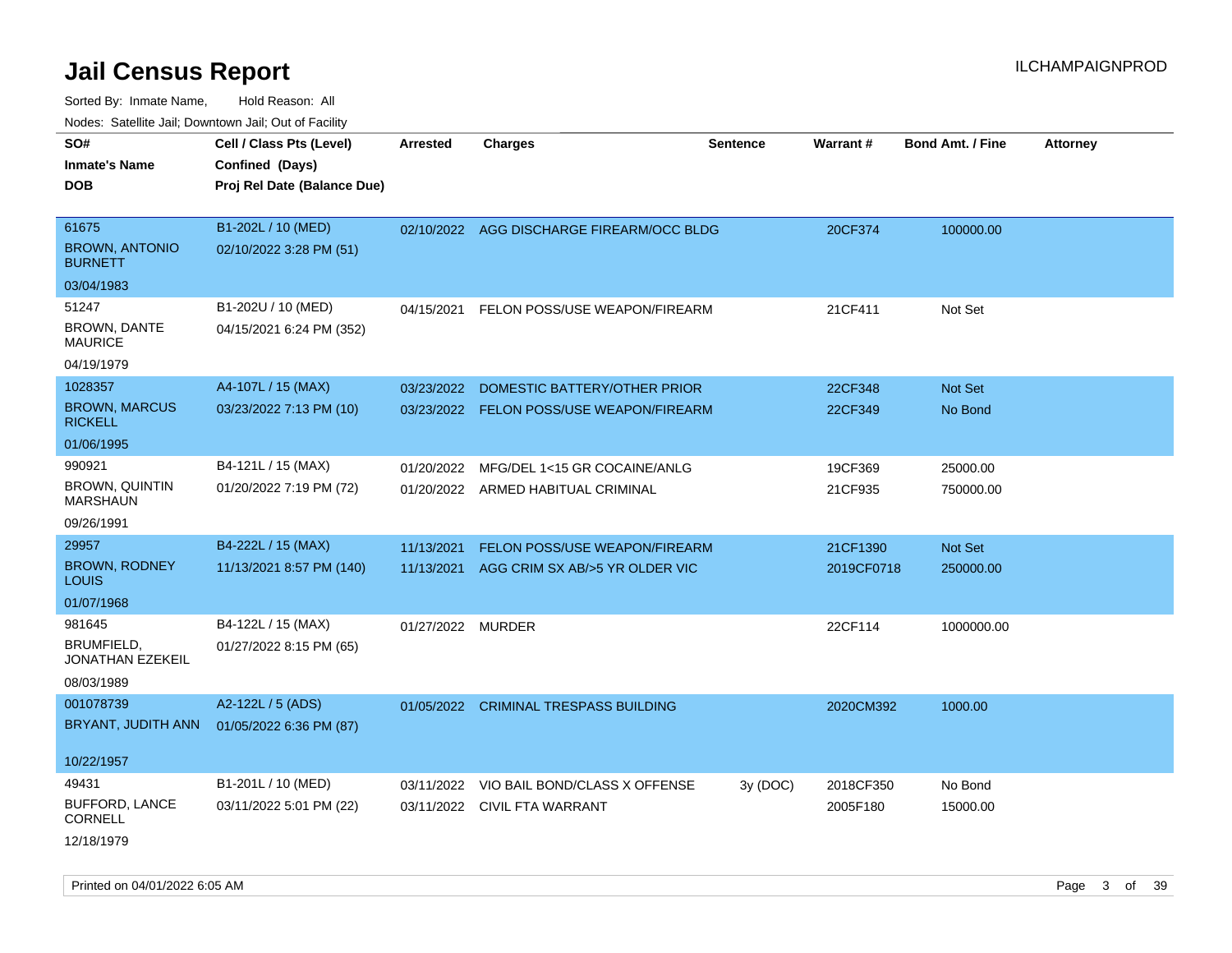Sorted By: Inmate Name, Hold Reason: All

Nodes: Satellite Jail; Downtown Jail; Out of Facility

| roaco. Calcinio dan, Downtown dan, Oal or Fability |                             |                 |                                               |                 |                 |                         |                 |
|----------------------------------------------------|-----------------------------|-----------------|-----------------------------------------------|-----------------|-----------------|-------------------------|-----------------|
| SO#                                                | Cell / Class Pts (Level)    | <b>Arrested</b> | <b>Charges</b>                                | <b>Sentence</b> | <b>Warrant#</b> | <b>Bond Amt. / Fine</b> | <b>Attorney</b> |
| <b>Inmate's Name</b>                               | Confined (Days)             |                 |                                               |                 |                 |                         |                 |
| <b>DOB</b>                                         | Proj Rel Date (Balance Due) |                 |                                               |                 |                 |                         |                 |
|                                                    |                             |                 |                                               |                 |                 |                         |                 |
| 1047579                                            | A1-124L / 10 (MED)          |                 | 02/24/2022 ARMED ROBBERY/NO FIREARM           |                 | 22CF232         | Not Set                 |                 |
| <b>BUTLER, TAMYRA</b><br><b>COSHAWN</b>            | 02/24/2022 5:40 AM (37)     |                 |                                               |                 |                 |                         |                 |
| 07/06/1988                                         |                             |                 |                                               |                 |                 |                         |                 |
| 39474                                              | B1-101U / 10 (ADS)          | 07/06/2021      | MFG/DEL 15<100 GR HEROIN/ANLG                 |                 | 21CF792         | Not Set                 |                 |
| CAMPBELL, AARON<br><b>JACOB</b>                    | 07/06/2021 11:56 PM (270)   |                 |                                               |                 |                 |                         |                 |
| 07/18/1974                                         |                             |                 |                                               |                 |                 |                         |                 |
| 001078953                                          | A4-203L / 10 (MED)          |                 | 03/15/2022 POSSESSION OF STOLEN FIREARM       |                 | 2022CF319       | <b>Not Set</b>          |                 |
| <b>CAMPBELL,</b><br><b>MOHAMMED BURNELL</b>        | 03/15/2022 10:50 PM (18)    |                 |                                               |                 |                 |                         |                 |
| 09/25/1991                                         |                             |                 |                                               |                 |                 |                         |                 |
| 1060436                                            | B1-106U / 10 (MED)          | 01/06/2022      | AGGRAVATED UNLAWFUL RESTRAINT                 |                 | 22CF29          | Not Set                 |                 |
| CARTER, DERESHEO<br><b>DEWAYNE</b>                 | 01/06/2022 8:43 PM (86)     |                 | 01/06/2022 FELON ESCAPE/PEACE OFFICER         |                 | 22CF28          | Not Set                 |                 |
| 09/10/1991                                         |                             |                 |                                               |                 |                 |                         |                 |
| 001077353                                          | B1-106L / 15 (MAX)          | 02/12/2022      | <b>FELON POSS/USE WEAPON/FIREARM</b>          |                 | 22CF173         | No Bond                 |                 |
| CARTER, JAMES<br><b>IVORY</b>                      | 02/13/2022 1:19 AM (48)     |                 | 02/12/2022 ALCOHOL SALES - MINOR 19-20        |                 | 2020OV127       | 1000.00                 |                 |
| 08/12/2000                                         |                             |                 |                                               |                 |                 |                         |                 |
| 957936                                             | A4-103U / 15 (MAX)          |                 | 03/10/2022 DELIVERY OF OR POSSESSION OF W/INT |                 | 22CF295         | Not Set                 |                 |
| CAVETTE, JUSTIN<br><b>EUGENE</b>                   | 03/10/2022 12:10 PM (23)    |                 |                                               |                 |                 |                         |                 |
| 08/02/1988                                         |                             |                 |                                               |                 |                 |                         |                 |
| 1029088                                            | B1-107L / 10 (MED)          | 12/21/2021      | <b>FELON POSS/USE FIREARM PRIOR</b>           |                 | 21CF1338        | 250000.00               |                 |
| CHAPPLE, MALIK<br><b>BIANCO</b>                    | 12/22/2021 10:02 AM (101)   |                 |                                               |                 |                 |                         |                 |
| 10/25/1994                                         |                             |                 |                                               |                 |                 |                         |                 |
| 001078812                                          | B1-207U / 15 (MAX)          |                 | 02/01/2022 ARMED ROBBERY/ARMED W/FIREARM      |                 | 22CF145         | Not Set                 |                 |
| COBB, SINTRAE<br>SANCHEZ                           | 02/01/2022 8:33 PM (60)     |                 |                                               |                 |                 |                         |                 |
| 07/05/2002                                         |                             |                 |                                               |                 |                 |                         |                 |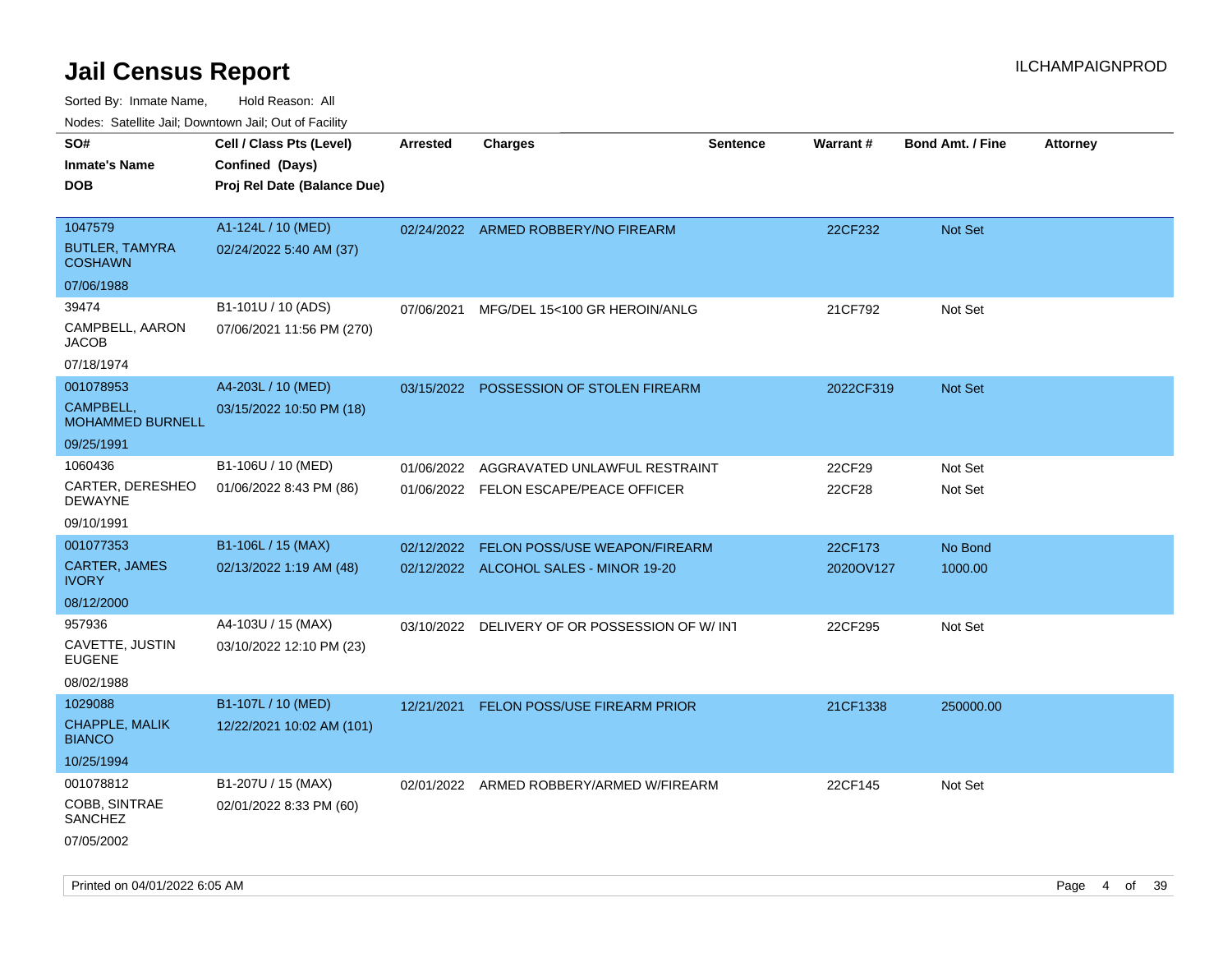| routs. Saltille Jali, Downlown Jali, Out of Facility |                                              |                   |                                           |                 |                 |                         |                 |
|------------------------------------------------------|----------------------------------------------|-------------------|-------------------------------------------|-----------------|-----------------|-------------------------|-----------------|
| SO#                                                  | Cell / Class Pts (Level)                     | <b>Arrested</b>   | <b>Charges</b>                            | <b>Sentence</b> | <b>Warrant#</b> | <b>Bond Amt. / Fine</b> | <b>Attorney</b> |
| <b>Inmate's Name</b>                                 | Confined (Days)                              |                   |                                           |                 |                 |                         |                 |
| <b>DOB</b>                                           | Proj Rel Date (Balance Due)                  |                   |                                           |                 |                 |                         |                 |
|                                                      |                                              |                   |                                           |                 |                 |                         |                 |
| 1004799                                              | BOOKH-3                                      | 03/31/2022        | DELIVERY OF OR POSSESSION OF W/INT        |                 | 22CFAWOW        | Not Set                 |                 |
| <b>COCHRANE, STORM</b>                               | 03/31/2022 11:37 AM (2)                      | 03/31/2022        | <b>RESIST/OBSTRUCTING A PEACE OFFICEF</b> |                 | 22CFAWOW        | Not Set                 |                 |
| JAMES                                                |                                              |                   | 03/31/2022 AGG CRIM SEX ABUSE/VICTIM <13  |                 | 19CF25          | 10000.00                |                 |
| 10/28/1992                                           |                                              |                   | 04/01/2022 AGG UNLAWFUL USE OF WEAPON/VEH |                 | 2022CF139       | 25000.00                |                 |
| 001077485                                            | A1-227U / 15 (MAX)                           | 12/21/2021        | MURDER/INTENT TO KILL/INJURE              |                 | 2021CF1282      | 1000000.00              |                 |
| COLBERT, ARIEANA<br><b>FELICIA</b>                   | 12/21/2021 2:08 PM (102)                     |                   |                                           |                 |                 |                         |                 |
| 12/13/2000                                           |                                              |                   |                                           |                 |                 |                         |                 |
| 34805                                                | B4-227U / 15 (MAX)                           | 10/01/2021        | DOMESTIC BATTERY                          |                 | 21CF1183        | Not Set                 |                 |
|                                                      | CONERLY, KIN JOSEPH 10/01/2021 1:53 AM (183) | 10/01/2021        | ARMED HABITUAL CRIMINAL                   |                 | 21CF1184        | <b>Not Set</b>          |                 |
|                                                      |                                              | 10/06/2021        | POSS STOLEN VEHICLE > \$25,000            |                 | 19CF1786        | <b>Not Set</b>          |                 |
| 11/16/1971                                           |                                              |                   |                                           |                 |                 |                         |                 |
| 1074319                                              | B1-104L / 15 (MAX)                           | 10/12/2021        | AGGRAVATED CRUELTY TO ANIMALS             |                 | 21CF1238        | Not Set                 |                 |
| CRAIG, DAVUCCI<br><b>DAVION</b>                      | 10/12/2021 11:36 AM (172)                    | 10/14/2021 MURDER |                                           |                 | 21CF1239        | Not Set                 |                 |
| 08/02/2001                                           |                                              |                   |                                           |                 |                 |                         |                 |
| 49829                                                | <b>B4-222U</b>                               |                   | 03/20/2022 AGGRAVATED DOMESTIC BATTERY    |                 | 22CF337         | No Bond                 |                 |
| <b>CRANDALL, TERRY</b><br>LEE, Junior                | 03/20/2022 11:02 PM (13)                     |                   |                                           |                 |                 |                         |                 |
| 01/12/1974                                           |                                              |                   |                                           |                 |                 |                         |                 |
| 001077549                                            | B2-T3-10L / 10 (SPH)                         | 12/22/2020        | <b>PRED CRIM SEX ASLT/VICTIM &lt;13</b>   |                 | 2020CF1469      | Not Set                 |                 |
| CRISTOBAL-MATEO,<br><b>CRISTOBAL</b>                 | 12/22/2020 1:17 PM (466)                     |                   |                                           |                 |                 |                         |                 |
| 12/02/1988                                           |                                              |                   |                                           |                 |                 |                         |                 |
| 988538                                               | B3-W4-15U / 10 (MED)                         | 12/21/2021        | AGGRAVATED DOMESTIC BATTERY               |                 | 21CF1564        | Not Set                 |                 |
| DAVIDSON, HARLEY<br><b>KYLE SCOTT</b>                | 12/21/2021 5:45 AM (102)                     |                   |                                           |                 |                 |                         |                 |
| 08/05/1990                                           | 4/18/2022 (0.00)                             |                   |                                           |                 |                 |                         |                 |
| 1023587                                              | A4-102L / 15 (MAX)                           | 09/24/2021        | MFG/DEL CANNABIS/2.5-10 GRAMS             |                 | 21CF1155        | Not Set                 |                 |
| DAVIS, MARTIN<br><b>DENNIS</b>                       | 09/24/2021 9:38 PM (190)                     |                   | 09/24/2021 ARMED HABITUAL CRIMINAL        |                 | 2021-CF681      | 500000.00               |                 |
| 12/02/1994                                           |                                              |                   |                                           |                 |                 |                         |                 |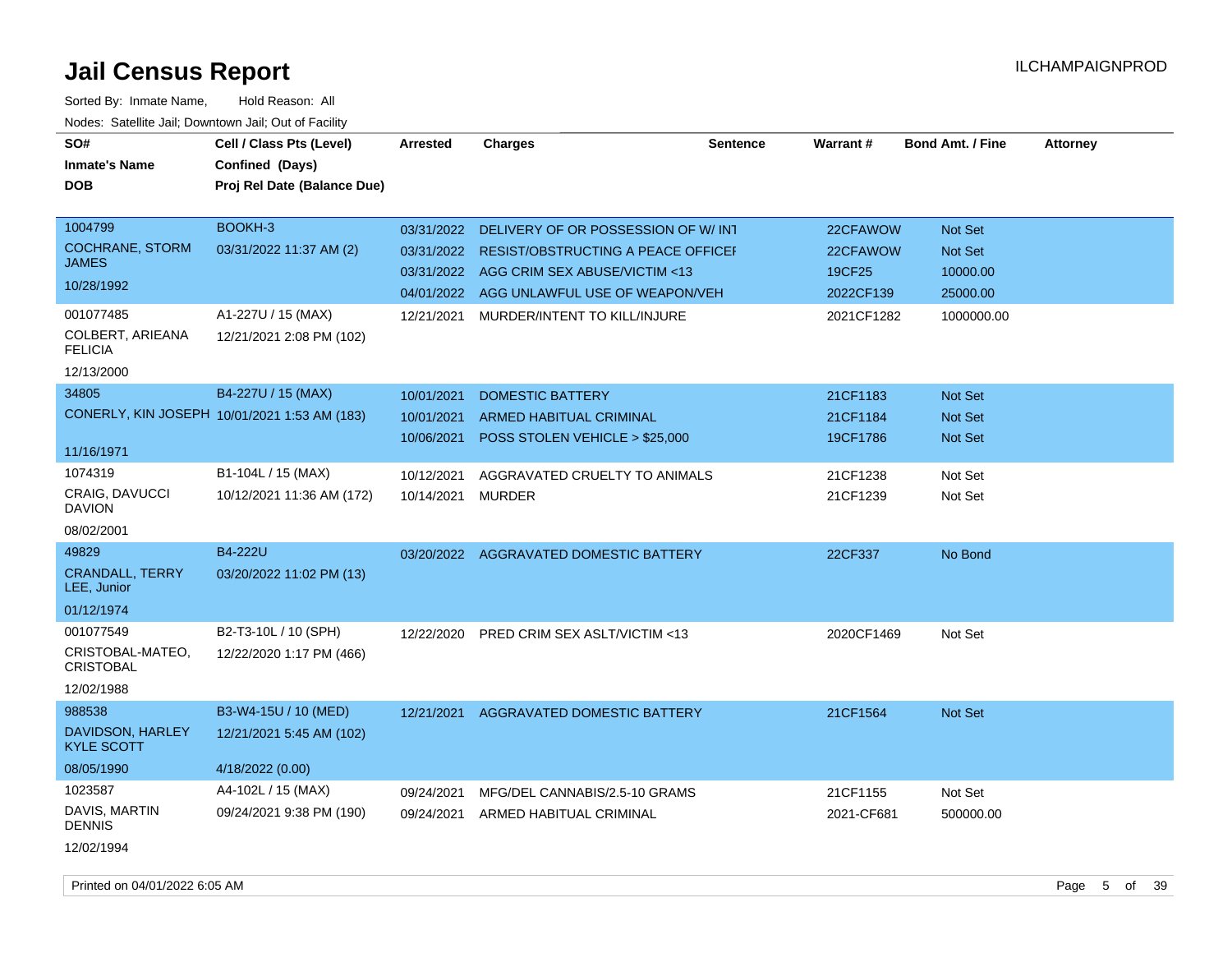| roacs. Catellite Jall, Downtown Jall, Out of Facility |                                             |                      |                                          |                 |                       |                         |                 |
|-------------------------------------------------------|---------------------------------------------|----------------------|------------------------------------------|-----------------|-----------------------|-------------------------|-----------------|
| SO#<br><b>Inmate's Name</b>                           | Cell / Class Pts (Level)<br>Confined (Days) | <b>Arrested</b>      | <b>Charges</b>                           | <b>Sentence</b> | Warrant#              | <b>Bond Amt. / Fine</b> | <b>Attorney</b> |
| <b>DOB</b>                                            | Proj Rel Date (Balance Due)                 |                      |                                          |                 |                       |                         |                 |
| 56972                                                 | B3-W8-32L / 10 (MED)                        | 08/30/2021           | POSS STOLEN VEHICLE > \$25,000           |                 | 21CF1044              | Not Set                 |                 |
| DAY, DANIEL JOSEPH                                    | 08/30/2021 3:07 PM (215)                    | 09/04/2021           | <b>BURGLARY</b>                          |                 | 21CF1054              | Not Set                 |                 |
| 10/16/1982                                            |                                             |                      |                                          |                 |                       |                         |                 |
| 36298                                                 | B2-DR / 5 (SPH)                             | 03/11/2022 AGG DUI/3 |                                          |                 | 21CF380               | Not Set                 |                 |
| DUCEY, SCOTT<br><b>ROBERT</b>                         | 03/11/2022 12:49 PM (22)                    |                      |                                          |                 |                       |                         |                 |
| 04/02/1969                                            |                                             |                      |                                          |                 |                       |                         |                 |
| 39880                                                 | A3-211L / 10 (ADS)                          |                      | 03/30/2022 DOMESTIC BATTERY              |                 | 2y/6m (DOC) 2021CF991 | No Bond                 |                 |
| DUGE, JACKIE LEE,<br>Junior                           | 03/30/2022 4:25 PM (3)                      |                      |                                          |                 |                       |                         |                 |
| 02/03/1960                                            |                                             |                      |                                          |                 |                       |                         |                 |
| 1024895                                               | B1-103L / 10 (MED)                          | 12/15/2021           | MFG/DEL 100<400 GR COCA/ANLG             |                 | 21CF1535              | Not Set                 |                 |
| EDWARDS, GEORGE<br><b>CORTEZ</b>                      | 12/15/2021 12:26 PM (108)                   | 12/15/2021           | AGGRAVATED BATTERY                       |                 | 21CF1536              | Not Set                 |                 |
| 06/19/1994                                            |                                             |                      |                                          |                 |                       |                         |                 |
| 1074720                                               | B2-T4-13U / 15 (SPH)                        |                      | 01/19/2022 PRED CRIM SEX ASLT/VICTIM <13 |                 | 21CF1414              | 500000.00               |                 |
| ELVIR-REYES, JORGE<br><b>LEONARDO</b>                 | 01/19/2022 1:43 PM (73)                     |                      |                                          |                 |                       |                         |                 |
| 06/03/1988                                            |                                             |                      |                                          |                 |                       |                         |                 |
| 43977                                                 | B2-T1-02L / 5 (SPH)                         | 12/20/2021           | AGG FLEEING POLICE/21 MPH OVER           |                 | 21CF1566              | Not Set                 |                 |
| <b>EMKES, DOUGLAS</b><br>ALAN                         | 12/20/2021 9:59 AM (103)                    | 12/20/2021           | PAROLE REVOCATION                        |                 |                       | No Bond                 |                 |
| 06/08/1959                                            |                                             |                      |                                          |                 |                       |                         |                 |
| 987328                                                | A2-123L / 10 (MED)                          | 12/11/2021           | AGG ASLT PEACE OFF/FIRE/ER WRK           |                 | 21CF1515              | <b>Not Set</b>          |                 |
| ERVIN, DEIDRA ANN<br><b>RUTH</b>                      | 12/11/2021 8:48 PM (112)                    |                      |                                          |                 |                       |                         |                 |
| 04/15/1991                                            |                                             |                      |                                          |                 |                       |                         |                 |
| 60186                                                 | A4-202L / 10 (ADS)                          |                      | 03/12/2022 AGG DOMESTIC BATTERY/STRANGLE |                 | 22CF304               | Not Set                 |                 |
| <b>EVANS, MICHAEL</b><br><b>WILLIAM</b>               | 03/12/2022 6:03 PM (21)                     |                      |                                          |                 |                       |                         |                 |
| 08/08/1981                                            |                                             |                      |                                          |                 |                       |                         |                 |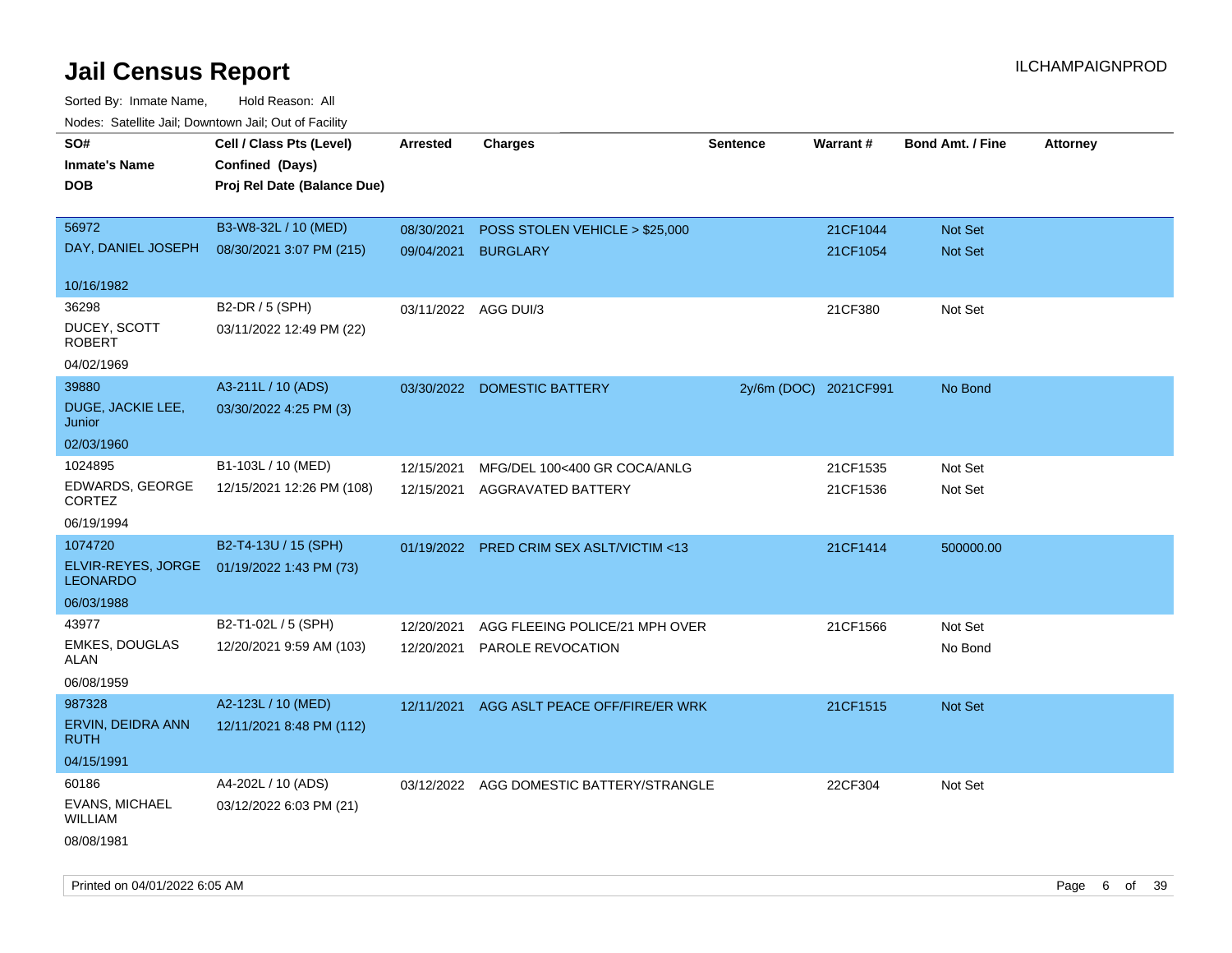| SO#                                 | Cell / Class Pts (Level)                     | <b>Arrested</b>   | <b>Charges</b>                            | <b>Sentence</b> | Warrant#   | <b>Bond Amt. / Fine</b> | <b>Attorney</b> |
|-------------------------------------|----------------------------------------------|-------------------|-------------------------------------------|-----------------|------------|-------------------------|-----------------|
| <b>Inmate's Name</b>                | Confined (Days)                              |                   |                                           |                 |            |                         |                 |
| <b>DOB</b>                          | Proj Rel Date (Balance Due)                  |                   |                                           |                 |            |                         |                 |
|                                     |                                              |                   |                                           |                 |            |                         |                 |
| 1026175                             | B4-127U / 10 (MED)                           |                   | 02/06/2022 FELON FAIL/RETURN FRM FURLOUGH |                 | 21CF1554   | No Bond                 |                 |
| FALCONER, AVERY                     | 02/06/2022 4:49 AM (55)                      |                   | 02/06/2022 CITY OV ARREST                 |                 | 2021-OV-65 | 1000.00                 |                 |
| <b>FOX</b>                          |                                              |                   | 02/07/2022 MFG/DEL 1<15 GR COCAINE/ANLG   | 6y (DOC)        | 2019CF1617 | No Bond                 |                 |
| 04/07/1989                          |                                              |                   |                                           |                 |            |                         |                 |
| 66468                               | A4-106L / 15 (MAX)                           | 03/06/2022 MURDER |                                           |                 | 22CF273    | 1000000.00              |                 |
| FERRELL, BRIAN<br>JAMAL             | 03/06/2022 9:04 PM (27)                      |                   |                                           |                 |            |                         |                 |
| 11/15/1985                          |                                              |                   |                                           |                 |            |                         |                 |
| 962759                              | B2-DR / 15 (SPH)                             | 07/16/2021        | <b>METH DELIVERY&lt;5 GRAMS</b>           |                 | 21CF833    | Not Set                 |                 |
|                                     | FINLEY, KEVIN DANTE 07/16/2021 9:44 PM (260) | 07/29/2021        | AGG CRIM SEX ASSAULT/FELONY               |                 | 21CF891    | No Bond                 |                 |
|                                     |                                              |                   |                                           |                 |            |                         |                 |
| 12/28/1988                          |                                              |                   |                                           |                 |            |                         |                 |
| 001078961                           | B1-207L / 10 (MED)                           |                   | 03/21/2022 AGG BATTERY/DISCHARGE FIREARM  |                 | 22CF39     | 750000.00               |                 |
| FISCHER, KYRE<br><b>ORLANDO</b>     | 03/21/2022 1:21 PM (12)                      |                   |                                           |                 |            |                         |                 |
| 04/14/2002                          |                                              |                   |                                           |                 |            |                         |                 |
| 1039744                             | B4-124U / 15 (MAX)                           | 12/06/2021 MURDER |                                           |                 | 20CF959    | 1000000.00              |                 |
| FONVILLE, TREVOY<br><b>JERMAINE</b> | 12/06/2021 10:52 AM (117)                    |                   |                                           |                 |            |                         |                 |
| 01/13/1996                          |                                              |                   |                                           |                 |            |                         |                 |
| 001078863                           | B4-226U / 15 (MAX)                           |                   | 02/19/2022 POSSESSION OF STOLEN FIREARM   |                 | 22CF203    | Not Set                 |                 |
| FOSTER, JOHN<br>CARELL              | 02/19/2022 6:01 AM (42)                      |                   |                                           |                 |            |                         |                 |
| 03/13/1981                          |                                              |                   |                                           |                 |            |                         |                 |
| 518395                              | B2-T3-12L / 15 (SPH)                         | 07/07/2020        | <b>CRIMINAL SEXUAL ASSAULT</b>            |                 | 2020-CF735 | 250000.00               |                 |
|                                     | FRANDLE, MARK RYAN 07/07/2020 3:42 PM (634)  |                   |                                           |                 |            |                         |                 |
|                                     |                                              |                   |                                           |                 |            |                         |                 |
| 09/10/1985                          |                                              |                   |                                           |                 |            |                         |                 |
| 001077934                           | A1-125L / 10 (MED)                           | 08/22/2021        | AGG DUI/ACCIDENT/DEATH                    |                 | 21CF1024   | Not Set                 |                 |
| FREED, LOGAN<br><b>SUZANNE</b>      | 08/22/2021 11:45 PM (223)                    | 08/22/2021        | DOMESTIC BATTERY                          |                 | 21 CM 172  | 10000.00                |                 |
| 08/18/1996                          |                                              |                   |                                           |                 |            |                         |                 |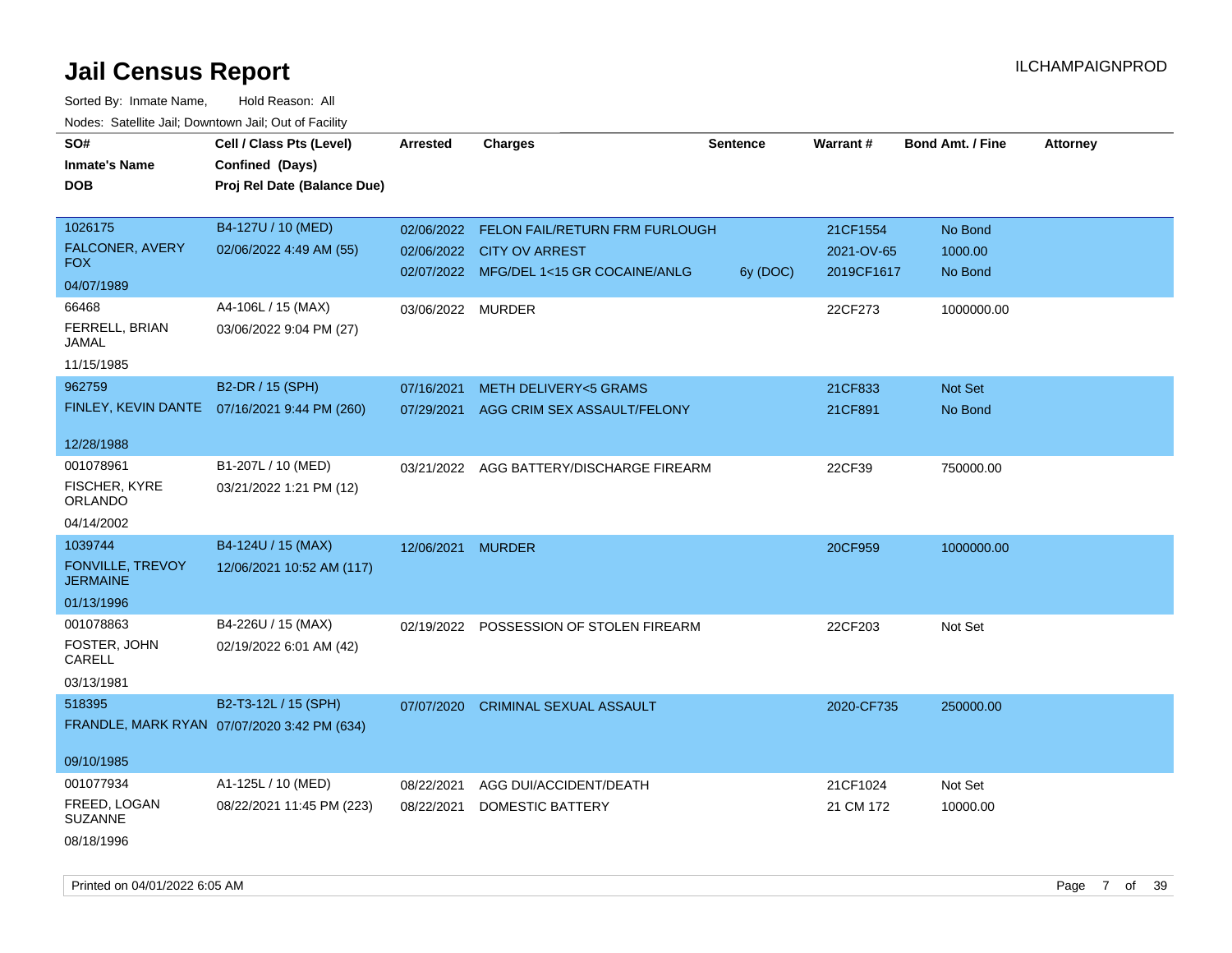Sorted By: Inmate Name, Hold Reason: All Nodes: Satellite Jail; Downtown Jail; Out of Facility

| ivuutos. Saltiilit Jall, Duwilluwii Jall, Oul of Facility |                                            |            |                                          |                 |              |                         |                 |
|-----------------------------------------------------------|--------------------------------------------|------------|------------------------------------------|-----------------|--------------|-------------------------|-----------------|
| SO#                                                       | Cell / Class Pts (Level)                   | Arrested   | <b>Charges</b>                           | <b>Sentence</b> | Warrant#     | <b>Bond Amt. / Fine</b> | <b>Attorney</b> |
| <b>Inmate's Name</b>                                      | Confined (Days)                            |            |                                          |                 |              |                         |                 |
| <b>DOB</b>                                                | Proj Rel Date (Balance Due)                |            |                                          |                 |              |                         |                 |
|                                                           |                                            |            |                                          |                 |              |                         |                 |
| 001078290                                                 | A1-224L / 10 (ADS)                         | 08/19/2021 | MACHINE GUN/AUTO WEAPON/VEH              |                 | 21CF1012     | Not Set                 |                 |
| <b>FREEMAN, ANGEL</b><br>JANILA KAY                       | 08/19/2021 1:26 AM (226)                   |            |                                          |                 |              |                         |                 |
| 12/25/1995                                                |                                            |            |                                          |                 |              |                         |                 |
| 591514                                                    | B2-T2-07U / 10 (SPH)                       | 02/25/2022 | AGG CRIM SEX ABUSE/VIC 13-17             |                 | 22CF230      | 100000.00               |                 |
|                                                           | GAMBLE, SCOTT PAUL 02/25/2022 6:08 PM (36) |            |                                          |                 |              |                         |                 |
| 09/06/1968                                                |                                            |            |                                          |                 |              |                         |                 |
| 1075614                                                   | A4-105L / 15 (MAX)                         | 03/19/2022 | <b>PAROLE REVOCATION</b>                 |                 | CM2201590    | No Bond                 |                 |
| GANT, TEVIN<br>ODELROW                                    | 03/19/2022 5:29 PM (14)                    | 03/19/2022 | AGGRAVATED DOMESTIC BATTERY              |                 | 22CF333      | <b>Not Set</b>          |                 |
| 03/03/1991                                                |                                            |            |                                          |                 |              |                         |                 |
| 1068917                                                   | BOOKF-1 / 5 (ADS)                          | 08/11/2021 | VIO ORDER/PRIOR VIO OF ORDER             |                 | 21CF965      | Not Set                 |                 |
| GARCIA, JUAN<br>CARLOS                                    | 08/11/2021 9:24 PM (234)                   |            |                                          |                 |              |                         |                 |
| 10/21/1997                                                |                                            |            |                                          |                 |              |                         |                 |
| 001078154                                                 | B3-W1-01U / 10 (MED)                       | 01/09/2022 | DRVG UNDER INFLU OF ALCOHOL              |                 | 2021 DT 182  | 5000.00                 |                 |
| <b>GENTRY, DAMON</b><br>LIONEL                            | 01/09/2022 4:41 PM (83)                    |            | 01/09/2022 AGG DOMESTIC BATTERY/STRANGLE |                 | 2021 CF 1396 | 50000.00                |                 |
| 12/25/1971                                                |                                            |            |                                          |                 |              |                         |                 |
| 001078633                                                 | B2-T4-15U / 25 (SPH)                       | 12/01/2021 | PRED CRIM SEX ASLT/VICTIM <13            |                 | 21CF1416     | 250000.00               |                 |
| GONZALEZ-GUILLEN,<br>EDWARD                               | 12/01/2021 12:08 PM (122)                  |            |                                          |                 |              |                         |                 |
| 08/25/2002                                                |                                            |            |                                          |                 |              |                         |                 |
| 001078607                                                 | B4-221L / 15 (MAX)                         | 11/22/2021 | <b>FELON POSS/USE FIREARM/PAROLE</b>     |                 | 21CF1437     | <b>Not Set</b>          |                 |
| <b>GRAY, WILLIAM</b><br>DA'VON                            | 11/22/2021 2:57 PM (131)                   |            | 11/22/2021 ATTEMPT (FIRST DEGREE MURDER) |                 | 21CF1435     | <b>Not Set</b>          |                 |
| 04/18/1984                                                |                                            |            |                                          |                 |              |                         |                 |
| 56342                                                     | B1-206L / 10 (MED)                         | 10/21/2021 | THEFT CONTROL INTENT <\$500              |                 | 17CF1451     | 10000.00                |                 |
| <b>GRIFFIN, NATHAN</b>                                    | 10/21/2021 4:20 PM (163)                   | 10/21/2021 | DRIVING ON REVOKED LICENSE               |                 | 20TR1979     | 3000.00                 |                 |
| EUGENE                                                    |                                            | 10/21/2021 | ARMED HABITUAL CRIMINAL                  |                 | 21CF1279     | Not Set                 |                 |
| 02/24/1969                                                |                                            |            |                                          |                 |              |                         |                 |

Printed on 04/01/2022 6:05 AM **Page 8 of 39**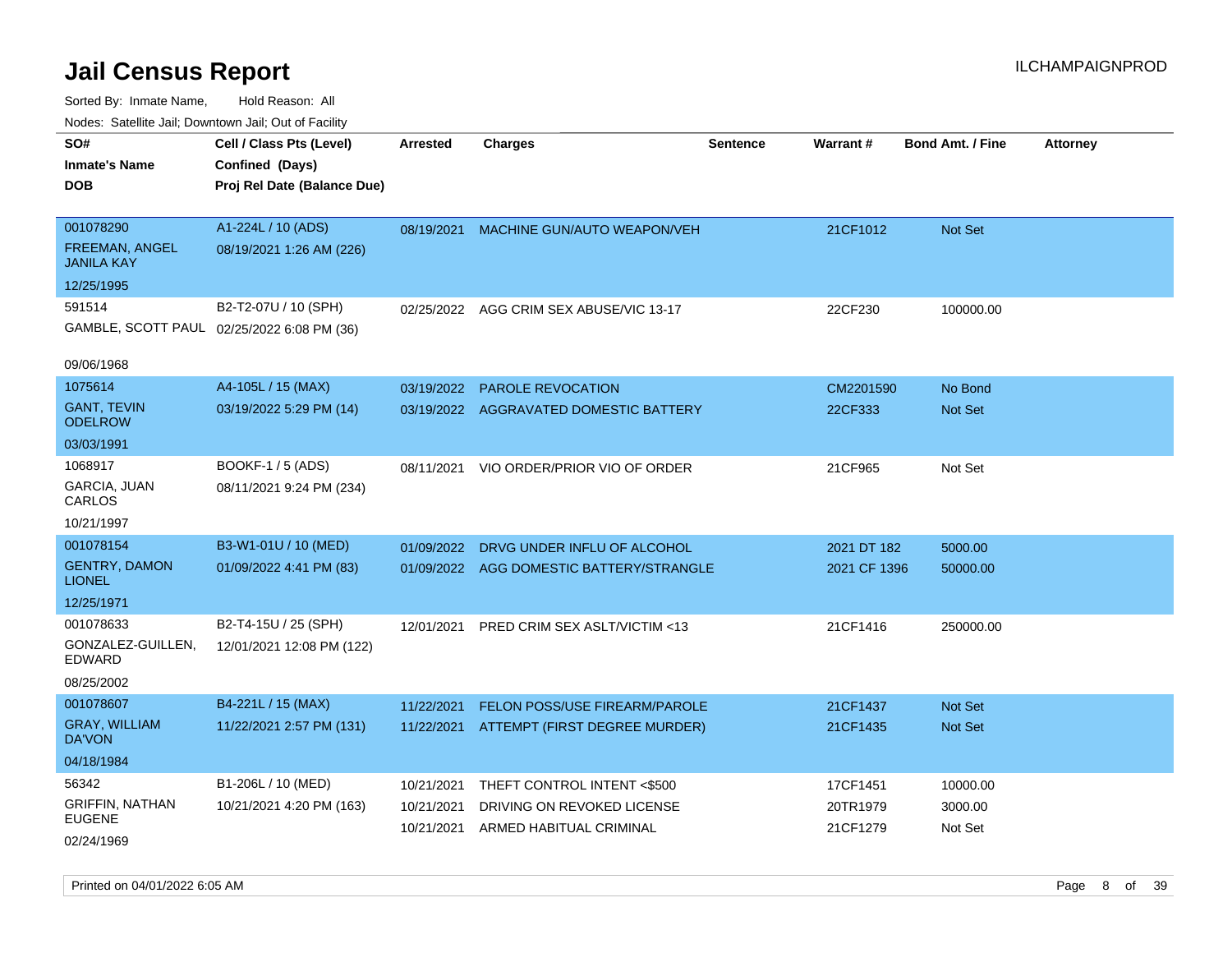| SO#                                      | Cell / Class Pts (Level)                   | Arrested   | <b>Charges</b>                            | <b>Sentence</b> | Warrant#  | <b>Bond Amt. / Fine</b> | <b>Attorney</b> |
|------------------------------------------|--------------------------------------------|------------|-------------------------------------------|-----------------|-----------|-------------------------|-----------------|
| <b>Inmate's Name</b>                     | Confined (Days)                            |            |                                           |                 |           |                         |                 |
| <b>DOB</b>                               | Proj Rel Date (Balance Due)                |            |                                           |                 |           |                         |                 |
|                                          |                                            |            |                                           |                 |           |                         |                 |
| 56594                                    | A4-104U / 10 (MED)                         |            | 03/22/2022 DRIVING RVK/SUSP DUI/SSS 4-9   |                 | 21CF548   | 440.00                  |                 |
| HARRIS, JOSEPH LEE                       | 03/22/2022 8:39 PM (11)                    | 03/22/2022 | DRIVING RVK/SUSP DUI/SSS 4-9              |                 | 20CF910   | 440.00                  |                 |
|                                          |                                            | 03/22/2022 | <b>VIOLATE/CDL LICENSE SUSPENDED</b>      |                 | 21TR7964  | 190.00                  |                 |
| 10/30/1982                               |                                            | 03/22/2022 | DRIVING RVK/SUSP DUI/SSS 4-9              |                 | 20CF1018  | 440.00                  |                 |
|                                          |                                            | 03/22/2022 | AGG BATTERY/PUBLIC PLACE                  |                 | 19CF1521  | 5000.00                 |                 |
|                                          |                                            | 03/22/2022 | DRVG UNDER INFLU OF ALCOHOL               |                 | 2021CF142 | 7500.00                 |                 |
|                                          |                                            |            | 03/22/2022 POSS AMT CON SUB EXCEPT(A)/(D) |                 | 2021CF104 | 200000.00               |                 |
| 544770                                   | A4-105U / 10 (MED)                         | 08/14/2021 | AGG DOMESTIC BATTERY/STRANGLE             | 7y (DOC)        | 2021CF514 | 25000.00                |                 |
| HAYES, DEVON<br><b>JERMAINE</b>          | 08/14/2021 2:56 AM (231)                   |            |                                           |                 |           |                         |                 |
| 11/07/1987                               |                                            |            |                                           |                 |           |                         |                 |
| 975293                                   | B2-T4-14L / 10 (SPH)                       | 07/21/2021 | VIO ORDER/PRIOR VIO OF ORDER              |                 | 21CF914   | No Bond                 |                 |
| <b>HILL, JACOB MILES</b>                 | 07/21/2021 8:43 PM (255)                   | 07/21/2021 | <b>STALKING</b>                           |                 | 2021CF863 | Not Set                 |                 |
|                                          |                                            | 07/25/2021 | <b>PAROLE REVOCATION</b>                  |                 | CH2104646 | Not Set                 |                 |
| 02/06/1988                               |                                            | 08/18/2021 | <b>HARASS WITNESS/FAMILY MBR/REP</b>      |                 | 21CF992   | Not Set                 |                 |
|                                          |                                            | 09/09/2021 | AGG STALKING/BODILY HARM                  |                 | 21CF1073  | Not Set                 |                 |
| 980939                                   | A3-115U / 10 (ADS)                         |            | 03/25/2022 RECEIVE/POSS/SELL STOLEN VEH   |                 | 22CF357   | Not Set                 |                 |
| HILL, XAVIER<br><b>LENSHAUN</b>          | 03/25/2022 11:15 AM (8)                    |            |                                           |                 |           |                         |                 |
| 06/18/1988                               |                                            |            |                                           |                 |           |                         |                 |
| 987949                                   | A3-113L / 10 (ADS)                         | 03/29/2022 | <b>FELON POSS/FIREARM</b>                 |                 | 22CF365   | <b>Not Set</b>          |                 |
| <b>HOLT. TERRELL</b><br><b>VALENTINO</b> | 03/29/2022 12:53 AM (4)                    |            | 03/29/2022 FUGITIVE FROM JUSTICE          |                 | 22CF364   | Not Set                 |                 |
| 02/17/1991                               |                                            |            |                                           |                 |           |                         |                 |
| 1072876                                  | A1-226U / 5 (MIN)                          |            | 02/10/2022 METH DELIVERY/5<15 GRAMS       | 4y (DOC)        | 21CF143   | No Bond                 |                 |
| <b>BELL</b>                              | HOUTCHINS, SAVANNA 02/10/2022 5:10 PM (51) |            |                                           |                 |           |                         |                 |
| 07/10/1996                               | 2/17/2022 (0.00)                           |            |                                           |                 |           |                         |                 |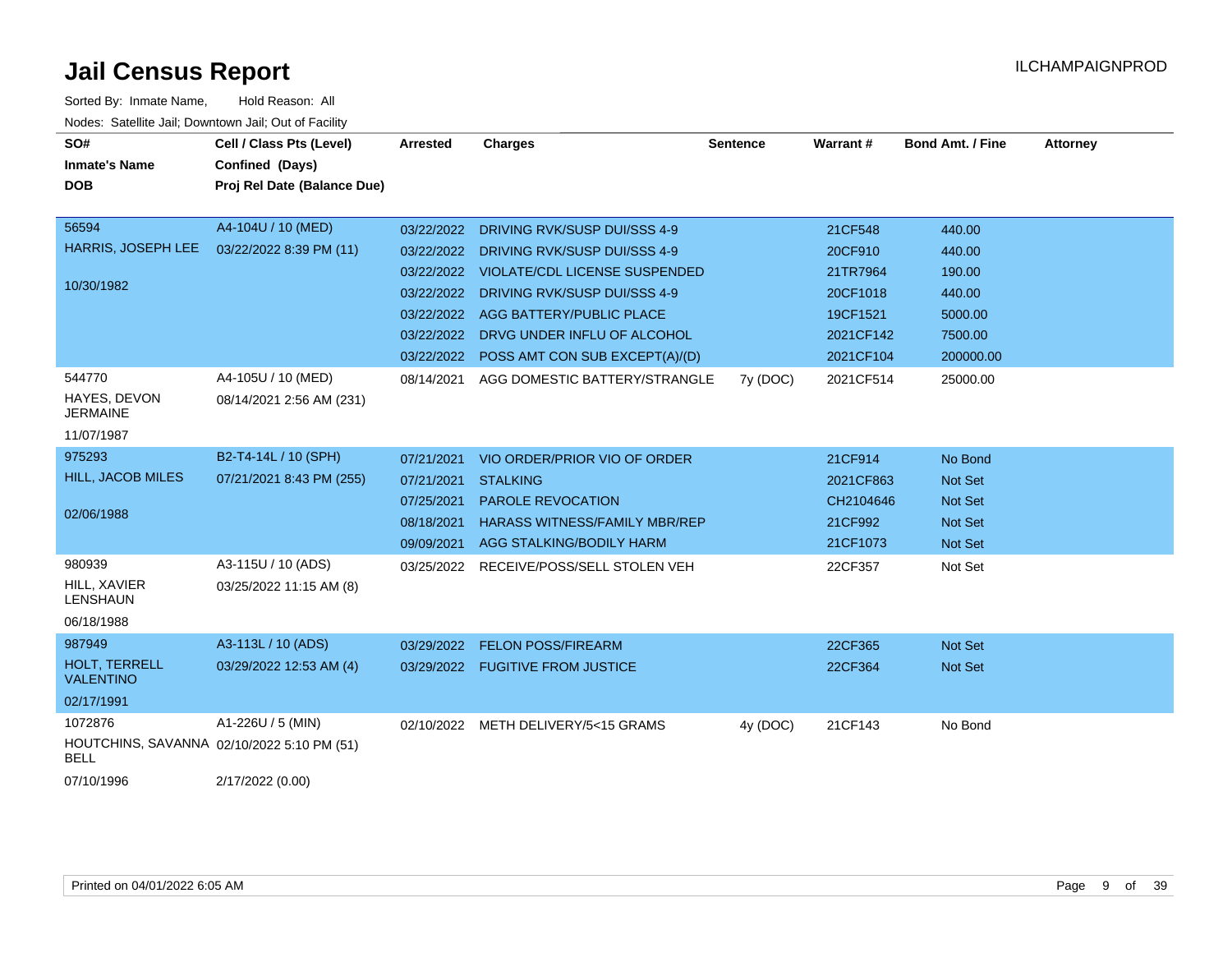Sorted By: Inmate Name, Hold Reason: All

|                                           | Nodes: Satellite Jail; Downtown Jail; Out of Facility |                 |                                           |                 |                 |                         |          |
|-------------------------------------------|-------------------------------------------------------|-----------------|-------------------------------------------|-----------------|-----------------|-------------------------|----------|
| SO#                                       | Cell / Class Pts (Level)                              | <b>Arrested</b> | <b>Charges</b>                            | <b>Sentence</b> | <b>Warrant#</b> | <b>Bond Amt. / Fine</b> | Attorney |
| <b>Inmate's Name</b>                      | Confined (Days)                                       |                 |                                           |                 |                 |                         |          |
| <b>DOB</b>                                | Proj Rel Date (Balance Due)                           |                 |                                           |                 |                 |                         |          |
|                                           |                                                       |                 |                                           |                 |                 |                         |          |
| 001078884                                 | A4-103L / 15 (MAX)                                    |                 | 02/27/2022 ARMED VIOLENCE/CATEGORY I      | 6y (DOC)        | 22CF234         | <b>Not Set</b>          |          |
| HOWARD, TREVON<br><b>TITRESS</b>          | 02/27/2022 5:07 AM (34)                               |                 |                                           |                 |                 |                         |          |
| 03/20/1999                                |                                                       |                 |                                           |                 |                 |                         |          |
| 51028                                     | B3-W6-21U / 10 (MED)                                  | 02/23/2022      | AGG FLEEING/2+ CON DEVICES                |                 | 19CF1839        | 50000.00                |          |
| HUFFMAN, MICHAEL<br><b>LEONARD</b>        | 02/23/2022 3:14 AM (38)                               |                 |                                           |                 |                 |                         |          |
| 07/24/1980                                |                                                       |                 |                                           |                 |                 |                         |          |
| 1061186                                   | A2-221L / 10 (ADS)                                    |                 | 03/16/2022 MURDER/STRONG PROB KILL/INJURE |                 | 22CF329         | No Bond                 |          |
| <b>INGRAM, CHERELL</b><br><b>LETRISE</b>  | 03/16/2022 10:17 PM (17)                              |                 |                                           |                 |                 |                         |          |
| 10/01/1986                                |                                                       |                 |                                           |                 |                 |                         |          |
| 1046773                                   | BOOKH-3                                               | 04/01/2022      | POSS ADULT USE CANN IN MOTOR VEHIC        |                 | 2022TRAWOW      | Not Set                 |          |
| <b>JACKSON, GERALD</b><br>BERNARD, Junior | 04/01/2022 4:18 AM (1)                                | 04/01/2022      | POSSESSING A CONTROLLED SUBSTANC          |                 | 2022CFAWOW      | Not Set                 |          |
| 11/26/1995                                |                                                       |                 |                                           |                 |                 |                         |          |
| 38993                                     | A4-101L / 15 (MAX)                                    | 02/13/2021      | ATTEMPT (FIRST DEGREE MURDER)             |                 | 21CF181         | Not Set                 |          |
| <b>JACKSON, LAMONT</b><br><b>JEREMIE</b>  | 02/13/2021 7:45 AM (413)                              |                 |                                           |                 |                 |                         |          |
| 07/31/1973                                |                                                       |                 |                                           |                 |                 |                         |          |
| 001077487                                 | B3-W8-30L / 10 (MED)                                  | 12/03/2020      | FELON POSS/USE WEAPON/FIREARM             | 8y (DOC)        | 20CF1377        | Not Set                 |          |
| JACKSON, TERRELL<br><b>DANDRE</b>         | 12/03/2020 10:18 AM (485)                             | 11/09/2021      | AGG DISCHARGE FIREARM/OCC VEH             | 8y (DOC)        | 21CR0331401     | No Bond                 |          |
| 08/11/1990                                |                                                       |                 |                                           |                 |                 |                         |          |
| 001078703                                 | A1-225U / 15 (ADS)                                    | 12/20/2021      | MURDER/INTENT TO KILL/INJURE              |                 | 21CF1574        | <b>Not Set</b>          |          |
| JOHNS, SHANIQUH<br><b>THERESA</b>         | 12/22/2021 6:41 AM (101)                              |                 |                                           |                 |                 |                         |          |
| 04/03/1992                                |                                                       |                 |                                           |                 |                 |                         |          |
| 1042582                                   | B1-107U / 15 (MAX)                                    | 03/10/2022      | VIOLATE ORDER PROTECTION                  |                 | 22CM61          | Not Set                 |          |
| JONES, DEONTA<br><b>DANTRAL</b>           | 03/10/2022 4:50 AM (23)                               |                 |                                           |                 |                 |                         |          |
| 02/01/1993                                |                                                       |                 |                                           |                 |                 |                         |          |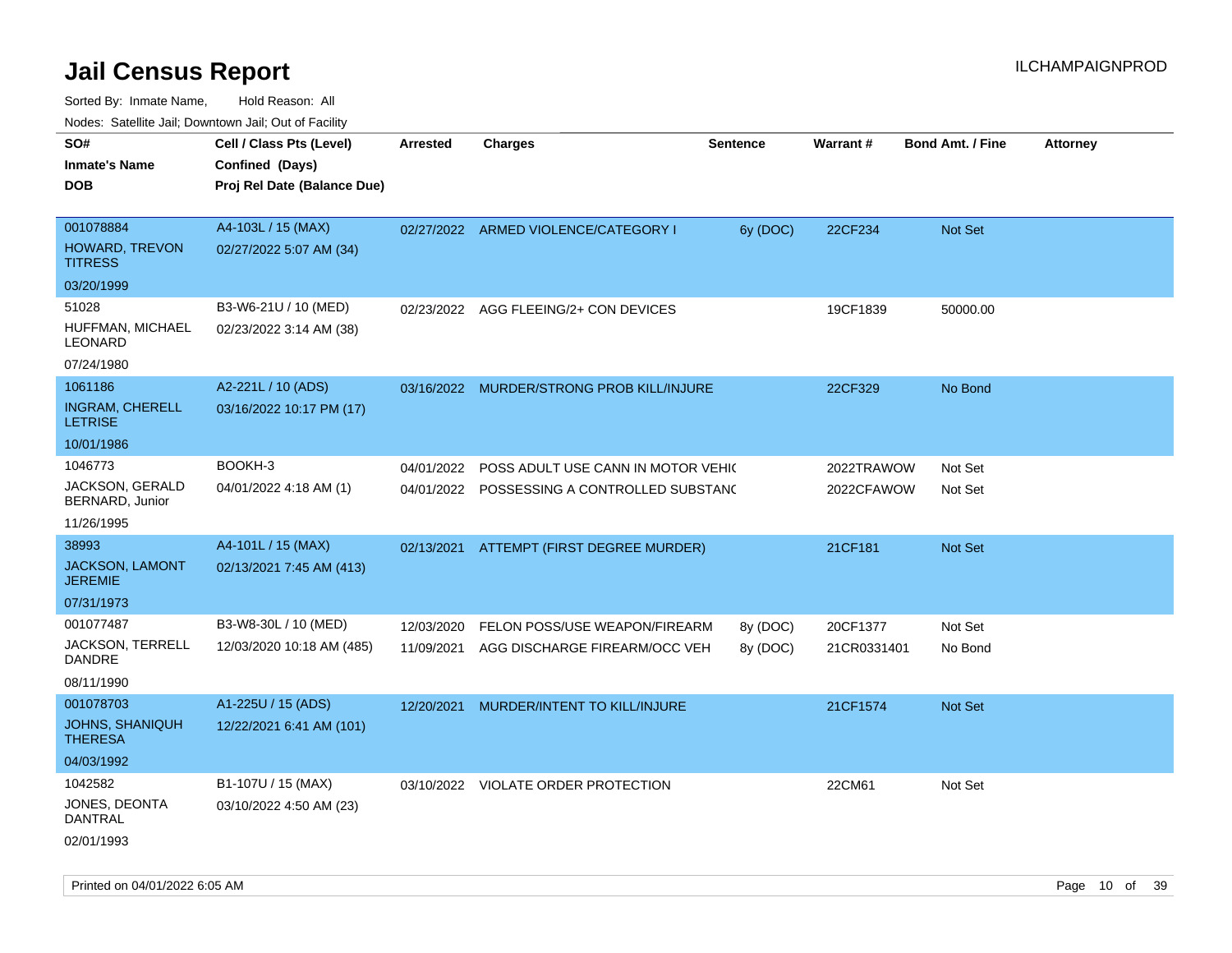Sorted By: Inmate Name, Hold Reason: All Nodes: Satellite Jail; Downtown Jail; Out of Facility

| SO#<br><b>Inmate's Name</b><br><b>DOB</b>          | Cell / Class Pts (Level)<br>Confined (Days)<br>Proj Rel Date (Balance Due) | <b>Arrested</b>                        | <b>Charges</b>                                                         | Sentence  | Warrant#                          | <b>Bond Amt. / Fine</b>       | <b>Attorney</b> |
|----------------------------------------------------|----------------------------------------------------------------------------|----------------------------------------|------------------------------------------------------------------------|-----------|-----------------------------------|-------------------------------|-----------------|
| 001078645<br><b>JONES, KELVIN</b><br><b>KHYRIC</b> | B4-225L / 10 (MED)<br>12/02/2021 6:56 PM (121)                             | 12/02/2021                             | <b>AGG DISCHARGE FIREARM</b>                                           |           | 21CF1478                          | No Bond                       |                 |
| 02/27/2001                                         |                                                                            |                                        |                                                                        |           |                                   |                               |                 |
| 956822<br>JONES, MARIO<br>NATHANIEL<br>10/27/1987  | A4-107U / 15 (MAX)<br>11/25/2021 10:37 AM (128)                            | 11/25/2021<br>11/25/2021<br>11/25/2021 | AGGRAVATED DOMESTIC BATTERY<br>PAROLE REVOCATION<br>UNLAWFUL RESTRAINT |           | 21CF1442<br>CH2106361<br>21CF1443 | Not Set<br>No Bond<br>Not Set |                 |
| 59668                                              | B2-T1-04L / 10 (SPH)                                                       | 02/11/2022                             | FAIL TO RPT CHNG ADDRESS/EMPL                                          |           | 20 CF 1241                        | 75000.00                      |                 |
| <b>JONES, MARTELL</b><br><b>DEANGELO</b>           | 02/11/2022 3:19 PM (50)                                                    |                                        | 02/11/2022 AGGRAVATED ARSON/BODILY HARM                                |           | 22 CF 169                         | 75000.00                      |                 |
| 07/11/1983                                         |                                                                            |                                        |                                                                        |           |                                   |                               |                 |
| 1008468                                            | B4-125L / 10 (MED)                                                         | 12/01/2021                             | FELON POSS/USE WEAPON/FIREARM                                          |           | 21CF1472                          | Not Set                       |                 |
| JONES, MARTEZ<br><b>LAMONTE</b>                    | 12/01/2021 1:28 PM (122)                                                   | 12/02/2021                             | PROBATION VIOLATION                                                    |           | 20CF1151                          | Not Set                       |                 |
| 06/22/1993                                         |                                                                            |                                        |                                                                        |           |                                   |                               |                 |
| 1068501                                            | B3-W2-06L / 5 (MIN)                                                        | 02/07/2022                             | VIO ORDER/NOTICE/PRIOR VIO O/P                                         | 18m (DOC) | 22CF156                           | No Bond                       |                 |
| <b>KING, JULIUS</b><br><b>EMANUEL</b>              | 02/07/2022 7:06 PM (54)                                                    |                                        | 03/29/2022 RESIST/OBSTRUCT WITH INJURY                                 | 18m (DOC) | 2021CF926                         | No Bond                       |                 |
| 04/08/1985                                         |                                                                            |                                        |                                                                        |           |                                   |                               |                 |
| 24308<br>KWIATKOWSKI,<br>ROBERT JOHN<br>08/08/1963 | B2-T1-01U / 15 (SPH)<br>03/19/2022 12:52 PM (14)                           |                                        | 03/19/2022 RETAIL THEFT                                                | 30m (DOC) | 20CF79                            | No Bond                       |                 |
| 1068786                                            | B3-W6-22L / 10 (MED)                                                       | 03/04/2022                             | DOMESTIC BATTERY/OTHER PRIOR                                           |           | 22CF270                           | <b>Not Set</b>                |                 |
| LACY, MALIK SHAKUR                                 | 03/04/2022 7:25 PM (29)                                                    | 03/04/2022                             | DOMESTIC BATTERY/HARM/VIO O/P<br>03/04/2022 WARRANT OUT OF COUNTY      |           | 18CM478<br>20TR4604               | 2500.00<br>3000.00            |                 |
| 12/01/1996                                         |                                                                            |                                        |                                                                        |           |                                   |                               |                 |
| 1041648<br>LANE, DEMETRIUS<br><b>LAQUAN</b>        | A4-206U / 15 (MAX)<br>01/11/2022 5:27 AM (81)                              | 01/11/2022<br>01/11/2022               | ARMED HABITUAL CRIMINAL<br>PAROLE REVOCATION                           |           | 22CF41<br>CH2200221               | Not Set<br>Not Set            |                 |
|                                                    |                                                                            |                                        |                                                                        |           |                                   |                               |                 |

07/04/1996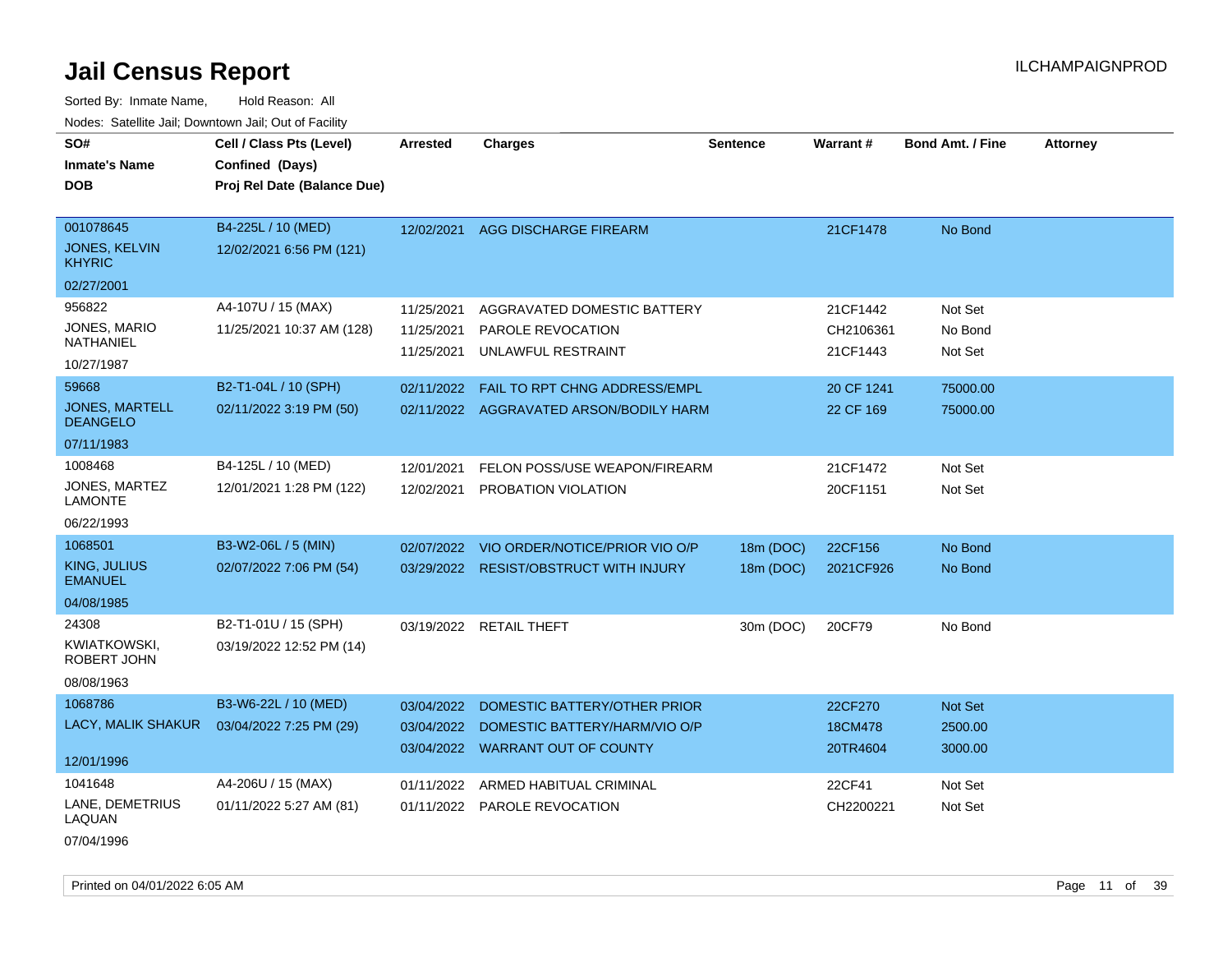Sorted By: Inmate Name, Hold Reason: All Nodes: Satellite Jail; Downtown Jail; Out of Facility

| roaco. Odichile Jan, Downtown Jan, Out of Facility |                             |                      |                                           |                 |             |                         |                 |
|----------------------------------------------------|-----------------------------|----------------------|-------------------------------------------|-----------------|-------------|-------------------------|-----------------|
| SO#                                                | Cell / Class Pts (Level)    | <b>Arrested</b>      | <b>Charges</b>                            | <b>Sentence</b> | Warrant#    | <b>Bond Amt. / Fine</b> | <b>Attorney</b> |
| <b>Inmate's Name</b>                               | Confined (Days)             |                      |                                           |                 |             |                         |                 |
| <b>DOB</b>                                         | Proj Rel Date (Balance Due) |                      |                                           |                 |             |                         |                 |
|                                                    |                             |                      |                                           |                 |             |                         |                 |
| 001077710                                          | <b>BOOKH-8/5 (MIN)</b>      |                      | 03/31/2022 AGG DOMESTIC BATTERY/STRANGLE  |                 | 21CF212     | No Bond                 |                 |
| LANGE, DEVONTAE<br><b>AND'RE</b>                   | 03/31/2022 2:21 PM (2)      |                      | 03/31/2022 AGG BATTERY/PUBLIC PLACE       |                 | 21CF279     | No Bond                 |                 |
| 03/05/1994                                         |                             |                      |                                           |                 |             |                         |                 |
| 1070011                                            | B4-121U / 10 (MED)          | 08/03/2021           | AGG DISCH FIREARM/1ST AID PERS            |                 | 21CF929     | Not Set                 |                 |
| LAWS, WILLIAM<br>ZARAK, Third                      | 08/03/2021 3:53 PM (242)    |                      |                                           |                 |             |                         |                 |
| 07/06/1999                                         |                             |                      |                                           |                 |             |                         |                 |
| 548089                                             | B1-204U / 15 (MAX)          |                      | 12/04/2020 ATTEMPT (FIRST DEGREE MURDER)  |                 | 20CF1378    | Not Set                 |                 |
| LEWIS, LAWRENCE<br>PAUL, Third                     | 12/04/2020 4:42 AM (484)    |                      |                                           |                 |             |                         |                 |
| 02/08/1993                                         |                             |                      |                                           |                 |             |                         |                 |
| 1005717                                            | BOOKH-3                     | 03/31/2022 AGG DUI/3 |                                           |                 | 22CF372     | 100000.00               |                 |
| LEWIS, ORLANDO<br><b>DESHONE</b>                   | 03/31/2022 1:56 PM (2)      | 03/31/2022 AGG DUI/3 |                                           |                 | 22CF373     | 100000.00               |                 |
| 01/31/1987                                         |                             |                      |                                           |                 |             |                         |                 |
| 001078817                                          | B1-206U / 10 (MED)          |                      | 02/03/2022 AGG UUW/PERSON/PREV CONVICTION |                 | 22CF143     | <b>Not Set</b>          |                 |
| LIPSCOMB, LADAROL<br><b>ANTHONY</b>                | 02/03/2022 11:33 PM (58)    |                      |                                           |                 |             |                         |                 |
| 10/01/2000                                         |                             |                      |                                           |                 |             |                         |                 |
| 001078924                                          | A4-205L / 10 (MED)          | 03/09/2022           | DOMESTIC BATTERY/OTHER PRIOR              |                 | 22CF289     | Not Set                 |                 |
| LIVINGSTON, MASON<br><b>RICHARD</b>                | 03/09/2022 4:13 AM (24)     |                      | 03/09/2022 WARRANT OUT OF COUNTY          |                 | 2019 CM 230 | 5000.00                 |                 |
| 08/23/1988                                         |                             |                      |                                           |                 |             |                         |                 |
| 001077725                                          | <b>BOOKH-8 / 10 (ADS)</b>   |                      | 03/30/2022 DOM BTRY/CONTACT/1-2 PRECONV   |                 | 21CF1101    | 10000.00                |                 |
| <b>MARTIN, TERRY LEE</b>                           | 03/30/2022 1:32 AM (3)      |                      |                                           |                 |             |                         |                 |
|                                                    |                             |                      |                                           |                 |             |                         |                 |
| 03/20/1975                                         |                             |                      |                                           |                 |             |                         |                 |
| 1038892                                            | B2-DR / 10 (MED)            |                      | 02/16/2022 PRED CRIM SEX ASLT/BODILY HARM |                 | 22CF199     | No Bond                 |                 |
| MCCAULEY, TIMOTHY<br><b>WILLIAM</b>                | 02/16/2022 8:49 PM (45)     |                      |                                           |                 |             |                         |                 |
| 03/05/1989                                         |                             |                      |                                           |                 |             |                         |                 |

Printed on 04/01/2022 6:05 AM Page 12 of 39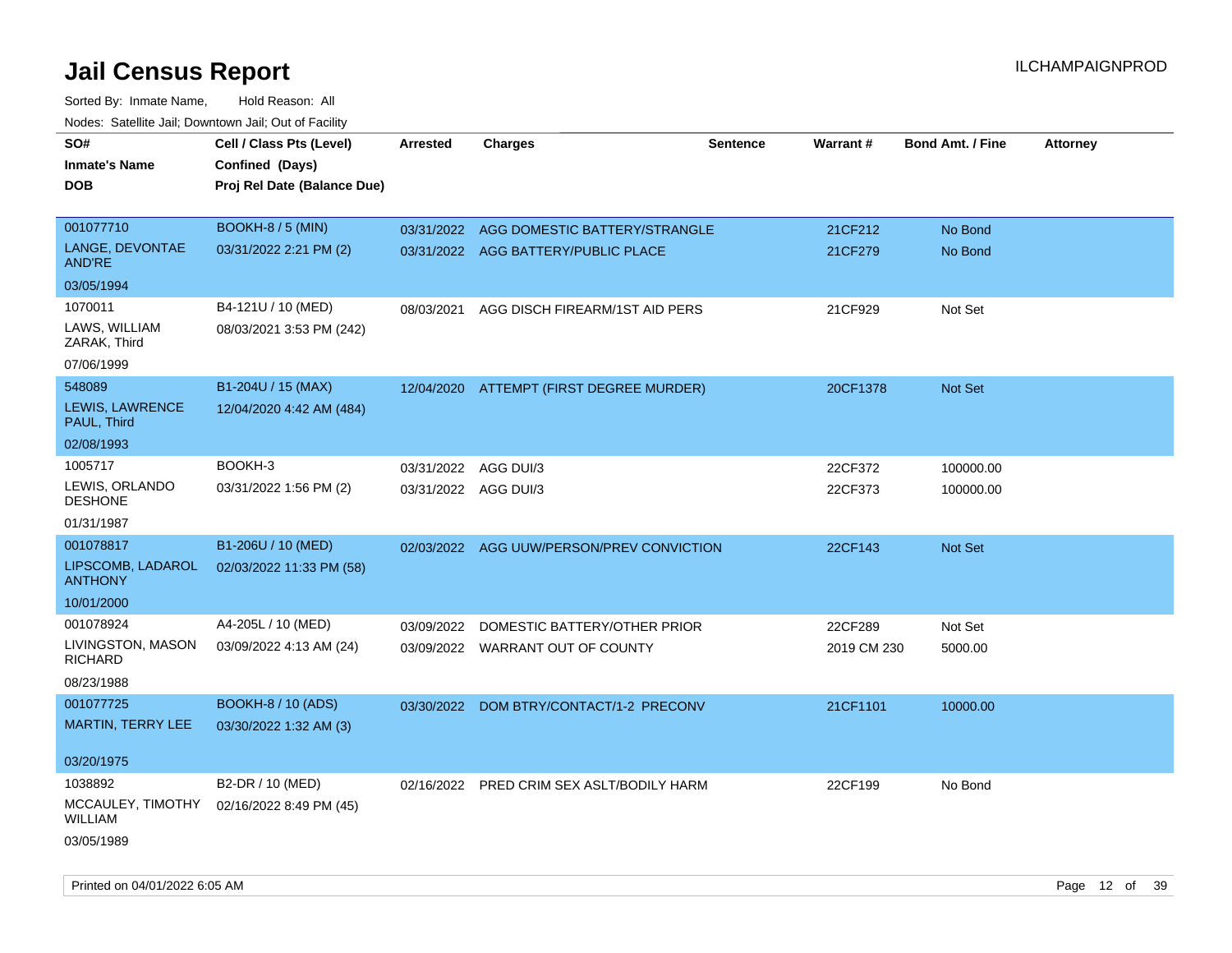| rouco. Calcillo Jali, Downtown Jali, Out of Facility |                                              |                 |                                          |                 |                 |                         |                 |
|------------------------------------------------------|----------------------------------------------|-----------------|------------------------------------------|-----------------|-----------------|-------------------------|-----------------|
| SO#<br><b>Inmate's Name</b>                          | Cell / Class Pts (Level)<br>Confined (Days)  | <b>Arrested</b> | <b>Charges</b>                           | <b>Sentence</b> | <b>Warrant#</b> | <b>Bond Amt. / Fine</b> | <b>Attorney</b> |
| DOB                                                  | Proj Rel Date (Balance Due)                  |                 |                                          |                 |                 |                         |                 |
| 48792                                                | B4-127L / 10 (MED)                           |                 | 11/19/2021 AGG BATTERY/DISCHARGE FIREARM |                 | 21CF1425        | <b>Not Set</b>          |                 |
| <b>MCCLAIN, HURCHEL</b><br>JOSEPH                    | 11/20/2021 4:11 AM (133)                     |                 |                                          |                 |                 |                         |                 |
| 05/01/1979                                           |                                              |                 |                                          |                 |                 |                         |                 |
| 1027034                                              | A2-121L / 10 (ADS)                           | 03/19/2022      | ARMED ROBBERY/ARMED W/FIREARM            |                 | 22CF335         | No Bond                 |                 |
| MCFALL-DORSEY,<br><b>ESSENCE LEANN</b>               | 03/19/2022 1:11 AM (14)                      |                 |                                          |                 |                 |                         |                 |
| 03/20/1994                                           |                                              |                 |                                          |                 |                 |                         |                 |
| 001077938                                            | <b>BOOKH-4 / 15 (ADS)</b>                    | 05/10/2021      | AGG KIDNAPING DISCH FIR/HARM             |                 | 21CF532         | <b>Not Set</b>          |                 |
| MCGAHA,                                              | 05/10/2021 7:02 PM (327)                     | 05/11/2021      | <b>MURDER</b>                            |                 | 2021-CF-215     | No Bond                 |                 |
| <b>CHRISTOPHER D</b>                                 |                                              | 05/27/2021      | ESCAPE FROM DEPT OF CORRECTION           |                 | 21CF600         | <b>Not Set</b>          |                 |
| 07/27/1991                                           |                                              |                 |                                          |                 |                 |                         |                 |
| 66710                                                | A4-207U / 15 (ADS)                           |                 | 01/19/2022 ARMED VIOLENCE/CATEGORY I     |                 | 22CF88          | Not Set                 |                 |
| MEEKS, CASSARIOUS<br>MONTE                           | 01/20/2022 11:40 AM (72)                     |                 |                                          |                 |                 |                         |                 |
| 06/22/1984                                           |                                              |                 |                                          |                 |                 |                         |                 |
| 1043071                                              | A2-120L / 10 (MED)                           |                 | 11/08/2021 CRIM DMG/GOVT PROP/<\$500     |                 | 21CF1378        | <b>Not Set</b>          |                 |
| <b>MERRELL-</b><br>SUTHERLAND, ALICIA                | 11/08/2021 2:22 AM (145)                     |                 |                                          |                 |                 |                         |                 |
| 11/26/1972                                           |                                              |                 |                                          |                 |                 |                         |                 |
| 41584                                                | B4-227L / 15 (MAX)                           | 12/01/2021      | ARMED HABITUAL CRIMINAL                  |                 | 21CF1467        | Not Set                 |                 |
|                                                      | MILLER, JOSE LOVELL 12/02/2021 1:04 AM (121) |                 |                                          |                 |                 |                         |                 |
| 10/07/1975                                           |                                              |                 |                                          |                 |                 |                         |                 |
| 39106                                                | B3-W3-10L / 10 (MED)                         | 10/12/2021      | DOMESTIC BATTERY/OTHER PRIOR             |                 | 21CF1217        | <b>Not Set</b>          |                 |
|                                                      | MOORE, ANDREW LEE, 10/12/2021 1:02 AM (172)  |                 |                                          |                 |                 |                         |                 |
| Junior                                               |                                              |                 |                                          |                 |                 |                         |                 |
| 04/12/1973                                           | 4/10/2022 (0.00)                             |                 |                                          |                 |                 |                         |                 |
| 65387                                                | A4-202U / 10 (MED)                           |                 | 03/17/2022 PROBATION VIOLATION           |                 | 20CF1185        | 15000.00                |                 |
| MOORE, ERIC<br><b>FRANCIS</b>                        | 03/17/2022 4:40 PM (16)                      |                 |                                          |                 |                 |                         |                 |
| 04/05/1983                                           |                                              |                 |                                          |                 |                 |                         |                 |
|                                                      |                                              |                 |                                          |                 |                 |                         |                 |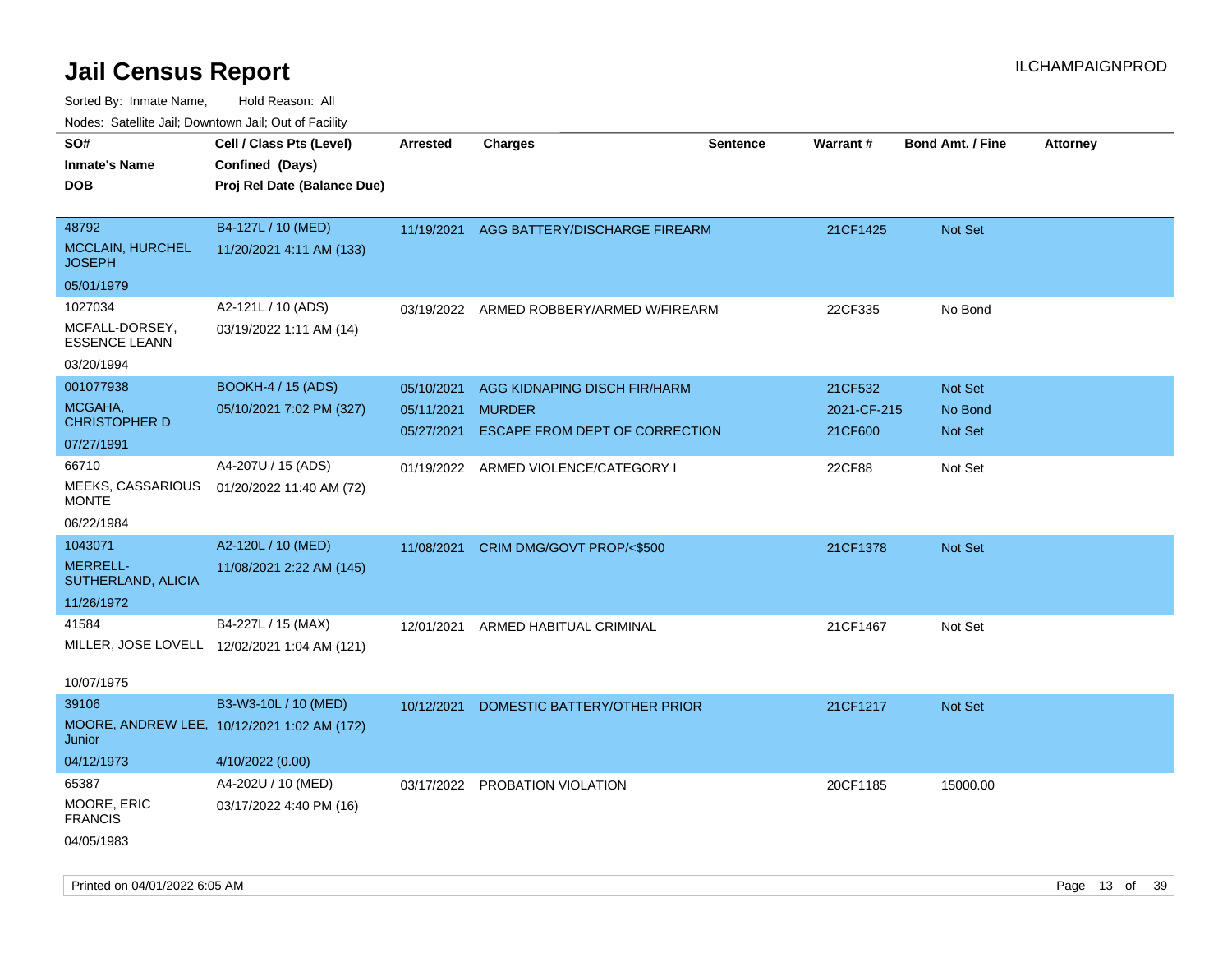Sorted By: Inmate Name, Hold Reason: All Nodes: Satellite Jail; Downtown Jail; Out of Facility

| SO#                                     | Cell / Class Pts (Level)    | <b>Arrested</b> | <b>Charges</b>                              | <b>Sentence</b> | <b>Warrant#</b> | <b>Bond Amt. / Fine</b> | <b>Attorney</b> |
|-----------------------------------------|-----------------------------|-----------------|---------------------------------------------|-----------------|-----------------|-------------------------|-----------------|
| <b>Inmate's Name</b>                    | Confined (Days)             |                 |                                             |                 |                 |                         |                 |
| <b>DOB</b>                              | Proj Rel Date (Balance Due) |                 |                                             |                 |                 |                         |                 |
|                                         |                             |                 |                                             |                 |                 |                         |                 |
| 1052889                                 | A3-215L / 10 (MED)          | 03/31/2022      | AGGRAVATED DOMESTIC BATTERY                 |                 | 22CF375         | No Bond                 |                 |
| <b>MOORE, JEREMIAH</b><br><b>THOMAS</b> | 03/31/2022 2:39 AM (2)      |                 | 03/31/2022 DRIVING ON SUSPENDED LICENSE     |                 | 22MT388         | Not Set                 |                 |
| 07/21/1996                              |                             |                 |                                             |                 |                 |                         |                 |
| 539294                                  | B1-205L / 10 (MED)          | 01/11/2022      | AGG DUI/NO VALID DL                         |                 | 22CF49          | Not Set                 |                 |
| MOSLEY, JAMES<br><b>CALVIN</b>          | 01/11/2022 9:43 PM (81)     |                 | 01/11/2022 PAROLE REVOCATION                |                 | CH2200227       | No Bond                 |                 |
| 12/11/1985                              |                             |                 |                                             |                 |                 |                         |                 |
| 001078993                               | <b>BOOKH-5 / 10 (ADS)</b>   |                 | 03/29/2022 AGG ASLT PEACE OFF/FIRE/ER WRK   |                 | 22CM87          | Not Set                 |                 |
| MURPHY, JUSTIN RAY                      | 03/29/2022 6:40 PM (4)      |                 |                                             |                 |                 |                         |                 |
|                                         |                             |                 |                                             |                 |                 |                         |                 |
| 03/12/1997                              |                             |                 |                                             |                 |                 |                         |                 |
| 001078517                               | B1-102L / 15 (MAX)          |                 | 10/19/2021 ATTEMPT (FIRST DEGREE MURDER)    |                 | 21CF1267        | Not Set                 |                 |
| NELSON, RORY<br><b>DEMOND</b>           | 10/19/2021 3:55 AM (165)    |                 |                                             |                 |                 |                         |                 |
| 08/14/1984                              |                             |                 |                                             |                 |                 |                         |                 |
| 1013906                                 | A2-222L / 5 (ADS)           | 03/30/2022      | LEAVING THE SCENE INVOLV VEHICLE            |                 | 20TR4026        | 470.00                  |                 |
| PARKER, QUDAYJAH                        | 03/30/2022 3:13 AM (3)      |                 | 03/30/2022 LEAVING THE SCENE INVOLV VEHICLE |                 | 21TR8526        | 470.00                  |                 |
| <b>LASHA</b>                            |                             |                 | 03/30/2022 AGG ASLT/OP MOTOR VEH/STRUCK     |                 | 21CF1263        | 5000.00                 |                 |
| 11/14/1993                              |                             |                 |                                             |                 |                 |                         |                 |
| 001078982                               | A3-213U / 15 (ADS)          | 03/26/2022      | AGG CRIM SX AB/>5 YR OLDER VIC              |                 | 2022CF340       | 50000.00                |                 |
| PASCUAL-PEDRO,<br>ALEXANDER             | 03/26/2022 7:47 AM (7)      |                 |                                             |                 |                 |                         |                 |
| 07/10/2001                              |                             |                 |                                             |                 |                 |                         |                 |
| 001078854                               | B2-T2-05U / 15 (MAX)        |                 | 02/15/2022 AGG BATTERY/DISCHARGE FIREARM    |                 | 2019JD22        | No Bond                 |                 |
| PATNAUDE, MARTY<br><b>WW</b>            | 02/15/2022 5:12 PM (46)     |                 | 02/15/2022 ARMED VIOLENCE/CATEGORY I        |                 | 22CF190         | Not Set                 |                 |
| 08/26/2003                              |                             |                 |                                             |                 |                 |                         |                 |
| 1030954                                 | B4-223U / 15 (MAX)          | 01/14/2022      | ARMED VIOLENCE/CATEGORY I                   |                 | 22CF76          | Not Set                 |                 |
| PETTIGREW,<br>MALCOME JAMIESON          | 01/15/2022 4:35 AM (77)     |                 | 01/14/2022 MFG/DEL CANNABIS/10-30 GRAMS     |                 | 2020CF9         | 15000.00                |                 |
| 02/20/1995                              |                             |                 |                                             |                 |                 |                         |                 |

Printed on 04/01/2022 6:05 AM **Page 14** of 39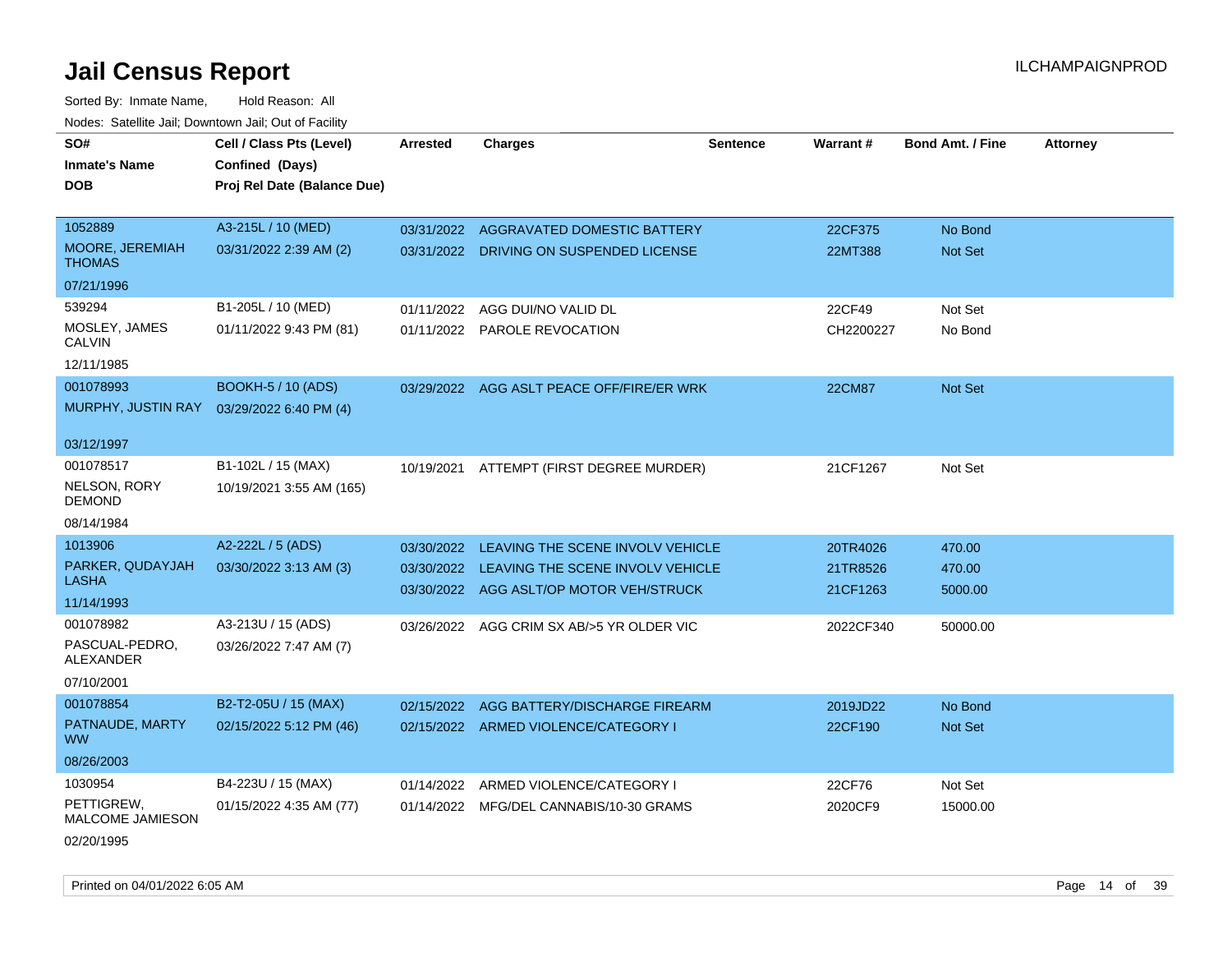| SO#<br><b>Inmate's Name</b><br><b>DOB</b>                   | Cell / Class Pts (Level)<br>Confined (Days)<br>Proj Rel Date (Balance Due) | <b>Arrested</b>          | <b>Charges</b>                                                            | <b>Sentence</b> | Warrant#                   | Bond Amt. / Fine      | <b>Attorney</b> |
|-------------------------------------------------------------|----------------------------------------------------------------------------|--------------------------|---------------------------------------------------------------------------|-----------------|----------------------------|-----------------------|-----------------|
| 1059394<br>PHILLIPS, ISAAC<br><b>TERRELL</b>                | B3-W1-04L / 5 (MIN)<br>02/16/2022 9:00 AM (45)                             |                          | 02/16/2022 AGG DUI/NO VALID DL                                            |                 | 2020CF1396                 | No Bond               |                 |
| 12/27/1996                                                  | 5/15/2022 (0.00)                                                           |                          |                                                                           |                 |                            |                       |                 |
| 1015033<br>PICKENS, DANTE<br><b>DEVON</b>                   | B1-203U / 10 (MED)<br>03/05/2022 4:01 AM (28)                              | 03/05/2022               | POSSESSION OF STOLEN FIREARM<br>03/05/2022 POSS AMT CON SUB EXCEPT(A)/(D) |                 | 21CF1172<br>20CF109        | 500000.00<br>20000.00 |                 |
| 01/05/1993                                                  |                                                                            |                          |                                                                           |                 |                            |                       |                 |
| 1022441<br>PICKENS, DONTRELL<br><b>DEMAR</b>                | B2-T1-03U / 10 (SPH)<br>10/27/2021 1:39 PM (157)                           | 10/27/2021<br>10/27/2021 | AGG BATTERY/PEACE OFFICER<br>AGG BATTERY/PEACE OFFICER                    |                 | 2021 CF 12<br>2020 CF 1488 | No Bond<br>No Bond    |                 |
| 12/10/1993                                                  |                                                                            |                          |                                                                           |                 |                            |                       |                 |
| 1069524<br>RAY-DAVIS, KAMARI<br><b>DAYVON</b><br>03/30/2000 | B3-W5-18L / 10 (MED)<br>08/09/2021 2:44 AM (236)                           | 08/08/2021               | MFG/DEL CANNABIS/30-500 GRAMS                                             |                 | 21CF953                    | Not Set               |                 |
| 001078676                                                   | B1-205U / 10 (MED)                                                         |                          | 03/20/2022 AGG DUI/NO VALID DL                                            |                 | 22CF334                    | No Bond               |                 |
| READUS, LORENZO<br>05/13/1983                               | 03/20/2022 2:38 AM (13)                                                    |                          |                                                                           |                 |                            |                       |                 |
| 001078482<br>REED, MONTRES<br><b>ANTRON</b><br>02/26/2004   | B1-204L / 10 (MED)<br>03/14/2022 12:06 PM (19)                             | 03/14/2022               | AGG DISCHARGE FIREARM/VEH/SCH                                             |                 |                            | 250000.00             |                 |
| 982660<br>REYNOLDS, DAVID<br><b>ALLEN</b><br>03/27/2002     | A4-203U / 10 (MED)<br>03/22/2022 4:11 AM (11)                              | 03/22/2022 BURGLARY      |                                                                           |                 | 22CF339                    | No Bond               |                 |
| 979485<br>RODRIGUEZ, JOSHUA<br><b>ANTHONY</b><br>04/06/1990 | B2-T4-16L / 15 (SPH)<br>03/12/2021 1:57 PM (386)                           | 03/12/2021               | PRED CRIM SEX ASLT/VICTIM <13                                             |                 | 21CF282                    | Not Set               |                 |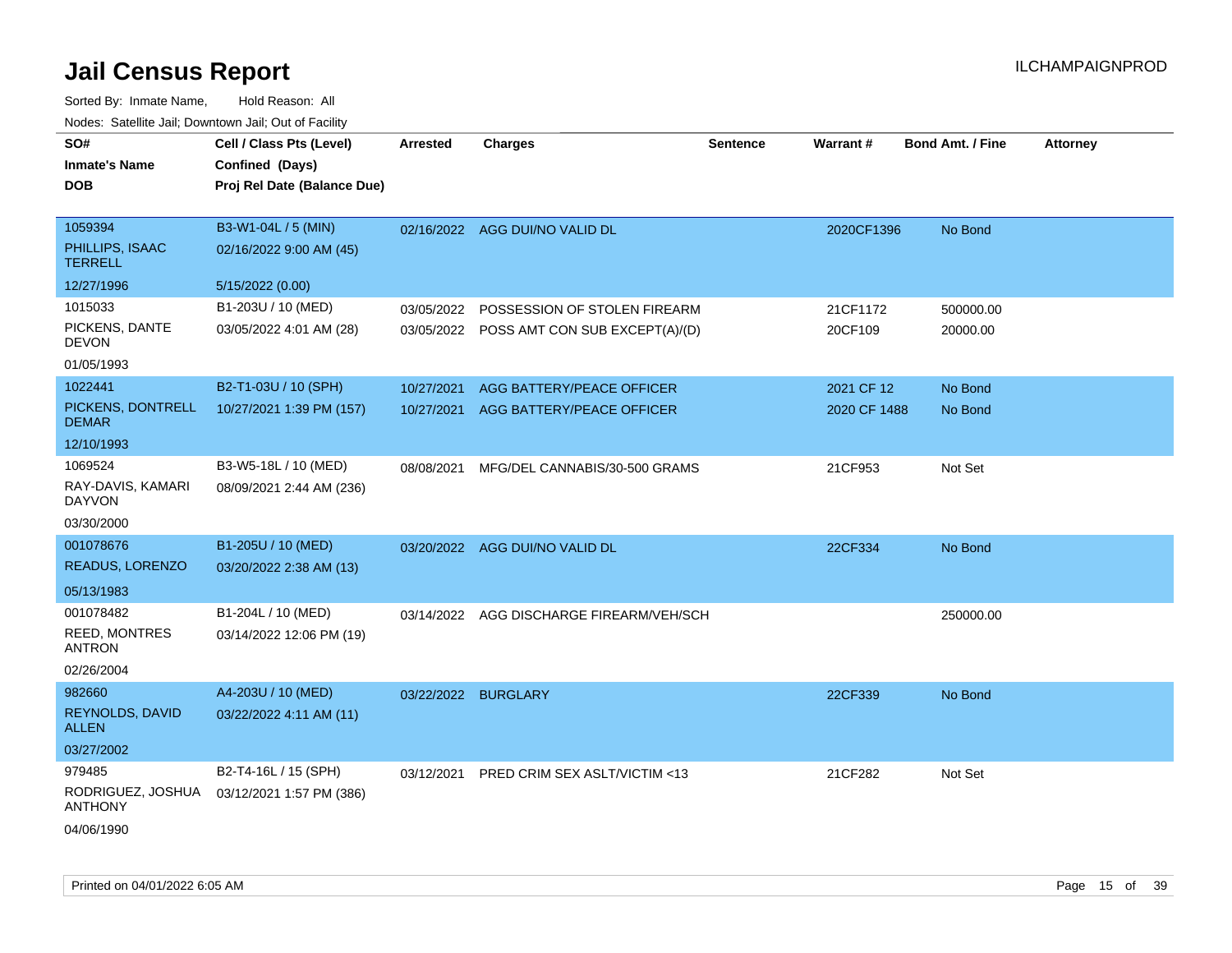| SO#<br><b>Inmate's Name</b>                 | Cell / Class Pts (Level)<br>Confined (Days) | <b>Arrested</b> | <b>Charges</b>                           | <b>Sentence</b> | Warrant#   | <b>Bond Amt. / Fine</b> | <b>Attorney</b> |
|---------------------------------------------|---------------------------------------------|-----------------|------------------------------------------|-----------------|------------|-------------------------|-----------------|
| <b>DOB</b>                                  | Proj Rel Date (Balance Due)                 |                 |                                          |                 |            |                         |                 |
| 61330                                       | B4-224L / 15 (MAX)                          | 12/01/2021      | <b>ARMED HABITUAL CRIMINAL</b>           |                 | 21CF1473   | Not Set                 |                 |
| <b>RUFFIN, JONATHON</b><br><b>CECIL</b>     | 12/01/2021 5:34 AM (122)                    | 12/01/2021      | <b>PAROLE REVOCATION</b>                 |                 | CH2107545  | No Bond                 |                 |
| 05/10/1984                                  |                                             |                 |                                          |                 |            |                         |                 |
| 1071161                                     | B4-124L / 15 (MAX)                          | 08/18/2021      | DELIVERY OF OR POSSESSION OF W/ INT      |                 | 21CF1008   | No Bond                 |                 |
| SANDERS, MARKELL<br>LAMAR                   | 08/18/2021 6:18 PM (227)                    |                 |                                          |                 |            |                         |                 |
| 02/02/2000                                  |                                             |                 |                                          |                 |            |                         |                 |
| 001078898                                   | A4-205U / 15 (MAX)                          |                 | 03/02/2022 AGG DISCHARGE FIREARM         |                 | 22CF254    | Not Set                 |                 |
| SAROLAS, JONATHAN<br>Е                      | 03/02/2022 9:20 AM (31)                     |                 |                                          |                 |            |                         |                 |
| 07/16/1988                                  |                                             |                 |                                          |                 |            |                         |                 |
| 001078441                                   | BOOKF-3 / 15 (ADS)                          | 10/01/2021      | ARMED HABITUAL CRIMINAL                  |                 | 21CF1182   | Not Set                 |                 |
| SINGLETON, CORRIE<br><b>DERRELL</b>         | 10/01/2021 12:36 PM (183)                   | 12/20/2021      | SPEEDING 26-34 MPH OVER LIMIT            |                 | 2021TR2701 | 1000.00                 |                 |
| 05/07/1983                                  |                                             |                 |                                          |                 |            |                         |                 |
| 001078765                                   | B4-223L / 10 (MED)                          |                 | 01/13/2022 FELON POSS/USE WEAPON/FIREARM |                 | 22CF66     | <b>Not Set</b>          |                 |
| SMITH, COREY ADRIAN 01/13/2022 7:32 PM (79) |                                             |                 |                                          |                 |            |                         |                 |
| 09/01/1987                                  |                                             |                 |                                          |                 |            |                         |                 |
| 62924                                       | B4-226L / 10 (MED)                          | 03/11/2022      | FELON POSS/USE WEAPON/FIREARM            |                 | 22CF294    | Not Set                 |                 |
| STARKS, JUSTIN<br><b>COURTNEY</b>           | 03/11/2022 2:29 AM (22)                     |                 | 03/11/2022 CRIM DMG TO PROP \$500-10K    |                 | 19CF63     | 3000.00                 |                 |
| 08/12/1984                                  |                                             |                 |                                          |                 |            |                         |                 |
| 001077770                                   | A1-226L / 5 (MIN)                           |                 | 01/06/2022 RESIDENTIAL BURGLARY          |                 | 21CF319    | Not Set                 |                 |
| STOFFLE, KELLY ANNE 01/06/2022 3:14 PM (86) |                                             |                 |                                          |                 |            |                         |                 |
| 04/12/1989                                  |                                             |                 |                                          |                 |            |                         |                 |
| 38305                                       | B2-T2-06L / 10 (SPH)                        | 03/18/2020      | <b>CRIMINAL SEXUAL ABUSE</b>             |                 | 20CF-343   | 500000.00               |                 |
| STOVER, JOSH<br><b>ANDREW</b>               | 03/18/2020 10:24 AM (745)                   |                 |                                          |                 |            |                         |                 |
| 08/18/1973                                  |                                             |                 |                                          |                 |            |                         |                 |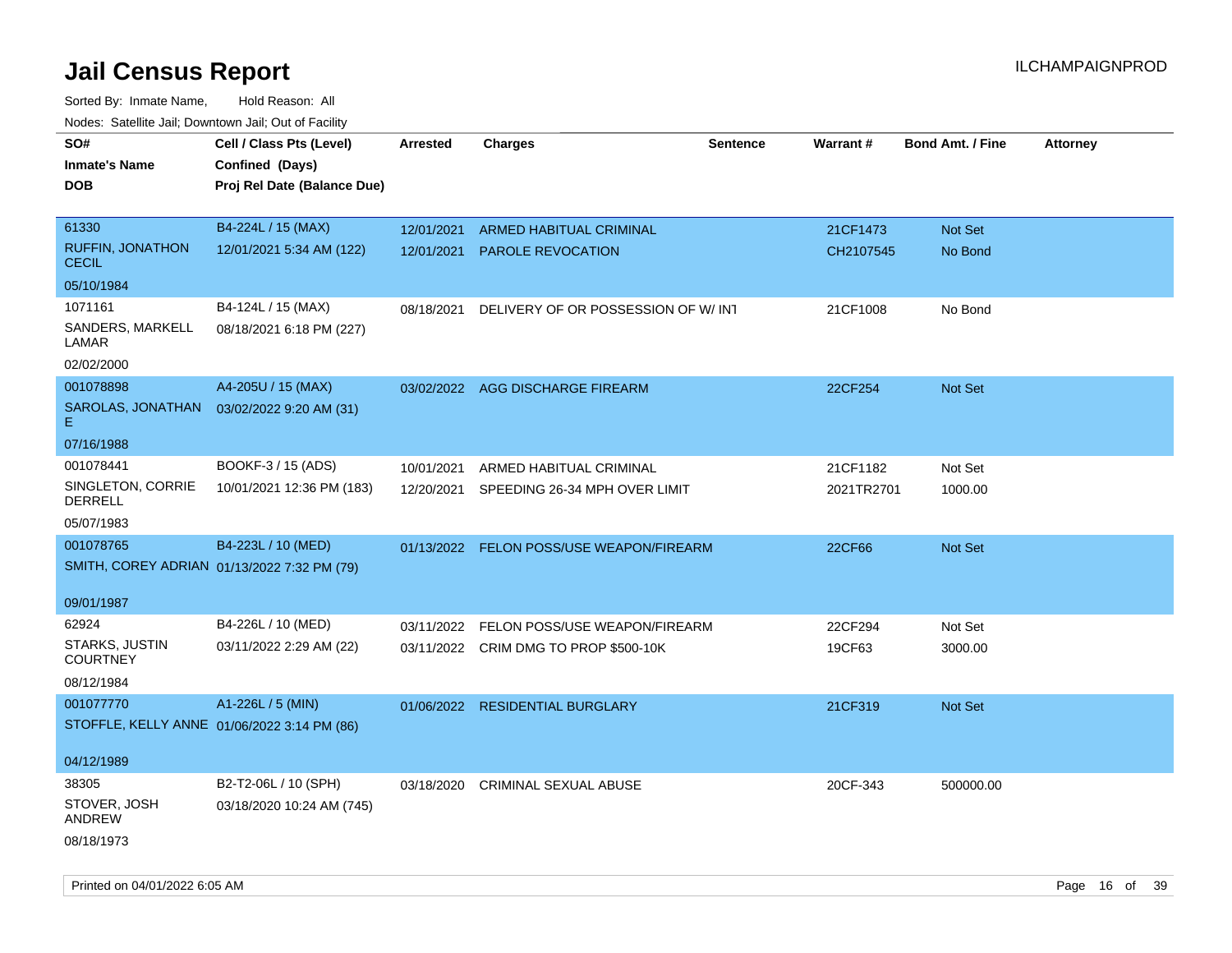Sorted By: Inmate Name, Hold Reason: All

Nodes: Satellite Jail; Downtown Jail; Out of Facility

| SO#<br><b>Inmate's Name</b><br><b>DOB</b>                                     | Cell / Class Pts (Level)<br>Confined (Days)<br>Proj Rel Date (Balance Due) | <b>Arrested</b>                                                           | <b>Charges</b>                                                                                                        | <b>Sentence</b> | Warrant#                                                  | <b>Bond Amt. / Fine</b>                                   | <b>Attorney</b> |
|-------------------------------------------------------------------------------|----------------------------------------------------------------------------|---------------------------------------------------------------------------|-----------------------------------------------------------------------------------------------------------------------|-----------------|-----------------------------------------------------------|-----------------------------------------------------------|-----------------|
| 001078471<br><b>THATCH, OMARION</b><br><b>DIAMONTE</b><br>09/05/2003          | B4-221U / 10 (MED)<br>10/11/2021 1:26 AM (173)                             |                                                                           | 10/11/2021 AGG UUW/VEHICLE/<21                                                                                        | 18m (DOC)       | 21CF1210                                                  | 100.00                                                    |                 |
| 001078997<br>THOMAS, THEOPHILUS 03/30/2022 10:52 PM (3)<br>DEON<br>09/17/2003 | BOOKH-6                                                                    |                                                                           | 03/30/2022 UNLAWFUL USE OF A WEAPON                                                                                   |                 | 22CF374                                                   | No Bond                                                   |                 |
| 32058<br>THOMPSON, STEVEN<br><b>ONEAL</b><br>03/14/1969                       | B4-123U / 15 (MAX)<br>06/14/2021 6:44 AM (292)                             | 06/14/2021                                                                | <b>AGG DISCH FIREARM</b>                                                                                              |                 | 21CF690                                                   | Not Set                                                   |                 |
| 001078037<br>TOVEY, JAMES<br><b>RICHARD</b><br>03/21/1990                     | A3-212L / 5 (ADS)<br>03/29/2022 10:10 AM (4)<br>4/4/2022 (0.00)            |                                                                           | 03/29/2022 AGG DUI/ DRUGS                                                                                             |                 | 21CF634                                                   | No Bond                                                   |                 |
| 001078792<br><b>TRAMBLE, TOM</b><br><b>MARCUS</b><br>02/28/1985               | A3-116L / 15 (ADS)<br>01/24/2022 10:24 AM (68)                             | 01/24/2022<br>01/24/2022                                                  | <b>FUGITIVE FROM JUSTICE</b><br><b>FUGITIVE FROM JUSTICE</b><br>01/24/2022 ARMED VIOLENCE/CATEGORY I                  |                 | 22CF99<br>22CF100<br>22CF101                              | Not Set<br><b>Not Set</b><br><b>Not Set</b>               |                 |
| 1076325<br><b>TURNER, PRINTISS</b><br>VASHAWN-DEMAN,<br>11/10/2001            | A3-114L / 15 (ADS)<br>03/25/2022 3:15 PM (8)                               | 03/25/2022<br>03/25/2022 MURDER<br>03/25/2022<br>03/25/2022<br>03/28/2022 | AGG UUW/LOADED/NO FCCA/FOID<br><b>DOMESTIC BATTERY</b><br>AGG UUW/LOADED/NO FCCA/FOID<br><b>FUGITIVE FROM JUSTICE</b> |                 | 2020CF742<br>2021CF1071<br>20CM468<br>21CF1520<br>22CF360 | 25000.00<br>1500000.00<br>1000.00<br>50000.00<br>50000.00 |                 |
| 50548<br><b>VINEYARD, SHORNOR</b><br><b>JAMAL</b><br>12/14/1979               | A3-111L / 10 (ADS)<br>03/29/2022 8:51 AM (4)<br>5/19/2022 (0.00)           |                                                                           | 03/29/2022 AGG UNLAWFUL USE OF WEAPON/VEH                                                                             |                 | 21CF1067                                                  | No Bond                                                   |                 |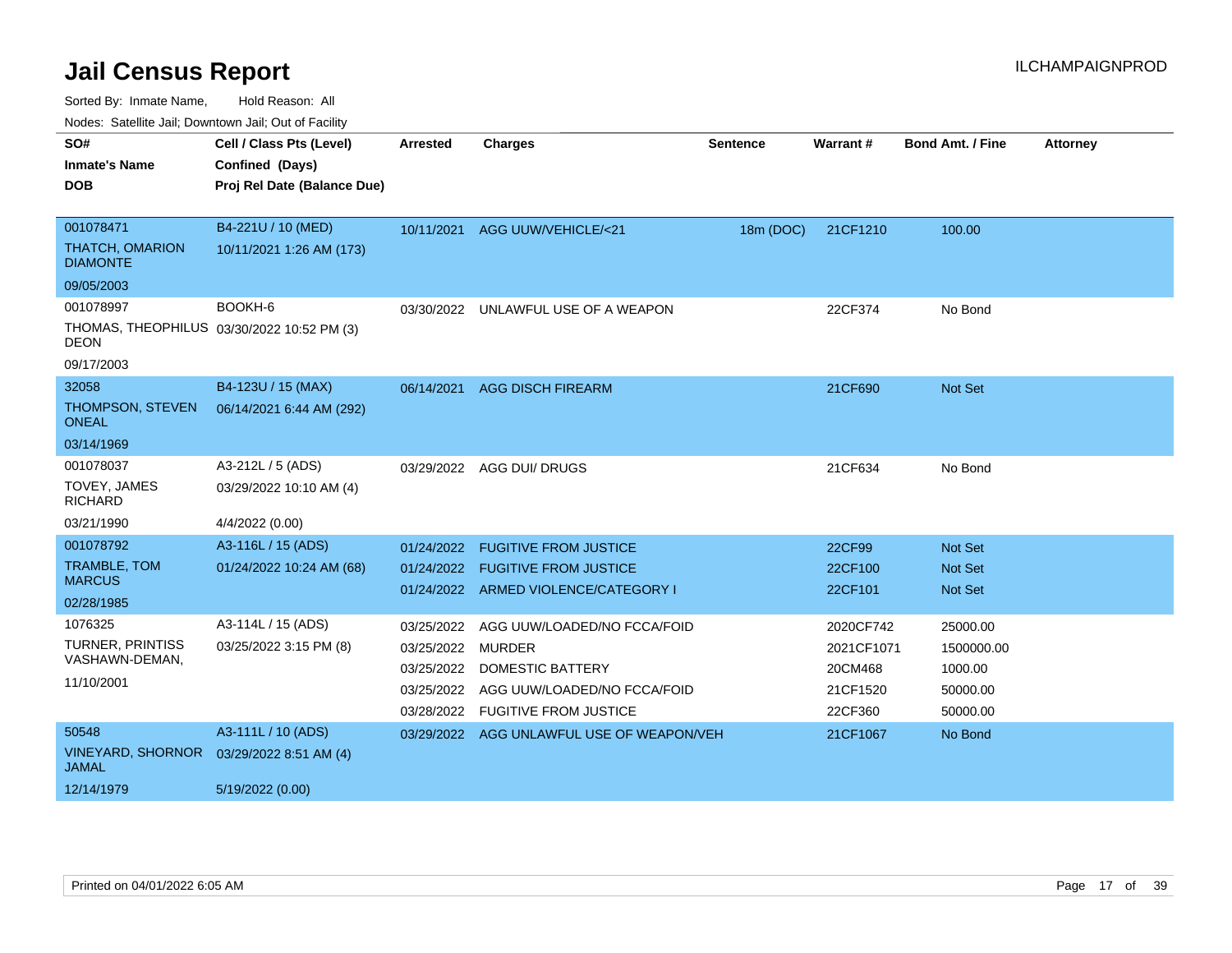| rouco. Calcinic Jan, Downtown Jan, Out of Facility |                             |                 |                                          |                 |                 |                         |                 |
|----------------------------------------------------|-----------------------------|-----------------|------------------------------------------|-----------------|-----------------|-------------------------|-----------------|
| SO#                                                | Cell / Class Pts (Level)    | <b>Arrested</b> | <b>Charges</b>                           | <b>Sentence</b> | <b>Warrant#</b> | <b>Bond Amt. / Fine</b> | <b>Attorney</b> |
| <b>Inmate's Name</b>                               | Confined (Days)             |                 |                                          |                 |                 |                         |                 |
| DOB                                                | Proj Rel Date (Balance Due) |                 |                                          |                 |                 |                         |                 |
|                                                    |                             |                 |                                          |                 |                 |                         |                 |
| 001077992                                          | BOOKH-3                     |                 | 03/31/2022 ARMED ROBBERY/NO FIREARM      |                 | 2021CF590       | 100000.00               |                 |
| <b>WADE, DONTE</b><br>LAMONT                       | 03/31/2022 1:25 PM (2)      |                 |                                          |                 |                 |                         |                 |
| 09/05/1986                                         |                             |                 |                                          |                 |                 |                         |                 |
| 996098                                             | B3-W7-28L / 10 (MED)        |                 | 03/25/2022 AGG UUW/PERSON/NO FOID        |                 | 21CF1007        | No Bond                 |                 |
| WASHINGTON.<br>DANTAEVIOUS                         | 03/25/2022 10:18 AM (8)     |                 |                                          |                 |                 |                         |                 |
| 11/14/1991                                         | 4/23/2022 (0.00)            |                 |                                          |                 |                 |                         |                 |
| 1070737                                            | A1-126L / 15 (MAX)          | 10/14/2021      | AGG KIDNAPG/<13/INTEL DISABL             | (DHS)           | 2020CF418       | 250000.00               |                 |
| <b>WASHINGTON,</b><br>JASTINA VIRGINIA             | 10/14/2021 12:02 PM (170)   |                 |                                          |                 |                 |                         |                 |
| 04/11/2000                                         |                             |                 |                                          |                 |                 |                         |                 |
| 977140                                             | B1-203L / 10 (MED)          | 10/24/2021      | ARMED HABITUAL CRIMINAL                  |                 | 21CF1289        | Not Set                 |                 |
| WEBSTER, DERRIAL<br>DEVON                          | 10/24/2021 2:46 AM (160)    |                 |                                          |                 |                 |                         |                 |
| 01/14/1990                                         |                             |                 |                                          |                 |                 |                         |                 |
| 44836                                              | <b>BOOKH-1 / 10 (MED)</b>   | 03/31/2022      | RET THEFT/SWITCH PRICE/<\$300            |                 | 22CMAWOW        | 100.00                  |                 |
| <b>WESLEY, FRANK</b>                               | 03/31/2022 9:09 AM (2)      | 03/31/2022      | <b>CRIM TRESPASS TO RESIDENCE</b>        |                 | 22CMAWOW        | <b>Not Set</b>          |                 |
| LADELL                                             |                             |                 | 03/31/2022 CRIMINAL TRESPASS BUILDING    |                 | 22CM90          | <b>Not Set</b>          |                 |
| 09/17/1977                                         |                             |                 |                                          |                 |                 |                         |                 |
| 001078991                                          | BOOKH-3                     |                 | 03/31/2022 VIO BAIL BOND/CLASS 4 OFFENSE |                 | 2022CMAWOW      | 100.00                  |                 |
| WHEELER, TRENT<br>DANIEL                           | 03/31/2022 7:08 PM (2)      |                 |                                          |                 |                 |                         |                 |
| 07/12/2002                                         |                             |                 |                                          |                 |                 |                         |                 |
| 001078328                                          | B1-105L / 15 (MAX)          | 08/30/2021      | <b>FELON POSS/USE WEAPON/FIREARM</b>     |                 | 21CF1045        | Not Set                 |                 |
| WHITE, JUSTIN<br>STEVEN                            | 08/30/2021 10:48 AM (215)   |                 |                                          |                 |                 |                         |                 |
| 10/25/1995                                         |                             |                 |                                          |                 |                 |                         |                 |
| 638552                                             | B2-T2-08L / 5 (SPH)         | 10/07/2021      | CHILD PORNOGRAPHY/PHOTOGRAPH             |                 | 2021CF1207      | No Bond                 |                 |
| WILLIAMS, MICHAEL<br>JAMES                         | 10/07/2021 12:20 PM (177)   |                 |                                          |                 |                 |                         |                 |
| 03/29/1964                                         |                             |                 |                                          |                 |                 |                         |                 |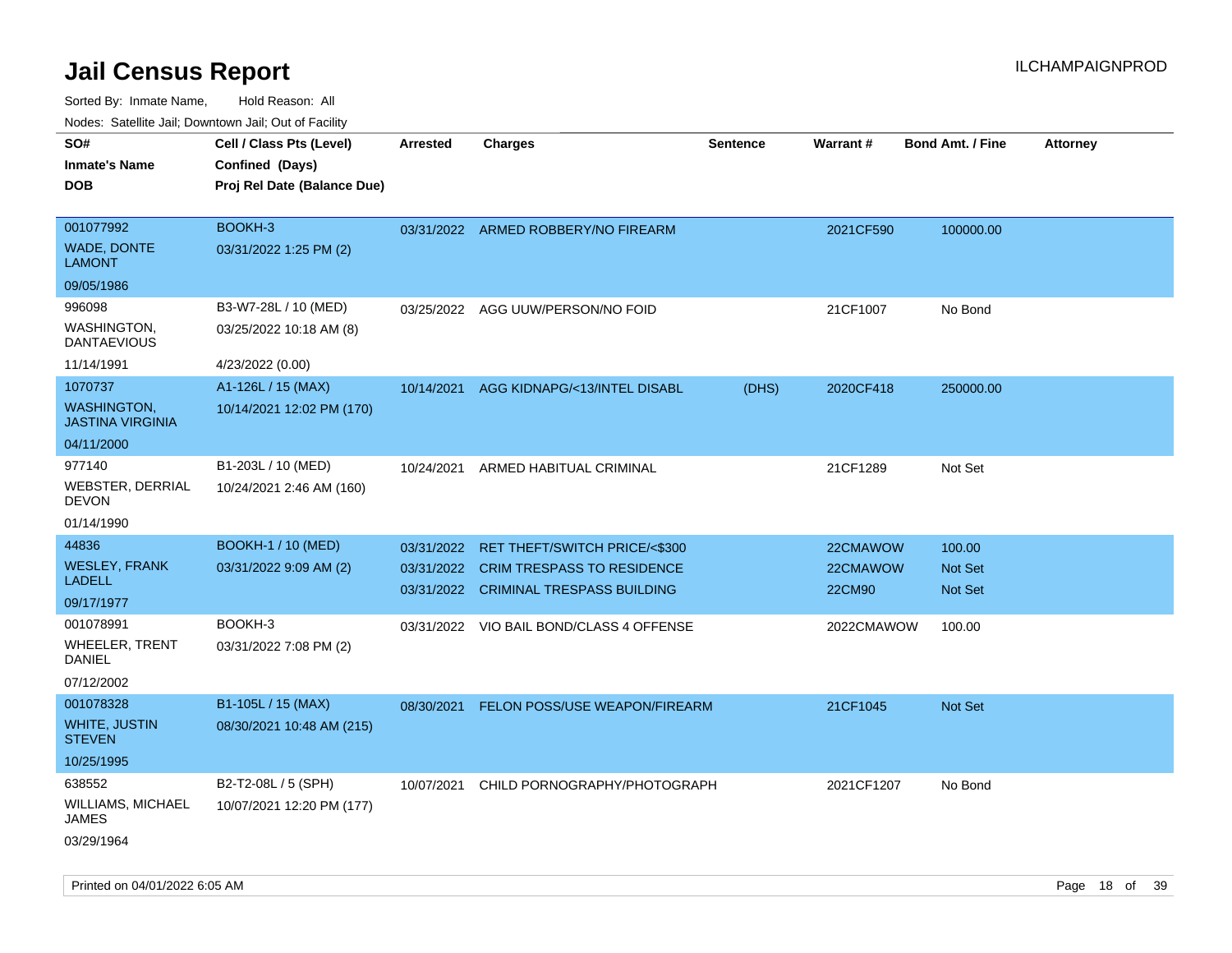| SO#                                     | Cell / Class Pts (Level)    | Arrested          | <b>Charges</b>                  | <b>Sentence</b> | Warrant#    | <b>Bond Amt. / Fine</b> | <b>Attorney</b> |
|-----------------------------------------|-----------------------------|-------------------|---------------------------------|-----------------|-------------|-------------------------|-----------------|
| <b>Inmate's Name</b>                    | Confined (Days)             |                   |                                 |                 |             |                         |                 |
| <b>DOB</b>                              | Proj Rel Date (Balance Due) |                   |                                 |                 |             |                         |                 |
|                                         |                             |                   |                                 |                 |             |                         |                 |
| 1066370                                 | B1-101L / 15 (MAX)          | 07/28/2021        | ARMED VIOLENCE/CATEGORY III     |                 | 2021 CF 882 | Not Set                 |                 |
| <b>WILLIAMS, REONTE</b><br><b>REMIR</b> | 07/28/2021 5:40 AM (248)    |                   |                                 |                 |             |                         |                 |
| 05/14/1999                              |                             |                   |                                 |                 |             |                         |                 |
| 1051953                                 | A1-124U / 10 (ADS)          | 02/02/2022        | DOMESTIC BATTERY/OTHER PRIOR    |                 | 22CF144     | Not Set                 |                 |
| WINSTON, ALYSSIA<br>LETEECE             | 02/02/2022 4:29 AM (59)     | 03/28/2022        | AGG ROBBERY/INDICATE ARM W/FIR  |                 | 22CF353     | Not Set                 |                 |
| 03/17/1996                              |                             |                   |                                 |                 |             |                         |                 |
| 001078995                               | A3-111U / 5 (ADS)           | 03/29/2022        | <b>METH DELIVERY&lt;5 GRAMS</b> |                 | 22CF371     | Not Set                 |                 |
| <b>ZINK, PRESTIN L</b>                  | 03/29/2022 11:33 PM (4)     | 03/29/2022        | <b>FUGITIVE FROM JUSTICE</b>    |                 | 22CF370     | Not Set                 |                 |
| 08/19/1997                              |                             |                   |                                 |                 |             |                         |                 |
| <b>Total Satellite Jail: 142</b>        |                             | <b>Males: 123</b> | Females: 19<br>Unknown: 0       |                 |             |                         |                 |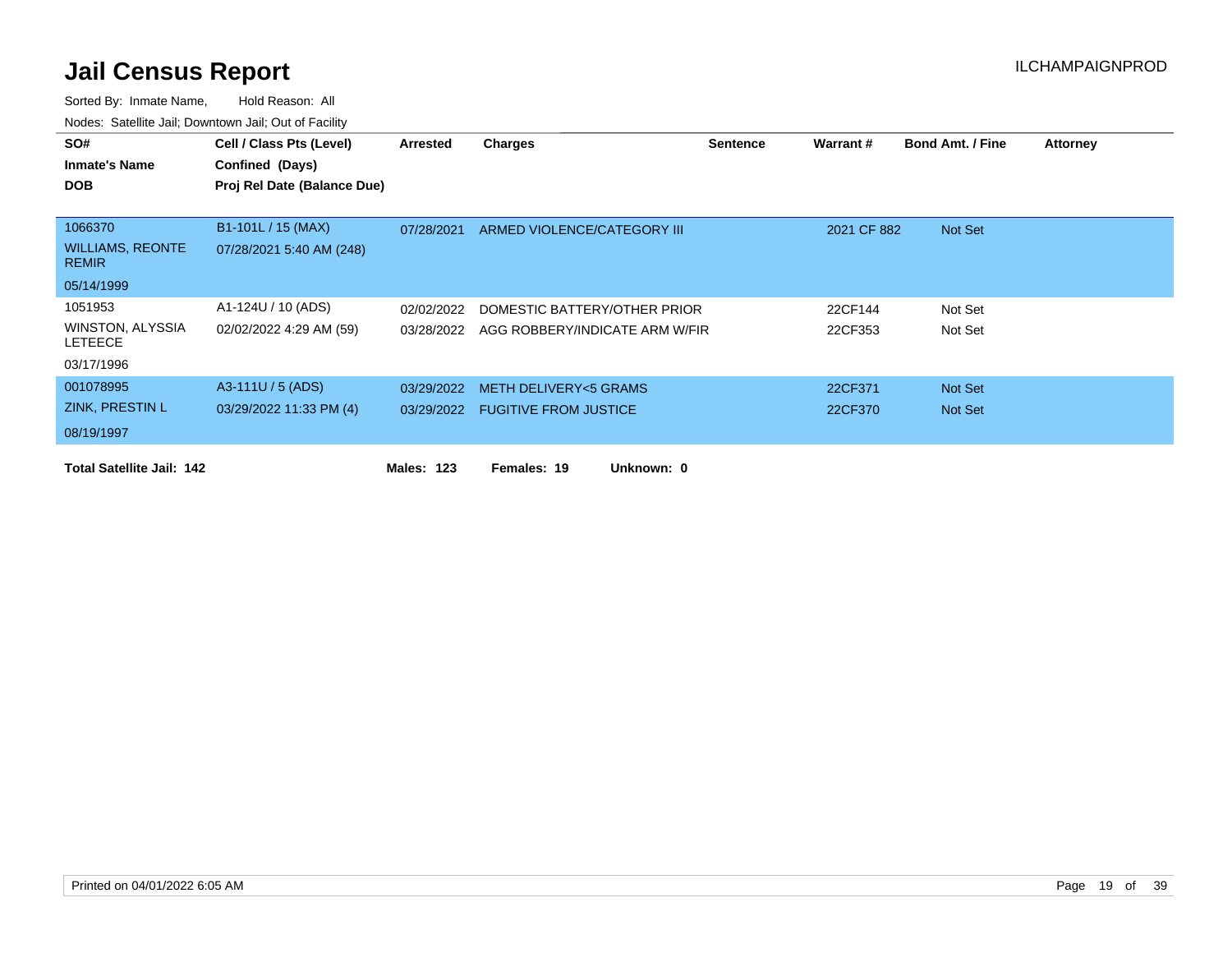| <b>Downtown Jail</b><br>SO#               | Cell / Class Pts (Level)    | <b>Arrested</b> | <b>Charges</b>                      | <b>Sentence</b> | <b>Warrant#</b> | <b>Bond Amt. / Fine</b> | <b>Attorney</b> |
|-------------------------------------------|-----------------------------|-----------------|-------------------------------------|-----------------|-----------------|-------------------------|-----------------|
| <b>Inmate's Name</b>                      | Confined (Days)             |                 |                                     |                 |                 |                         |                 |
| <b>DOB</b>                                | Proj Rel Date (Balance Due) |                 |                                     |                 |                 |                         |                 |
| 983810                                    | C7L                         | 12/14/2021      | <b>ARMED HABITUAL CRIMINAL</b>      |                 | 21CF1526        | Not Set                 |                 |
| AKINS, KEVIN IVAN                         | 12/14/2021 5:34 PM (109)    |                 |                                     |                 |                 |                         |                 |
| 09/23/1990                                |                             |                 |                                     |                 |                 |                         |                 |
| 952871                                    | G3U / 5 (MIN)               |                 | 03/13/2022 METH DELIVERY/5<15 GRAMS |                 | 22CF300         | No Bond                 |                 |
| AUTEBERRY, JOSHUA<br>David                | 03/13/2022 7:24 PM (20)     |                 |                                     |                 |                 |                         |                 |
| 12/28/1984                                |                             |                 |                                     |                 |                 |                         |                 |
| 001077899                                 | G7U / 5 (MIN)               | 03/20/2022      | <b>BURGLARY</b>                     |                 | 21CF593         | 20000.00                |                 |
| <b>BARKSDALE, RAY</b><br><b>SHAWN</b>     | 03/20/2022 2:40 PM (13)     | 03/20/2022      | POSSESSION OF METH/5<15 GRAMS       |                 | 21CF655         | 20000.00                |                 |
| 10/31/1990                                |                             | 03/20/2022      | POSS STOLEN VEHICLE                 |                 | 21CF505         | 20000.00                |                 |
| 517915                                    | C2L / 5 (MIN)               | 08/03/2021      | FORGERY/ISSUE/DELIVER DOCUMENT      |                 |                 | No Bond                 |                 |
| <b>BOXLEY, CHARLES</b><br><b>OMAR</b>     | 08/03/2021 2:18 PM (242)    | 08/03/2021      | <b>BURGLARY</b>                     |                 | 21CF289         | 20000.00                |                 |
| 01/10/1985                                |                             | 08/03/2021      | <b>BURGLARY</b>                     |                 | 21CF679         | 20000.00                |                 |
| 47897                                     | J5L / 15 (ADS)              | 01/19/2022      | <b>VIOLATE ORDER PROTECTION</b>     |                 | 22CF85          | Not Set                 |                 |
| BRANAMAN,                                 | 01/19/2022 9:21 PM (73)     | 01/19/2022      | DRVG REVOKED/2+/PERS INJ/DEATH      |                 | 22CF84          | <b>Not Set</b>          |                 |
| <b>CLIFFORD EARL</b>                      |                             | 01/19/2022      | <b>PAROLE REVOCATION</b>            |                 | VA2201139       | No Bond                 |                 |
| 03/09/1975                                |                             | 02/08/2022      | DRIVE REVOKED/RECK HOMIC/3          |                 | 21CF1280        | <b>Not Set</b>          |                 |
|                                           |                             | 02/08/2022      | DRIVING ON REVOKED LICENSE          |                 | 21TR8305        | Not Set                 |                 |
| 1027929                                   | F6L / 15 (MAX)              | 12/18/2021      | HOME INVASION/CAUSE INJURY          |                 | 21CF1560        | No Bond                 |                 |
| <b>BROUGHTON, MARK</b><br>ANTHONY, Junior | 12/18/2021 2:55 AM (105)    |                 |                                     |                 |                 |                         |                 |
| 02/15/1990                                |                             |                 |                                     |                 |                 |                         |                 |
| 1067476                                   | F7U / 10 (MED)              | 11/13/2021      | AGG DOMESTIC BATTERY/STRANGLE       |                 | 20CF575         | 5000.00                 |                 |
| <b>BROWN, JAMES</b><br><b>BRONELL</b>     | 11/13/2021 2:35 AM (140)    | 11/13/2021      | <b>RESIDENTIAL BURGLARY</b>         |                 | 21CF385         | 25000.00                |                 |
| 01/08/1996                                |                             |                 |                                     |                 |                 |                         |                 |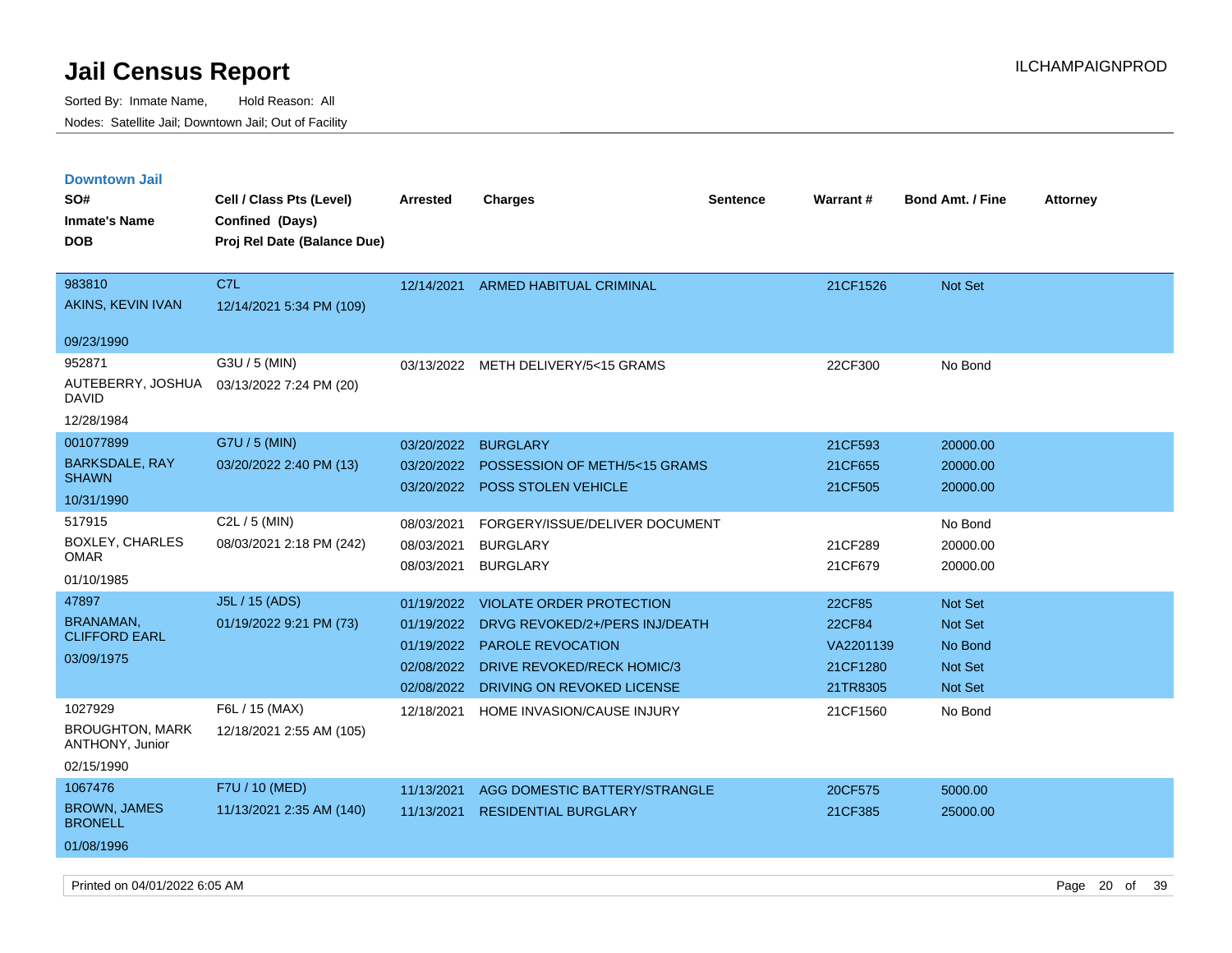| rouco. Calcillo Jali, Downtown Jali, Out of Facility |                                                                            |                 |                                         |                 |            |                         |                 |
|------------------------------------------------------|----------------------------------------------------------------------------|-----------------|-----------------------------------------|-----------------|------------|-------------------------|-----------------|
| SO#<br>Inmate's Name<br><b>DOB</b>                   | Cell / Class Pts (Level)<br>Confined (Days)<br>Proj Rel Date (Balance Due) | <b>Arrested</b> | <b>Charges</b>                          | <b>Sentence</b> | Warrant#   | <b>Bond Amt. / Fine</b> | <b>Attorney</b> |
|                                                      |                                                                            |                 |                                         |                 |            |                         |                 |
| 995432                                               | H5L / 10 (ADS)                                                             | 12/20/2021      | FAIL TO RPT WKLY/NO FIXED ADDR          |                 | 21CF1559   | Not Set                 |                 |
| <b>BROWN, JAVON</b><br><b>SHANTEZ</b>                | 12/20/2021 2:06 AM (103)                                                   |                 |                                         |                 |            |                         |                 |
| 10/14/1991                                           |                                                                            |                 |                                         |                 |            |                         |                 |
| 001078900                                            | J7L / 15 (ADS)                                                             |                 | 03/02/2022 MURDER/INTENT TO KILL/INJURE |                 | 22CF252    | Not Set                 |                 |
| BYRD, ANDREW<br>DARNELL                              | 03/02/2022 11:59 PM (31)                                                   |                 |                                         |                 |            |                         |                 |
| 12/30/2003                                           |                                                                            |                 |                                         |                 |            |                         |                 |
| 001077954                                            | C4L / 10 (MED)                                                             | 12/21/2021      | <b>RESIDENTIAL BURGLARY</b>             |                 | 21CF1570   | <b>Not Set</b>          |                 |
|                                                      | CALKINS, STEVEN RAY 12/21/2021 6:35 AM (102)                               |                 |                                         |                 |            |                         |                 |
| 01/01/1992                                           |                                                                            |                 |                                         |                 |            |                         |                 |
| 001078092                                            | H2U / 10 (ADS)                                                             | 12/27/2021      | AGG BATTERY/PUBLIC PLACE                |                 | 2021CF1042 | 5000.00                 |                 |
| WILLIAM                                              | CHOUNARD, STANLEY 12/27/2021 10:47 PM (96)                                 |                 |                                         |                 |            |                         |                 |
| 06/25/1986                                           |                                                                            |                 |                                         |                 |            |                         |                 |
| 56241                                                | E1L / 5 (MIN)                                                              |                 | 01/13/2022 VIOLATE ORDER/PRIOR DOM BTRY |                 | 22CF59     | Not Set                 |                 |
| <b>CLARK, DAMON</b><br><b>GILLMORE</b>               | 01/13/2022 4:36 AM (79)                                                    |                 |                                         |                 |            |                         |                 |
| 12/21/1976                                           |                                                                            |                 |                                         |                 |            |                         |                 |
| 001078838                                            | D <sub>2</sub> / 15 (ADS)                                                  | 02/12/2022      | PRED CRIM SEX ASLT/BODILY HARM          |                 | 21CF30     | 150000.00               |                 |
| CLAYTON, KAREEM<br>JAMAL                             | 02/12/2022 8:55 AM (49)                                                    |                 |                                         |                 |            |                         |                 |
| 02/03/1974                                           |                                                                            |                 |                                         |                 |            |                         |                 |
| 1075361                                              | $15/5$ (ADS)                                                               | 04/16/2021      | <b>BURGLARY</b>                         |                 | 21CF414    | <b>Not Set</b>          |                 |
| <b>COWART, TORREY</b><br><b>BENJAMEN, Junior</b>     | 04/16/2021 9:17 PM (351)                                                   |                 |                                         |                 |            |                         |                 |
| 11/22/1987                                           |                                                                            |                 |                                         |                 |            |                         |                 |
| 1067370                                              | E6L / 15 (ADS)                                                             | 11/05/2021      | FIREARM/FOID INVALID/NOT ELIG           | 2y (DOC)        | 21CF1370   | Not Set                 |                 |
| DAVIS, AUSTIN<br><b>CHRISTOPHER</b>                  | 11/06/2021 12:23 AM (147)                                                  |                 |                                         |                 |            |                         |                 |
| 08/11/1997                                           |                                                                            |                 |                                         |                 |            |                         |                 |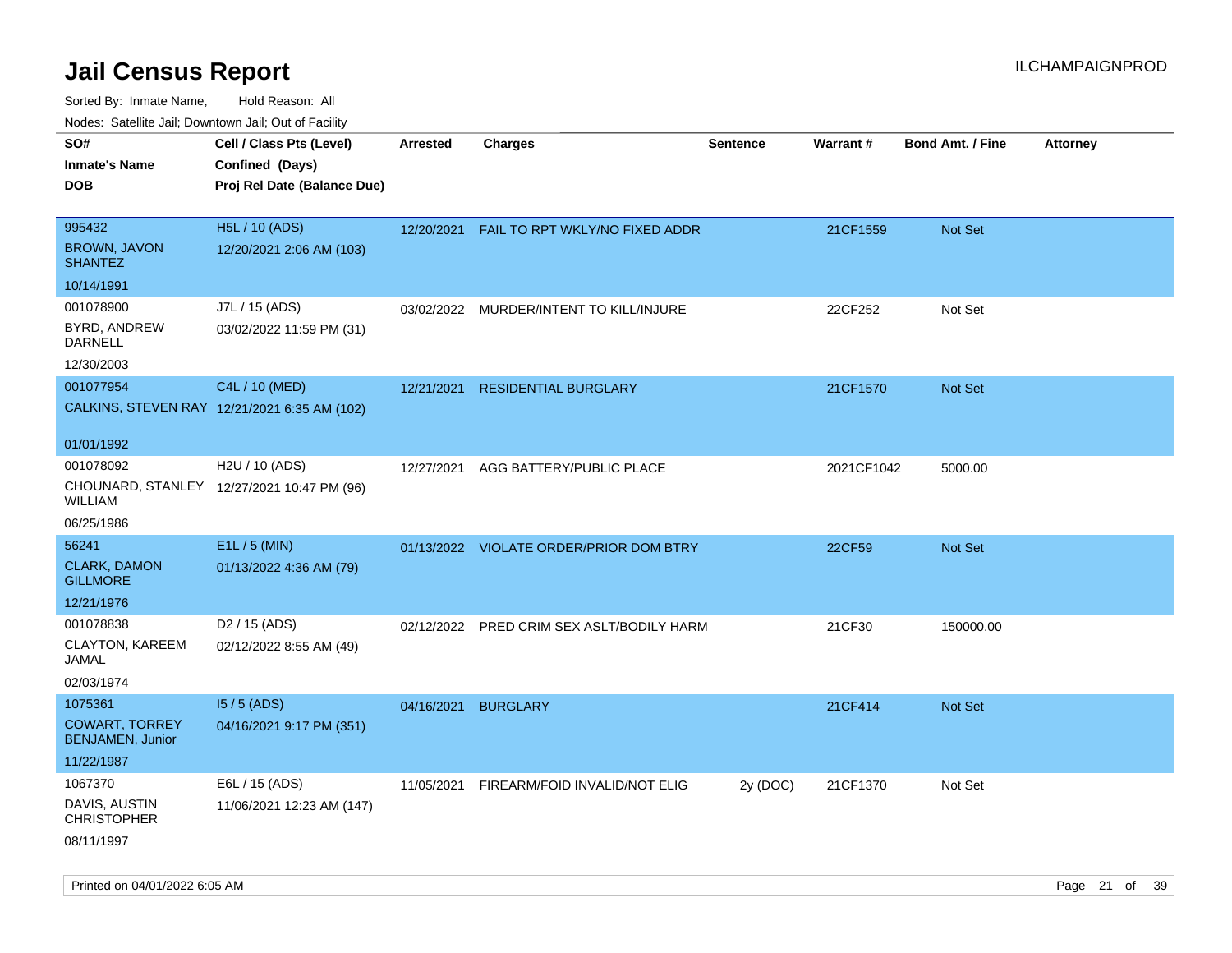| vouco. Catolino cali, Downtown cali, Out of Facility |                             |            |                                        |                 |             |                         |                 |
|------------------------------------------------------|-----------------------------|------------|----------------------------------------|-----------------|-------------|-------------------------|-----------------|
| SO#                                                  | Cell / Class Pts (Level)    | Arrested   | <b>Charges</b>                         | <b>Sentence</b> | Warrant#    | <b>Bond Amt. / Fine</b> | <b>Attorney</b> |
| <b>Inmate's Name</b>                                 | Confined (Days)             |            |                                        |                 |             |                         |                 |
| <b>DOB</b>                                           | Proj Rel Date (Balance Due) |            |                                        |                 |             |                         |                 |
|                                                      |                             |            |                                        |                 |             |                         |                 |
| 001077214                                            | F8L / 15 (MAX)              | 12/20/2021 | <b>MURDER</b>                          |                 | 21CF1572    | Not Set                 |                 |
| DAVIS-MURDOCK,<br><b>ERION VASSHAD</b>               | 12/21/2021 10:13 AM (102)   |            |                                        |                 |             |                         |                 |
| 06/22/1998                                           |                             |            |                                        |                 |             |                         |                 |
| 64070                                                | C3L / 10 (MED)              | 02/18/2022 | <b>BURGLARY</b>                        |                 | 21CF1176    | 20000.00                |                 |
| DECKER, ANTHONY V                                    | 02/18/2022 6:52 PM (43)     |            | 02/18/2022 POSSESSION OF METH< 5 GRAMS |                 | 21CF1205    | 15000.00                |                 |
|                                                      |                             |            |                                        |                 |             |                         |                 |
| 11/27/1982                                           |                             |            |                                        |                 |             |                         |                 |
| 001078223                                            | G6L / 5 (MIN)               | 11/09/2021 | AGG DUI/NO VALID DL                    |                 | 21CF1382    | <b>Not Set</b>          |                 |
| DIEGO-MATEO,<br><b>JOAQUIN</b>                       | 11/09/2021 10:52 PM (144)   |            |                                        |                 |             |                         |                 |
| 01/23/2002                                           |                             |            |                                        |                 |             |                         |                 |
| 571307                                               | J3L / 15 (ADS)              | 09/14/2020 | CRIM SEXUAL ABUSE/CONSENT              |                 | 2020CF1026  | Not Set                 |                 |
| DOMINGO-<br>CASTANEDA,                               | 09/14/2020 11:19 PM (565)   | 09/14/2020 | PRED CRIM SEX ASLT/VICTIM <13          |                 | 2020CF1025  | Not Set                 |                 |
| 09/29/1989                                           |                             |            |                                        |                 |             |                         |                 |
| 527379                                               | D6 / 15 (ADS)               | 10/25/2021 | <b>ARMED HABITUAL CRIMINAL</b>         |                 | 21CF1297    | <b>Not Set</b>          |                 |
| DRAKE, MARCELL<br>DEON                               | 10/25/2021 5:05 PM (159)    | 10/27/2021 | AGG DOMESTIC BATTERY/STRANGLE          |                 | 21CF1245    | <b>Not Set</b>          |                 |
| 04/20/1987                                           |                             |            |                                        |                 |             |                         |                 |
| 959292                                               | K1 / 15 (ADS)               | 04/01/2021 | ATTEMPT (FIRST DEGREE MURDER)          |                 | 2020CF565   | 2000000.00              |                 |
| DUNCAN, COREYON<br><b>ANTHONY</b>                    | 04/01/2021 8:46 PM (366)    | 12/17/2021 | <b>MURDER</b>                          |                 | 21CF1542    | Not Set                 |                 |
| 01/17/1989                                           |                             |            |                                        |                 |             |                         |                 |
| 1053207                                              | K3 / 15 (SPH)               | 06/06/2019 | MURDER/INTENT TO KILL/INJURE           |                 | 2019-CF849  | 2000000.00              |                 |
| FAUST, JAQUAVEON<br><b>LAVELL</b>                    | 06/06/2019 2:24 PM (1,031)  |            |                                        |                 |             |                         |                 |
| 07/25/1996                                           |                             |            |                                        |                 |             |                         |                 |
| 527081                                               | C6L / 10 (MED)              | 09/06/2021 | ARSON/REAL/PERSONAL PROP>\$150         |                 | 2021 CF 797 | 25000.00                |                 |
| FERGUSON,<br><b>CHRISTOPHER</b>                      | 09/06/2021 1:18 PM (208)    |            |                                        |                 |             |                         |                 |
| 12/21/1981                                           |                             |            |                                        |                 |             |                         |                 |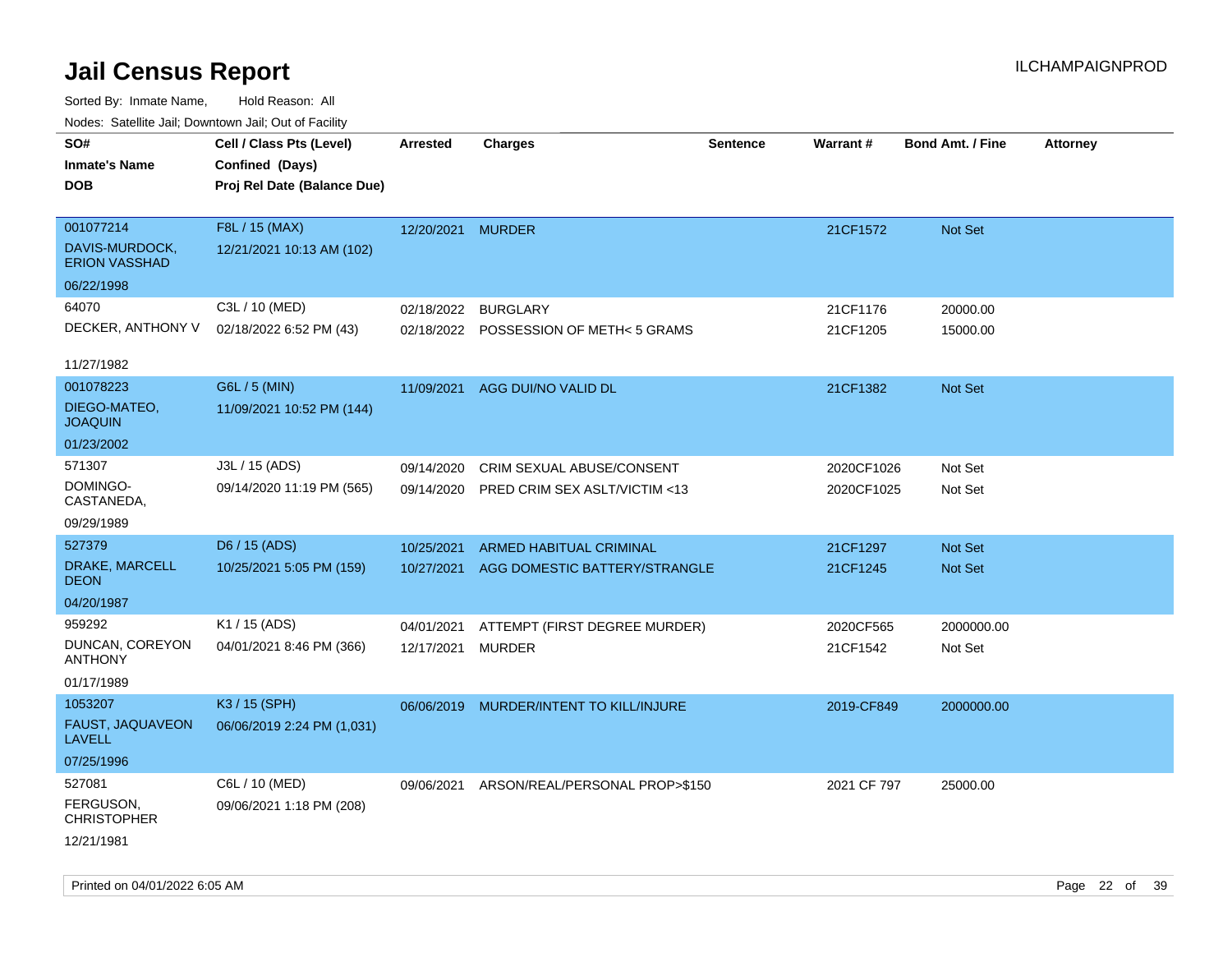| roaco. Catolino cali, Downtown cali, Out of Fability |                             |                  |                                           |                 |          |                         |                 |
|------------------------------------------------------|-----------------------------|------------------|-------------------------------------------|-----------------|----------|-------------------------|-----------------|
| SO#                                                  | Cell / Class Pts (Level)    | <b>Arrested</b>  | <b>Charges</b>                            | <b>Sentence</b> | Warrant# | <b>Bond Amt. / Fine</b> | <b>Attorney</b> |
| <b>Inmate's Name</b>                                 | Confined (Days)             |                  |                                           |                 |          |                         |                 |
| <b>DOB</b>                                           | Proj Rel Date (Balance Due) |                  |                                           |                 |          |                         |                 |
|                                                      |                             |                  |                                           |                 |          |                         |                 |
| 524764                                               | G3L / 5 (MIN)               |                  | 09/18/2021 METH DELIVERY/15<100 GRAMS     |                 | 21CF627  | 50000.00                |                 |
| <b>FISCUS, ROBERT</b><br><b>LOWELL</b>               | 09/18/2021 10:50 AM (196)   |                  |                                           |                 |          |                         |                 |
| 02/17/1986                                           |                             |                  |                                           |                 |          |                         |                 |
| 1063104                                              | G1U / 5 (MIN)               | 01/10/2022       | VIOLATE ORDER PROTECTION                  |                 | 21CF1258 | Not Set                 |                 |
| FUSON, KEITH<br>EDWARD                               | 01/10/2022 9:14 PM (82)     |                  | 03/31/2022 PHONE HARASSMENT/VICTIM <13    |                 |          | No Bond                 |                 |
| 05/07/1987                                           | 6/20/2022 (0.00)            |                  |                                           |                 |          |                         |                 |
| 32913                                                | B1 / 15 (ADS)               | 12/03/2021       | PRED CRIM SEX ASLT/VICTIM <13             |                 | 21CF1481 | Not Set                 |                 |
| GROB, WARREN A,<br>Junior                            | 12/03/2021 4:24 PM (120)    |                  |                                           |                 |          |                         |                 |
| 12/07/1950                                           |                             |                  |                                           |                 |          |                         |                 |
| 001078871                                            | G9U / 5 (ADS)               | 02/22/2022       | ESCAPE/VIOLATE ELEC MONITORING            |                 | 22CF316  | 150000.00               |                 |
| <b>HARRIS, MARTELL</b>                               | 02/22/2022 3:44 PM (39)     | 02/22/2022       | RESIDENTIAL BURGLARY                      |                 | 2020JD14 | No Bond                 |                 |
| <b>TE'SHAWN</b>                                      |                             | 02/22/2022       | INDIRECT CRIMINAL CONTEMPT                |                 | 2020CC9  | 20000.00                |                 |
| 07/02/2003                                           |                             |                  |                                           |                 |          |                         |                 |
| 001078868                                            | $12/5$ (ADS)                |                  | 02/24/2022 STALKING/CAUSE FEAR FOR SAFETY |                 | 22CF227  | 150000.00               |                 |
| HARRIS-MINER,<br><b>NICHOLAS</b>                     | 02/24/2022 3:56 PM (37)     |                  |                                           |                 |          |                         |                 |
| 07/08/1998                                           |                             |                  |                                           |                 |          |                         |                 |
| 1073611                                              | G4L / 5 (MIN)               | 02/09/2021       | MFG 15>100 GR ECSTASY/ANALOG              |                 | 21CF121  | 500000.00               |                 |
| <b>HAYES, CAMERON</b><br><b>TAYLOR MALEEK</b>        | 02/09/2021 3:10 PM (417)    | 02/09/2021       | DELIVERY OF OR POSSESSION OF W/INT        |                 | 21CF160  | Not Set                 |                 |
| 08/10/1998                                           |                             |                  |                                           |                 |          |                         |                 |
| 518711                                               | G5L / 5 (MIN)               | 01/30/2022 THEFT |                                           |                 | 22CF133  | Not Set                 |                 |
| <b>INGERSON, LUCUS</b><br><b>JAMES</b>               | 01/30/2022 4:57 PM (62)     |                  |                                           |                 |          |                         |                 |
| 09/16/1979                                           |                             |                  |                                           |                 |          |                         |                 |
| 001078766                                            | $13/5$ (ADS)                | 02/08/2022       | <b>AGGRAVATED BATTERY</b>                 |                 | 22CF160  | Not Set                 |                 |
| JOHNSON, IYONZI                                      | 02/08/2022 11:56 AM (53)    |                  | 02/08/2022 BURGLARY                       |                 | 22CF63   | 3000.00                 |                 |
| 07/16/1994                                           |                             |                  |                                           |                 |          |                         |                 |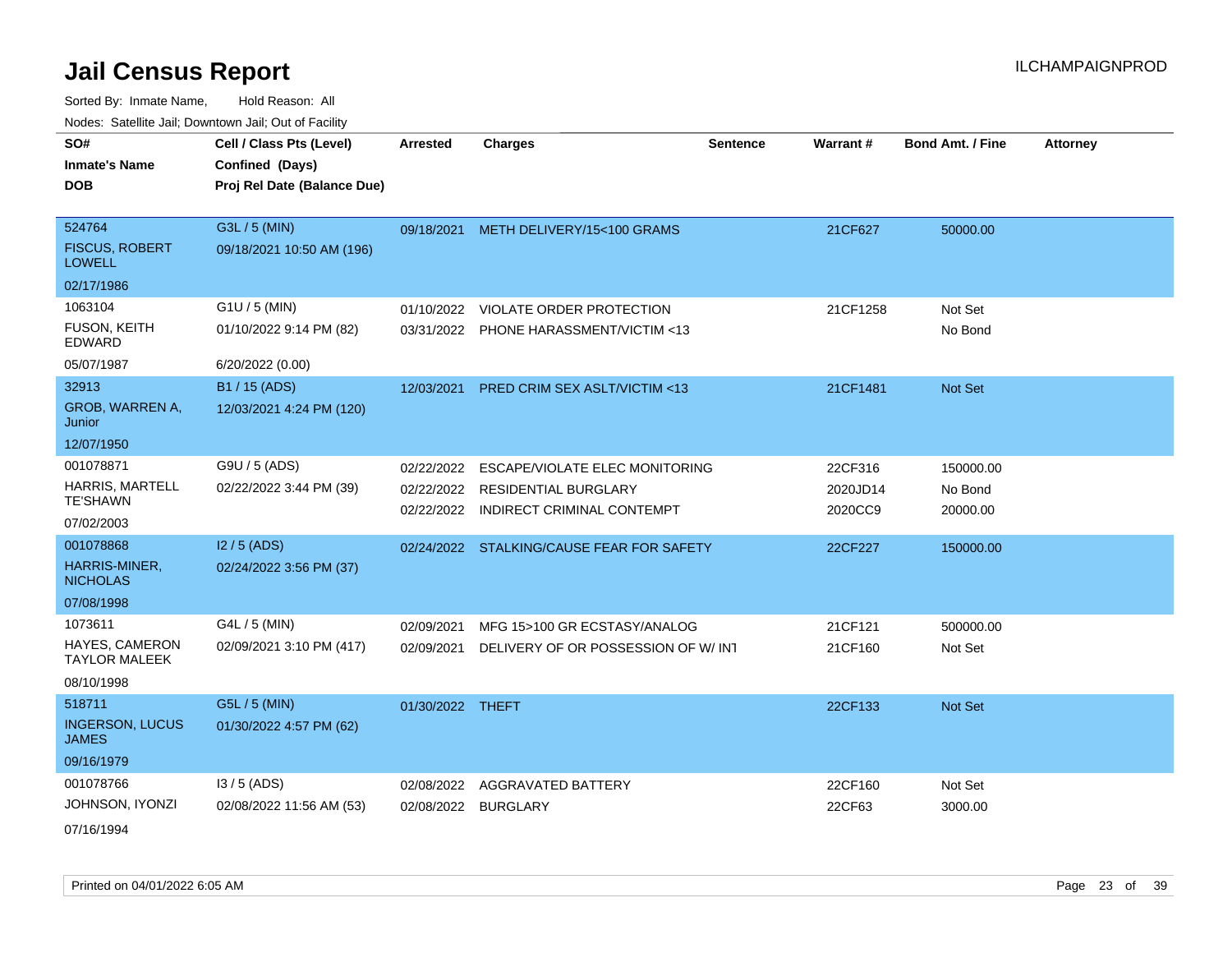Sorted By: Inmate Name, Hold Reason: All

| Nodes: Satellite Jail; Downtown Jail; Out of Facility |                                             |                 |                                           |                      |           |                         |                 |
|-------------------------------------------------------|---------------------------------------------|-----------------|-------------------------------------------|----------------------|-----------|-------------------------|-----------------|
| SO#                                                   | Cell / Class Pts (Level)                    | <b>Arrested</b> | <b>Charges</b>                            | <b>Sentence</b>      | Warrant#  | <b>Bond Amt. / Fine</b> | <b>Attorney</b> |
| <b>Inmate's Name</b>                                  | Confined (Days)                             |                 |                                           |                      |           |                         |                 |
| <b>DOB</b>                                            | Proj Rel Date (Balance Due)                 |                 |                                           |                      |           |                         |                 |
|                                                       |                                             |                 |                                           |                      |           |                         |                 |
| 001078818                                             | D3 / 10 (MED)                               |                 | 02/04/2022 DOMESTIC BATTERY/OTHER PRIOR   |                      | 22CF148   | Not Set                 |                 |
| KINSEL, EVERAL<br><b>MICHAEL WILLIAM</b>              | 02/04/2022 7:37 PM (57)                     |                 |                                           |                      |           |                         |                 |
| 10/16/1985                                            |                                             |                 |                                           |                      |           |                         |                 |
| 527447                                                | J1L / 10 (ADS)                              | 02/22/2022      | <b>BURGLARY</b>                           |                      | 22CF224   | Not Set                 |                 |
| KIRKWOOD, TYLER                                       | 02/22/2022 10:47 AM (39)                    |                 | 02/22/2022 AGG BATTERY/GREAT BODILY HARM  |                      | 22CF223   | Not Set                 |                 |
| <b>JAMES</b>                                          |                                             |                 | 02/23/2022 BURGLARY                       |                      | 22CF152   | Not Set                 |                 |
| 10/04/1985                                            |                                             |                 |                                           |                      |           |                         |                 |
| 29681                                                 | J2L / 15 (ADS)                              | 07/14/2020      | <b>PREDATORY CRIMINAL SEX ASSLT/CHILE</b> |                      | 20CF-781  | 250000.00               |                 |
| LENOIR, JOHN<br><b>CHRISTOPHER</b>                    | 07/14/2020 12:51 PM (627)                   |                 |                                           |                      |           |                         |                 |
| 04/20/1966                                            |                                             |                 |                                           |                      |           |                         |                 |
| 001078797                                             | 14 / 10 (ADS)                               |                 | 01/26/2022 VIO STALKING NO CONTACT ORDER  |                      | 22CM31    | Not Set                 |                 |
| LEVIN, DANIEL DAVID                                   | 01/26/2022 3:00 PM (66)                     |                 |                                           |                      |           |                         |                 |
|                                                       |                                             |                 |                                           |                      |           |                         |                 |
| 08/08/1984                                            |                                             |                 |                                           |                      |           |                         |                 |
| 45113                                                 | E2L / 15 (MAX)                              |                 | 11/20/2021 ARMED HABITUAL CRIMINAL        | 6y/6m (DOC) 21CF1424 |           | No Bond                 |                 |
| MARTIN, JEREMIAH<br><b>FRANCIS</b>                    | 11/20/2021 1:18 AM (133)                    |                 |                                           |                      |           |                         |                 |
| 01/18/1977                                            |                                             |                 |                                           |                      |           |                         |                 |
| 1063030                                               | D4 / 15 (ADS)                               |                 |                                           |                      |           |                         |                 |
|                                                       |                                             | 12/20/2021      | MURDER                                    |                      | 21CF1571  | Not Set                 |                 |
|                                                       | MASON, RYAN ONEIAL 12/21/2021 9:30 AM (102) |                 | 12/22/2021 PAROLE REVOCATION              |                      | CH2107979 | Not Set                 |                 |
| 02/22/1991                                            |                                             |                 |                                           |                      |           |                         |                 |
| 1066623                                               | G6U / 5 (MIN)                               | 11/17/2021      | MFG/DEL 15<100 GR COCA/ANALOG             |                      | 17CF1093  | 75000.00                |                 |
| MATA-OROZCO,<br><b>OLEGARIO</b>                       | 11/17/2021 5:08 PM (136)                    |                 |                                           |                      |           |                         |                 |
| 03/06/1995                                            |                                             |                 |                                           |                      |           |                         |                 |
| 1076591                                               | G8U / 5 (MIN)                               | 02/22/2022      | DELIVERY OF OR POSSESSION OF W/INT        |                      | 20CF961   | 500000.00               |                 |
| MATTHEWS,<br>CHRISTIAN ANTHONY                        | 02/22/2022 7:42 PM (39)                     |                 | 02/23/2022 MAIL FRAUD                     |                      | 2:21CR173 | No Bond                 |                 |
| 03/15/1989                                            |                                             |                 |                                           |                      |           |                         |                 |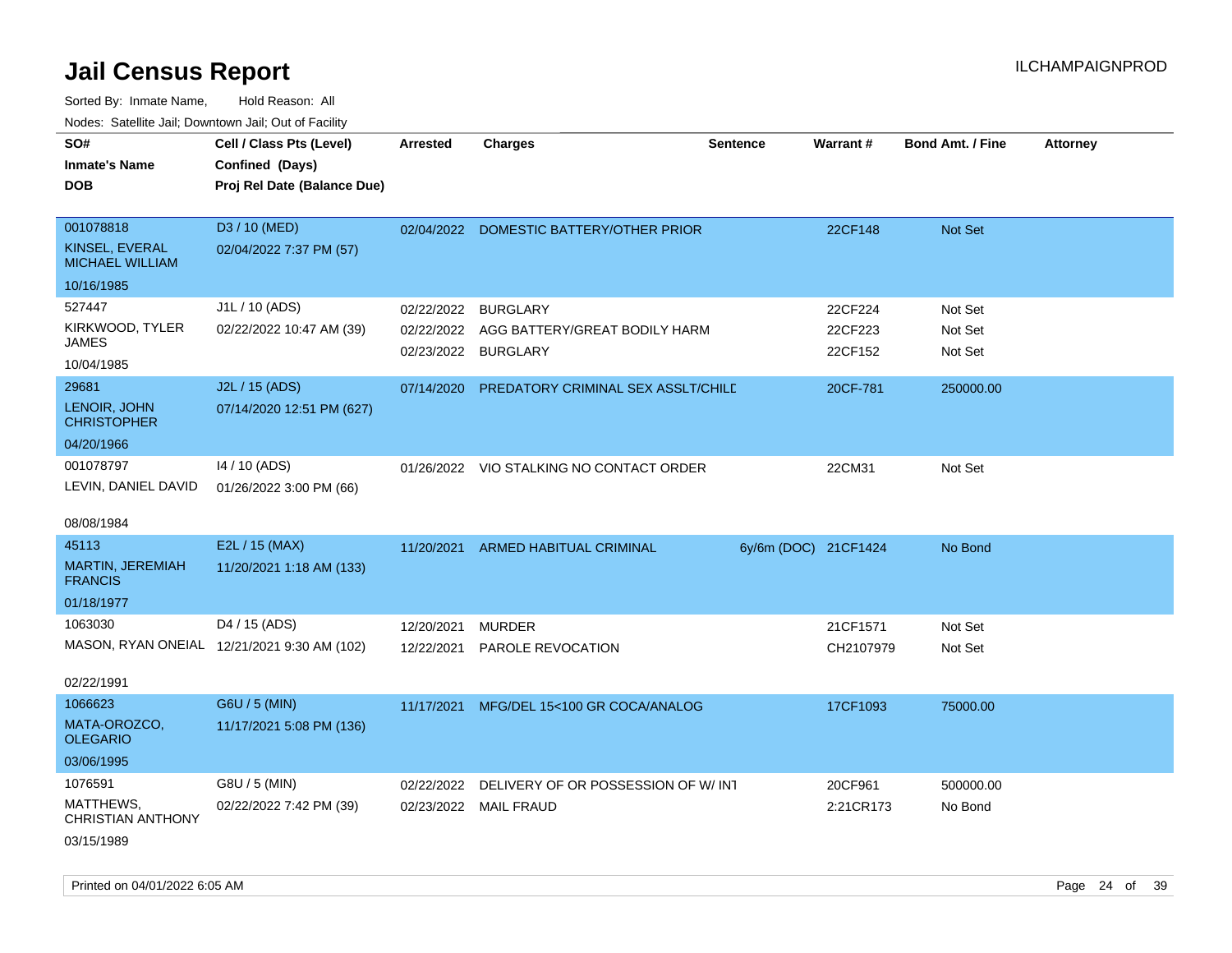Sorted By: Inmate Name, Hold Reason: All

Nodes: Satellite Jail; Downtown Jail; Out of Facility

| SO#<br><b>Inmate's Name</b><br><b>DOB</b>                 | Cell / Class Pts (Level)<br>Confined (Days)<br>Proj Rel Date (Balance Due) | <b>Arrested</b>                 | <b>Charges</b>                                                 | <b>Sentence</b> | Warrant#             | <b>Bond Amt. / Fine</b> | <b>Attorney</b> |
|-----------------------------------------------------------|----------------------------------------------------------------------------|---------------------------------|----------------------------------------------------------------|-----------------|----------------------|-------------------------|-----------------|
| 40235<br>MERRIWEATHER,<br><b>MARCUS TODD</b>              | G9L / 5 (MIN)<br>10/04/2021 4:41 PM (180)                                  | 10/04/2021                      | AGG DUI/4                                                      |                 | 2021CF1145           | 35000.00                |                 |
| 11/28/1967                                                |                                                                            |                                 |                                                                |                 |                      |                         |                 |
| 1040273<br>METCALFE, LANELL<br><b>JARON</b><br>09/22/1988 | E5U / 15 (ADS)<br>09/30/2021 11:32 PM (184)                                | 09/30/2021                      | PRED CRIM SEX ASLT/VICTIM <13                                  |                 | 21CF329              | 500000.00               |                 |
| 1075635                                                   | K <sub>2</sub> / 10 (ADS)                                                  | 05/11/2021                      | AGG DISCHARGE FIREARM/OCC VEH                                  |                 | 21CF538              | Not Set                 |                 |
| MILES, DEVLON VON,<br>Junior<br>11/04/2000                | 05/11/2021 10:39 PM (326)                                                  | 05/11/2021<br>02/23/2022 MURDER | MFG/DEL CANNABIS/30-500 GRAMS                                  |                 | 20CF1402<br>22CF219  | 100000.00<br>Not Set    |                 |
| 1042168<br>MONTALVO, ANTONIO<br>05/03/1976                | G2L / 5 (MIN)<br>02/26/2022 6:14 AM (35)                                   | 02/26/2022 AGG DUI/4            |                                                                |                 | 22CF238              | Not Set                 |                 |
| 1069209                                                   | <b>H1L / 10 (ADS)</b>                                                      | 04/07/2021                      | AGG BATTERY/GREAT BODILY HARM                                  |                 | 21CF376              | Not Set                 |                 |
| MOORE, DEVONTE<br><b>JAMAL</b>                            | 04/07/2021 6:25 PM (360)                                                   |                                 |                                                                |                 |                      |                         |                 |
| 09/24/1995                                                |                                                                            |                                 |                                                                |                 |                      |                         |                 |
| 1067146<br>OMALLEY, ROBERT<br>FRED<br>04/30/1979          | G7L / 5 (MIN)<br>03/23/2022 5:10 PM (10)                                   | 03/23/2022                      | LEAVING SCENE-ACCIDENT/DEATH/INJUF 13y (DOC)                   |                 | 2020CF1197           | No Bond                 |                 |
| 61251<br>PETMECKY, JOHN<br><b>ROBERT</b><br>03/09/1983    | $11/15$ (ADS)<br>12/27/2021 1:52 PM (96)                                   | 12/27/2021                      | <b>PRED CRIM SEX ASLT/VICTIM &lt;13</b>                        |                 | 21CF651              | No Bond                 |                 |
| 001078357                                                 | A2L / 15 (SPH)                                                             | 09/17/2021                      | ARMED ROBBERY/ARMED W/FIREARM                                  |                 | 21CF1128             | Not Set                 |                 |
| PETTIGREW, CAREY<br>CORNITRIAS DEOBLO<br>08/31/1986       | 09/17/2021 9:56 AM (197)                                                   | 09/17/2021<br>09/17/2021        | ARMED ROBBERY/ARMED W/FIREARM<br>ARMED ROBBERY/ARMED W/FIREARM |                 | 21CF1129<br>21CF1230 | Not Set<br>Not Set      |                 |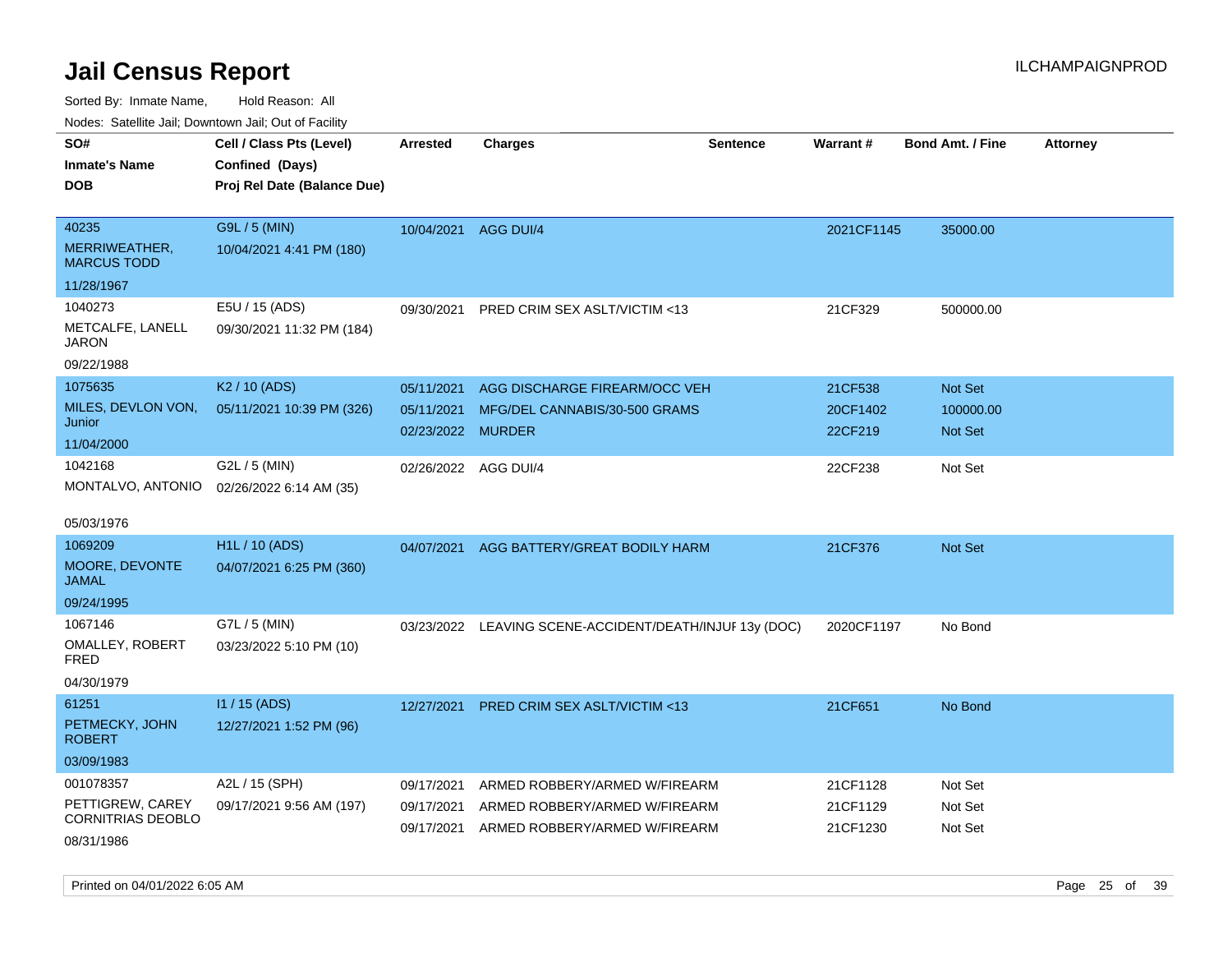Sorted By: Inmate Name, Hold Reason: All Nodes: Satellite Jail; Downtown Jail; Out of Facility

| SO#<br><b>Inmate's Name</b><br><b>DOB</b> | Cell / Class Pts (Level)<br>Confined (Days)<br>Proj Rel Date (Balance Due) | <b>Arrested</b>    | <b>Charges</b>                           | <b>Sentence</b> | Warrant#   | Bond Amt. / Fine | <b>Attorney</b> |
|-------------------------------------------|----------------------------------------------------------------------------|--------------------|------------------------------------------|-----------------|------------|------------------|-----------------|
|                                           |                                                                            |                    |                                          |                 |            |                  |                 |
| 1008308                                   | F4L / 10 (ADS)                                                             |                    | 01/30/2022 AGG BTRY/GREAT BOD HARM/60+   |                 | 22CF131    | No Bond          |                 |
| PETTIGREW, MARIO<br><b>TRAVINIO</b>       | 01/30/2022 6:15 AM (62)                                                    | 01/30/2022 ASSAULT |                                          |                 | 19CM364    | 4000.00          |                 |
| 08/11/1992                                |                                                                            |                    |                                          |                 |            |                  |                 |
| 1070610                                   | J6L / 10 (ADS)                                                             | 03/03/2022         | AGG BATTERY/PUBLIC PLACE                 |                 | 21CF930    | Not Set          |                 |
| PHILLIS, AARON<br><b>MONTRELL</b>         | 03/03/2022 2:49 PM (30)                                                    |                    | 03/03/2022 AGG BATTERY/GREAT BODILY HARM |                 | 21CF482    | 5000.00          |                 |
| 03/26/1999                                |                                                                            |                    |                                          |                 |            |                  |                 |
| 001078005                                 | C8L / 10 (MED)                                                             | 03/08/2022         | HOME INVASION/CAUSE INJURY               |                 | 22CF280    | Not Set          |                 |
| PINEX, MARCHELLO D                        | 03/08/2022 2:54 AM (25)                                                    |                    | 03/08/2022 AGGRAVATED BATTERY/STRANGLE   |                 | 19CR605101 | No Bond          |                 |
| 12/25/1991                                |                                                                            |                    |                                          |                 |            |                  |                 |
| 001078942                                 | G2U / 5 (MIN)                                                              |                    | 03/13/2022 MFG/DEL CANNABIS/500<2000 GR  |                 | 22CF307    | Not Set          |                 |
| <b>QATTOUM, ADHAM M</b>                   | 03/13/2022 11:31 PM (20)                                                   |                    |                                          |                 |            |                  |                 |
| 07/22/1994                                |                                                                            |                    |                                          |                 |            |                  |                 |
| 001077783                                 | H6L / 10 (ADS)                                                             |                    | 01/05/2022 AGGRAVATED BATTERY            |                 | 21CF325    | Not Set          |                 |
| RIVERA, DARYL<br><b>ANTONIO</b>           | 01/05/2022 4:20 PM (87)                                                    |                    |                                          |                 |            |                  |                 |
| 11/14/1981                                |                                                                            |                    |                                          |                 |            |                  |                 |
| 1072114                                   | A1U / 15 (SPH)                                                             | 01/17/2021         | ATTEMPT (FIRST DEGREE MURDER)            |                 | 2021CF65   | Not Set          |                 |
| ROBINSON, DONNELL                         | 01/17/2021 2:40 PM (440)                                                   | 01/17/2021         | ARMED ROBBERY/NO FIREARM                 |                 | 2020CF824  | 75000.00         |                 |
| <b>LEVON</b>                              |                                                                            | 02/17/2021         | AGGRAVATED BATTERY                       | 4y (DOC)        |            | 250000.00        |                 |
| 10/23/2000                                |                                                                            |                    |                                          |                 |            |                  |                 |
| 1000820                                   | C1U / 15 (ADS)                                                             | 01/24/2022         | FELON POSS/USE WEAPON/FIREARM            |                 | 22CF105    | Not Set          |                 |
| <b>MICHAEL</b>                            | SCHNEIDER, SONGAN 01/24/2022 8:20 AM (68)                                  |                    | 01/24/2022 AGGRAVATED DOMESTIC BATTERY   |                 | 21CF1433   | 25000.00         |                 |
| 08/18/1992                                |                                                                            |                    |                                          |                 |            |                  |                 |
| 47195                                     | G8L / 5 (MIN)                                                              | 12/27/2021         | <b>RESIDENTIAL BURGLARY</b>              |                 | 2020CF1222 | 10000.00         |                 |
| SIMMONS, JAMES<br><b>ROBERT</b>           | 12/27/2021 8:42 AM (96)                                                    | 12/28/2021         | <b>RESIDENTIAL BURGLARY</b>              |                 | 2021CF1596 | Not Set          |                 |

03/13/1975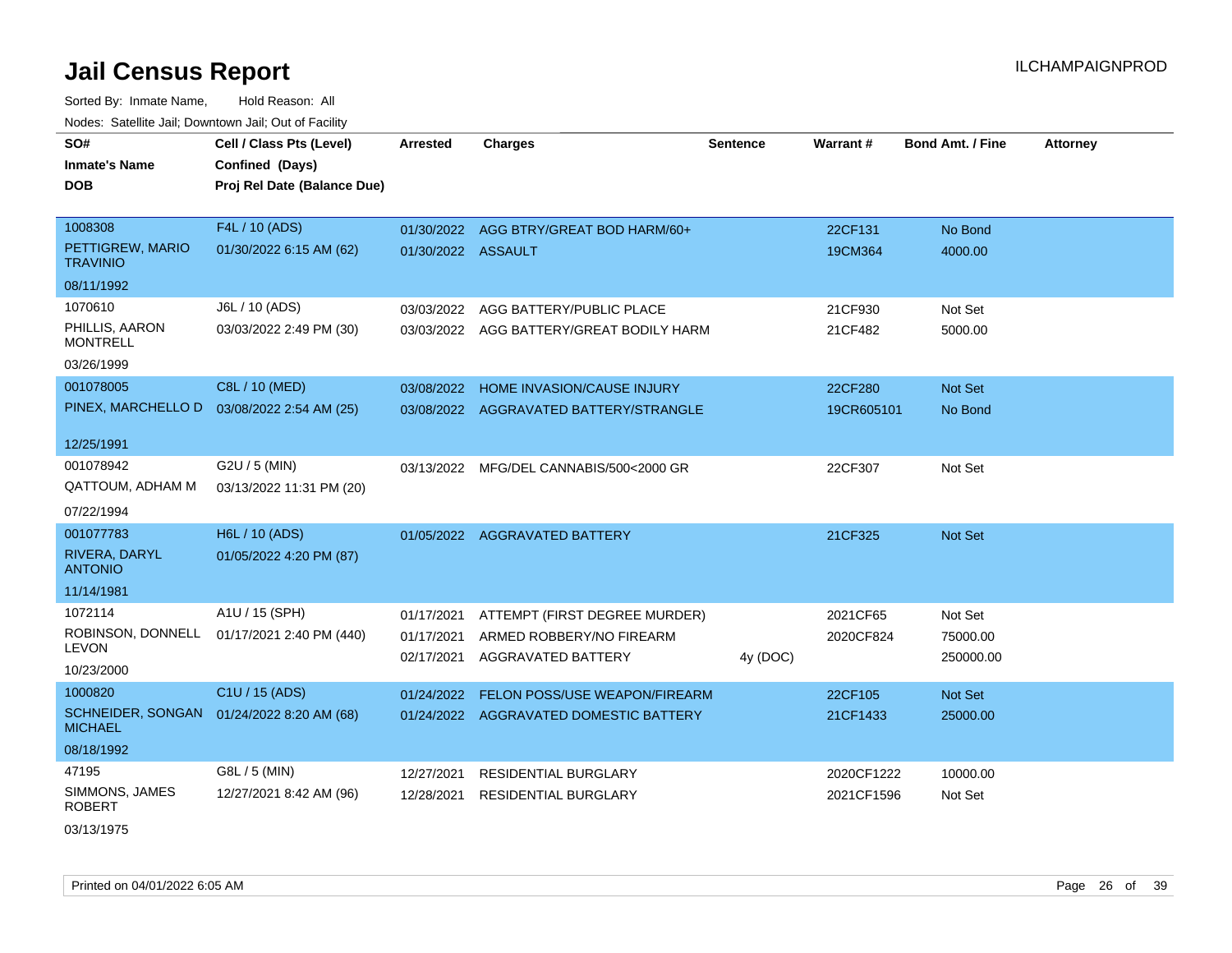| rougs. Calcing Jan, Downtown Jan, Out of Facility |                             |                   |                                         |                 |           |                         |                 |
|---------------------------------------------------|-----------------------------|-------------------|-----------------------------------------|-----------------|-----------|-------------------------|-----------------|
| SO#                                               | Cell / Class Pts (Level)    | <b>Arrested</b>   | <b>Charges</b>                          | <b>Sentence</b> | Warrant#  | <b>Bond Amt. / Fine</b> | <b>Attorney</b> |
| <b>Inmate's Name</b>                              | Confined (Days)             |                   |                                         |                 |           |                         |                 |
| <b>DOB</b>                                        | Proj Rel Date (Balance Due) |                   |                                         |                 |           |                         |                 |
|                                                   |                             |                   |                                         |                 |           |                         |                 |
| 1064798                                           | B3 / 15 (ADS)               | 01/17/2022 MURDER |                                         |                 | 2021CF695 | 1500000.00              |                 |
| STENNIS, BRUCE<br><b>DEONTAY</b>                  | 01/17/2022 1:29 PM (75)     |                   | 01/17/2022 MFG/DEL 1<15 GR COCAINE/ANLG |                 | 21CF520   | 50000.00                |                 |
| 08/12/1998                                        |                             |                   |                                         |                 |           |                         |                 |
| 1036650                                           | F4U / 10 (MED)              |                   | 02/16/2022 ARMED VIOLENCE/CATEGORY I    | 10y (DOC)       | 21CF845   | 250000.00               |                 |
| TAYLOR, KORRION<br>VELEZ                          | 02/16/2022 4:33 PM (45)     |                   |                                         |                 |           |                         |                 |
| 03/18/1997                                        |                             |                   |                                         |                 |           |                         |                 |
| 1056971                                           | B2 / 10 (SPH)               | 08/07/2021        | FELON POSS/USE WEAPON/FIREARM           |                 | 21CF948   | No Bond                 |                 |
| TRAVIS, DENZEL<br><b>DANTRELL</b>                 | 08/07/2021 7:36 AM (238)    | 08/08/2021        | AGG BATTERY/PUBLIC PLACE                |                 | 2020CF647 | 25000.00                |                 |
| 03/21/1993                                        |                             |                   |                                         |                 |           |                         |                 |
| 001078250                                         | C9L / 10 (ADS)              | 08/07/2021        | FELON POSS WEAPON/BODY ARMOR            |                 | 21CF950   | Not Set                 |                 |
| TRAVIS, JORDAN<br><b>TESHAUN</b>                  | 08/07/2021 10:27 AM (238)   |                   |                                         |                 |           |                         |                 |
| 03/03/1996                                        |                             |                   |                                         |                 |           |                         |                 |
| 512160                                            | F1L / 15 (MAX)              | 03/10/2022        | ARMED HABITUAL CRIMINAL                 |                 | 22CF296   | <b>Not Set</b>          |                 |
| <b>TURNER, CHARLES</b><br><b>EDWARD</b>           | 03/10/2022 12:00 PM (23)    |                   | 03/11/2022 PAROLE REVOCATION            |                 | CH2201422 | No Bond                 |                 |
| 09/05/1986                                        |                             |                   |                                         |                 |           |                         |                 |
| 30108                                             | J4L / 15 (ADS)              | 07/30/2021 MURDER |                                         |                 | 21CF902   | 2000000.00              |                 |
| VANDYKE, DARYL<br><b>ANTHONY</b>                  | 07/30/2021 8:29 PM (246)    |                   |                                         |                 |           |                         |                 |
| 10/04/1965                                        |                             |                   |                                         |                 |           |                         |                 |
| 968681                                            | D <sub>5</sub> / 15 (ADS)   | 08/27/2021        | AGG CRIM SX AB/VIC 13<18/TRUST          |                 | 2020CF499 | 250000.00               |                 |
| <b>WADE, DEMETRIUS</b><br><b>DARYL</b>            | 08/27/2021 2:25 AM (218)    | 08/27/2021        | INDIRECT CRIMINAL CONTEMPT              | 3y (DOC)        | 2021CC16  | No Bond                 |                 |
| 01/07/1987                                        |                             |                   |                                         |                 |           |                         |                 |
| 1035462                                           | C7U / 15 (MAX)              |                   | 03/25/2022 ARMED HABITUAL CRIMINAL      |                 | 22CF186   | 750000.00               |                 |
| <b>WASHINGTON, MARK</b><br><b>ANTHONY</b>         | 03/25/2022 8:47 AM (8)      |                   |                                         |                 |           |                         |                 |
| 01/06/1994                                        |                             |                   |                                         |                 |           |                         |                 |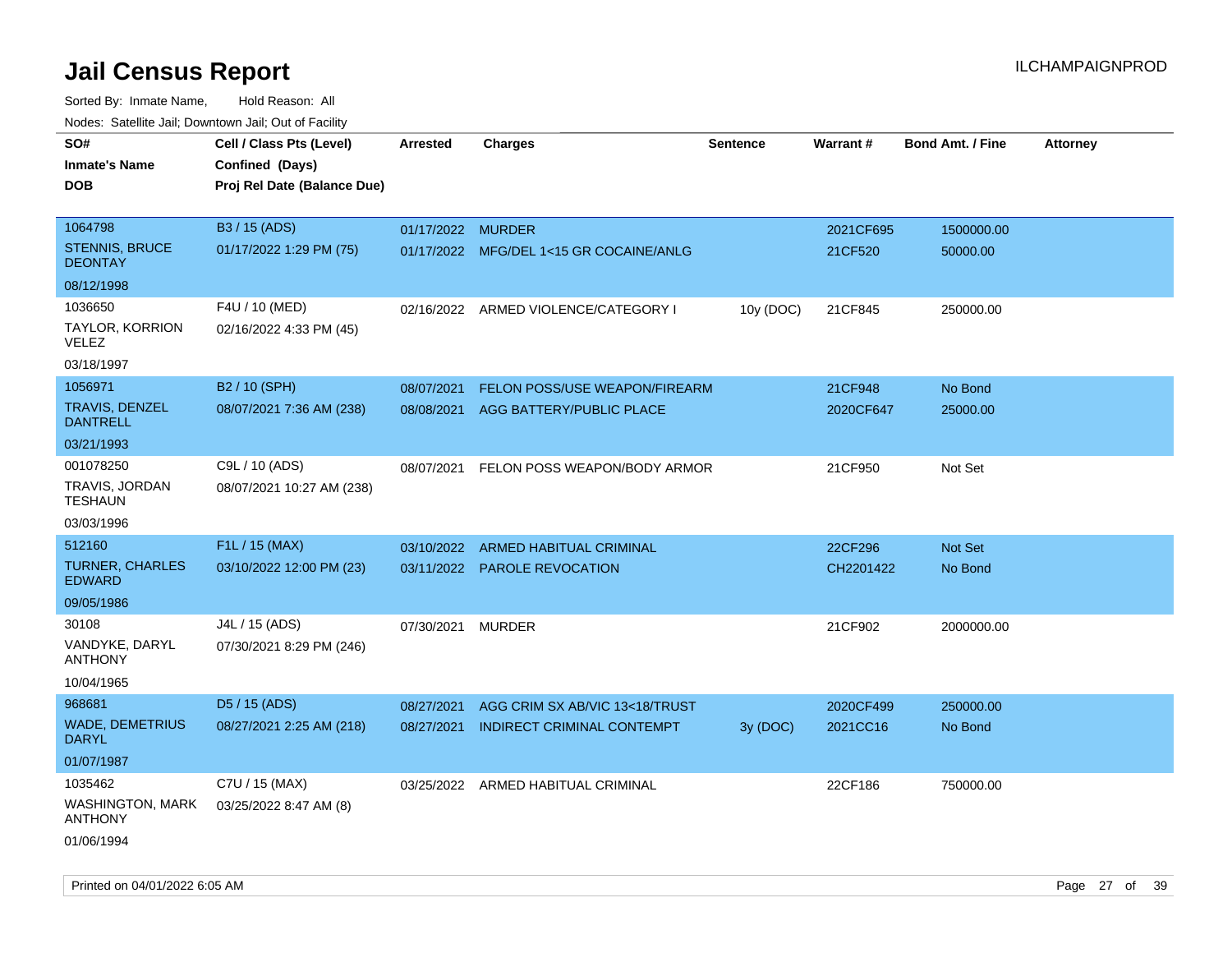| SO#                                        | Cell / Class Pts (Level)    | <b>Arrested</b> | <b>Charges</b>                  | <b>Sentence</b> | Warrant#  | <b>Bond Amt. / Fine</b> | <b>Attorney</b> |
|--------------------------------------------|-----------------------------|-----------------|---------------------------------|-----------------|-----------|-------------------------|-----------------|
| <b>Inmate's Name</b>                       | Confined (Days)             |                 |                                 |                 |           |                         |                 |
| <b>DOB</b>                                 | Proj Rel Date (Balance Due) |                 |                                 |                 |           |                         |                 |
|                                            |                             |                 |                                 |                 |           |                         |                 |
| 1070971                                    | H3L / 5 (ADS)               | 12/07/2021      | <b>IDENTITY THEFT/&lt;\$300</b> |                 | 20CF922   | Not Set                 |                 |
| <b>WEIR, CLINTON</b><br><b>HOWARD</b>      | 12/08/2021 3:45 AM (115)    | 12/07/2021      | <b>RECKLESS DRIVING</b>         |                 | 19TR2348  | Not Set                 |                 |
| 03/15/1983                                 |                             |                 |                                 |                 |           |                         |                 |
| 54212                                      | E3U / 10 (ADS)              | 12/21/2021      | RECEIVE/POSS/SELL STOLEN VEH    |                 | 2021CF669 | 10000.00                |                 |
| <b>WHITLOCK, GEORGE</b>                    | 12/21/2021 1:20 PM (102)    | 12/21/2021      | <b>VIOLATE ORDER PROTECTION</b> |                 | 2021CM391 | 1000.00                 |                 |
| ABRAM                                      |                             | 12/21/2021      | ARMED VIOLENCE/CATEGORY I       |                 | 21CF1576  | Not Set                 |                 |
| 11/10/1978                                 |                             |                 |                                 |                 |           |                         |                 |
| 001077917                                  | G4U / 5 (MIN)               | 03/15/2022      | <b>RESIDENTIAL BURGLARY</b>     |                 | 2022CF311 | Not Set                 |                 |
| <b>WILLIAMS, EDDIE SIM</b>                 | 03/15/2022 3:17 AM (18)     |                 |                                 |                 |           |                         |                 |
| 02/04/1972                                 |                             |                 |                                 |                 |           |                         |                 |
| 1058072                                    | A2U / 15 (SPH)              | 02/25/2021      | ARMED HABITUAL CRIMINAL         |                 |           | Not Set                 |                 |
| <b>WILLIAMS, KENNETH</b><br><b>BERNARD</b> | 02/25/2021 3:24 PM (401)    |                 |                                 |                 |           |                         |                 |
| 10/04/1985                                 |                             |                 |                                 |                 |           |                         |                 |
| 1020914                                    | F3L / 10 (MED)              | 03/06/2022      | FELON POSS/USE WEAPON/FIREARM   |                 | 21CF1337  | 250000.00               |                 |
| <b>WILSON, BRANDON</b><br><b>LARON</b>     | 03/06/2022 11:46 AM (27)    |                 |                                 |                 |           |                         |                 |
| 07/05/1994                                 |                             |                 |                                 |                 |           |                         |                 |
| <b>Total Downtown Jail: 68</b>             |                             | Males: 68       | Females: 0<br>Unknown: 0        |                 |           |                         |                 |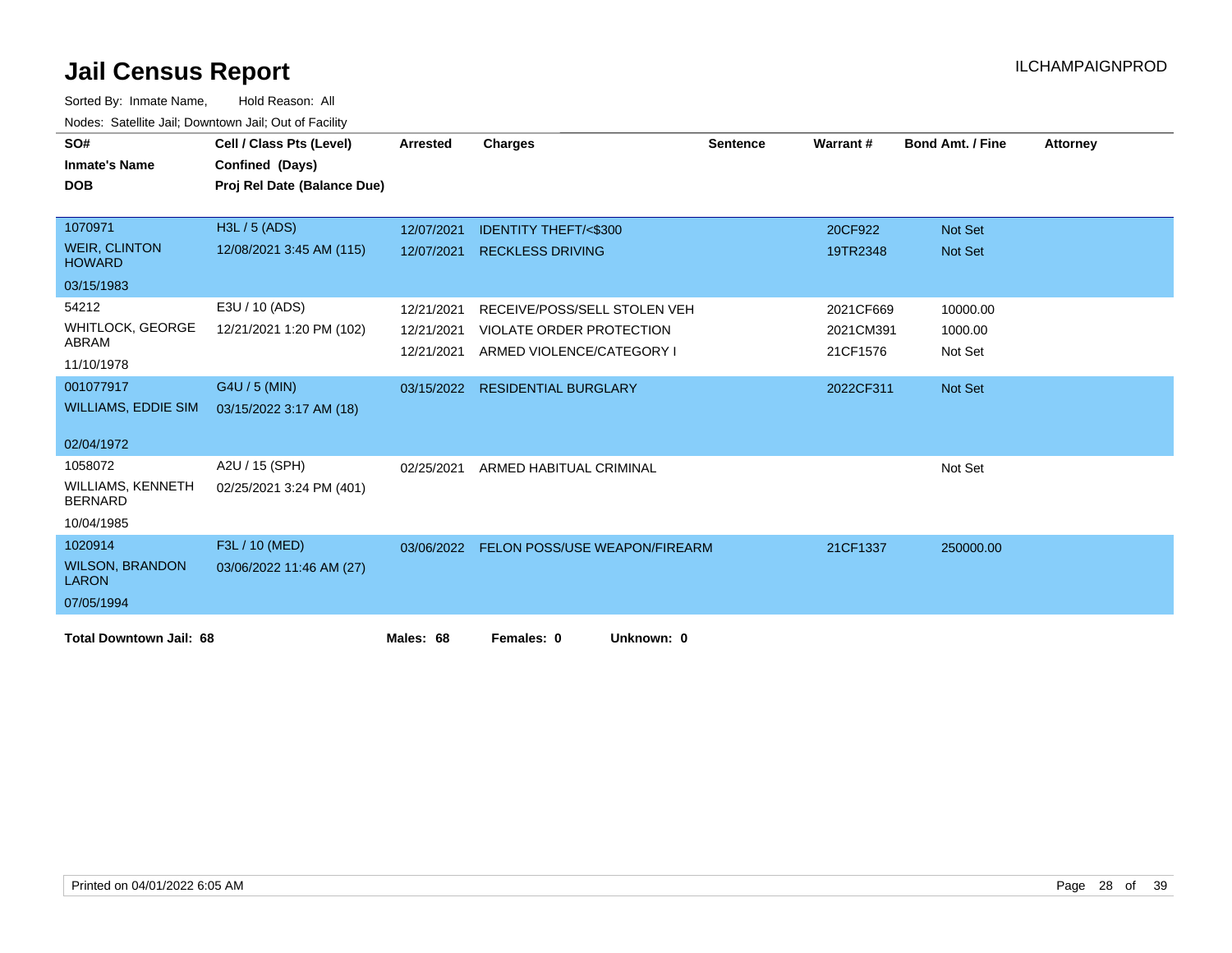Sorted By: Inmate Name, Hold Reason: All Nodes: Satellite Jail; Downtown Jail; Out of Facility

| <b>Out of Facility</b>                   |                                               |                 |                                         |                 |                 |                         |                 |
|------------------------------------------|-----------------------------------------------|-----------------|-----------------------------------------|-----------------|-----------------|-------------------------|-----------------|
| SO#                                      | Cell / Class Pts (Level)                      | <b>Arrested</b> | <b>Charges</b>                          | <b>Sentence</b> | <b>Warrant#</b> | <b>Bond Amt. / Fine</b> | <b>Attorney</b> |
| <b>Inmate's Name</b>                     | Confined (Days)                               |                 |                                         |                 |                 |                         |                 |
| <b>DOB</b>                               | Proj Rel Date (Balance Due)                   |                 |                                         |                 |                 |                         |                 |
|                                          |                                               |                 |                                         |                 |                 |                         |                 |
| 001078273                                | <b>EHD</b>                                    |                 | 03/29/2022 DRIVING ON SUSPENDED LICENSE |                 | 2022TR30        | Not Set                 |                 |
| AHMED, ALVI YUSUF                        | 03/29/2022 9:53 AM (4)                        |                 |                                         |                 |                 |                         |                 |
|                                          |                                               |                 |                                         |                 |                 |                         |                 |
| 08/10/2001                               | 4/7/2022 (0.00)                               |                 |                                         |                 |                 |                         |                 |
| 001078621                                | <b>KAN / 10 (MED)</b>                         | 12/23/2021      | <b>RESIDENTIAL BURGLARY</b>             |                 | 21CF1582        | Not Set                 |                 |
|                                          | BAILEY, DANIEL SCOTT 12/23/2021 9:44 AM (100) | 01/14/2022      | PROBATION VIOLATION                     |                 | 21CF1445        | Not Set                 |                 |
|                                          |                                               |                 |                                         |                 |                 |                         |                 |
| 05/09/1999                               |                                               |                 |                                         |                 |                 |                         |                 |
| 548350                                   | <b>EHD</b>                                    | 03/29/2022      | AGG DUI/NO VALID DL                     |                 | 2020CF268       | Not Set                 |                 |
| <b>BAILEY, NORBERT</b><br><b>WILLIAM</b> | 03/29/2022 9:11 AM (4)                        |                 |                                         |                 |                 |                         |                 |
| 02/14/1992                               | 5/23/2022 (0.00)                              |                 |                                         |                 |                 |                         |                 |
| 19971                                    | EHD                                           | 11/09/2021      | DRIVING RVK/SUSP DUI/SSS 4-9            |                 | 2021CF968       | Not Set                 |                 |
| <b>LYNN</b>                              | BARNESKE, RAYMOND 11/09/2021 9:32 AM (144)    |                 |                                         |                 |                 |                         |                 |
| 08/17/1961                               | 5/6/2022 (0.00)                               |                 |                                         |                 |                 |                         |                 |
| 516062                                   | KAN / 15 (MAX)                                | 02/22/2021      | <b>PHONE HARASSMENT/2+</b>              |                 | 20CF194         | 5000.00                 |                 |
| BENNETT, JOHN<br><b>MICHAEL</b>          | 02/22/2021 10:47 AM (404)                     | 02/22/2021      | AGG DISCH FIR/VEH/PC OFF/FRMAN          |                 | 21CF210         | No Bond                 |                 |
| 04/30/1986                               |                                               |                 |                                         |                 |                 |                         |                 |
| 33993                                    | KAN / 10 (MED)                                | 06/14/2021      | POSSESSING A CONTROLLED SUBSTAND        |                 | 21CF657         | Not Set                 |                 |
| <b>BOOKER, STEPHON</b>                   | 06/14/2021 7:42 PM (292)                      | 06/14/2021      | AGGRAVATED DOMESTIC BATTERY             |                 | 21CF688         | Not Set                 |                 |
| <b>MONTELL</b>                           |                                               | 06/14/2021      | PAROLE REVOCATION                       |                 | CH2103612       | No Bond                 |                 |
| 06/11/1971                               |                                               |                 |                                         |                 |                 |                         |                 |
| 38273                                    | <b>EHD</b>                                    | 02/23/2022      | AGG DUI/NO VALID DL                     |                 | 2020CF1371      | <b>Not Set</b>          |                 |
| <b>BRADLEY,</b><br><b>CHRISTOPHER</b>    | 02/23/2022 9:14 AM (38)                       |                 |                                         |                 |                 |                         |                 |

02/24/1974 4/7/2022 (0.00)

Printed on 04/01/2022 6:05 AM Page 29 of 39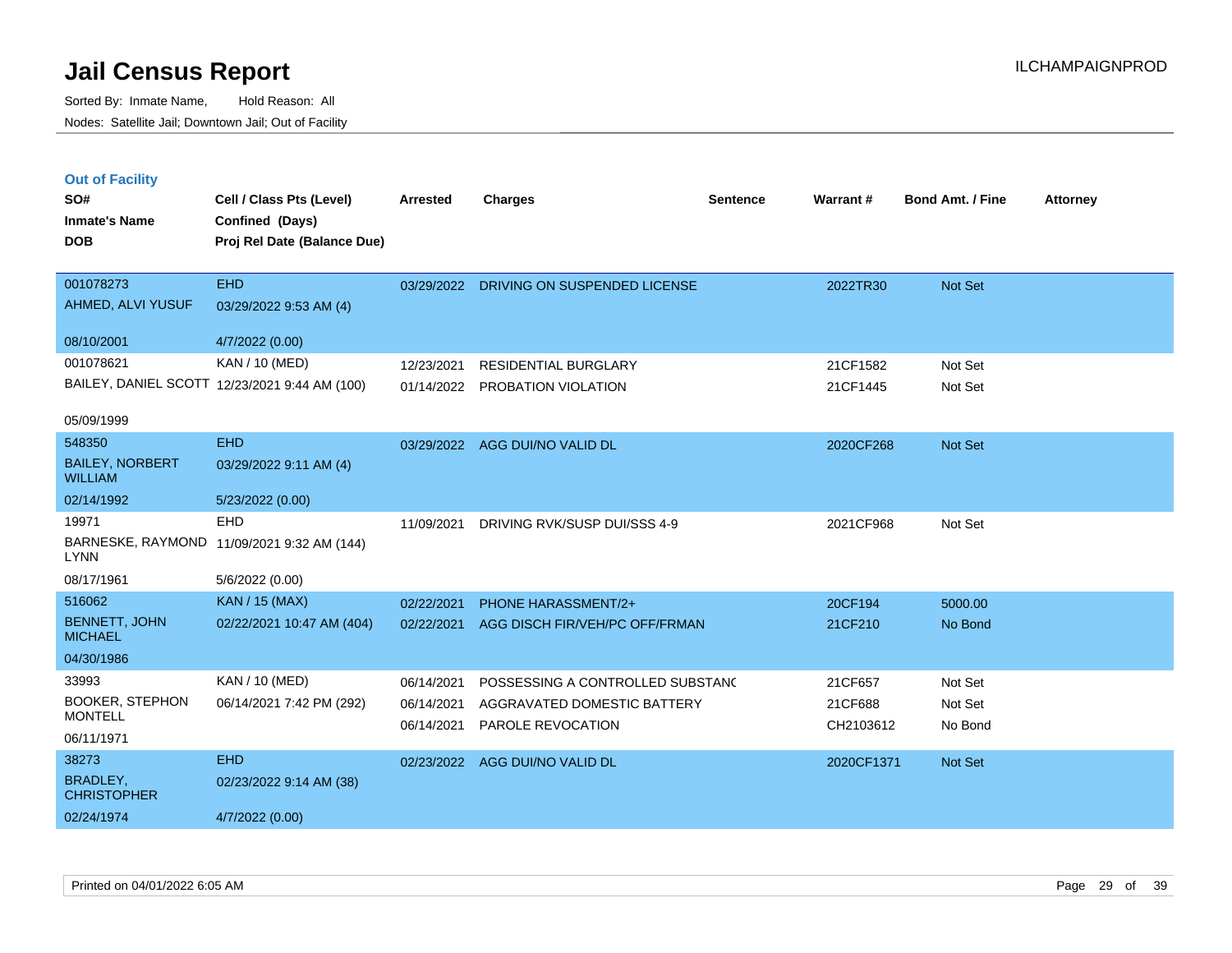| SO#<br><b>Inmate's Name</b><br>DOB                 | Cell / Class Pts (Level)<br>Confined (Days)<br>Proj Rel Date (Balance Due) | <b>Arrested</b> | <b>Charges</b>                     | <b>Sentence</b> | <b>Warrant#</b> | <b>Bond Amt. / Fine</b> | <b>Attorney</b> |
|----------------------------------------------------|----------------------------------------------------------------------------|-----------------|------------------------------------|-----------------|-----------------|-------------------------|-----------------|
| 1074315<br><b>BRIGGS, PATRICK</b><br><b>MONTAY</b> | <b>KAN / 15 (MAX)</b><br>08/03/2021 4:56 PM (242)                          | 07/27/2021      | AGG DISCHARGE FIREARM/VEH/SCH      |                 | 21CF927         | Not Set                 |                 |
| 08/05/2001                                         |                                                                            |                 |                                    |                 |                 |                         |                 |
| 001078880                                          | KAN / 15 (MAX)                                                             | 02/25/2022      | ARMED VIOLENCE/CATEGORY I          |                 | 22CF237         | Not Set                 |                 |
| BROACH, CAREU                                      | 02/25/2022 3:58 PM (36)                                                    | 02/25/2022      | PAROLE REVOCATION                  |                 | HN-2200660      | No Bond                 |                 |
| 02/27/2003                                         |                                                                            | 02/25/2022      | AGG DISCHARGE FIREARM/BLDG/SCH     |                 | 22600096201     | No Bond                 |                 |
| 001078065                                          | <b>KAN / 10 (ADS)</b>                                                      | 06/17/2021      | AGG BATTERY/DISCHARGE FIREARM      |                 | 21CF704         | 1000000.00              |                 |
| <b>BROWN, CHARMAN</b><br>LAKEEF                    | 06/17/2021 12:32 PM (289)                                                  |                 |                                    |                 |                 |                         |                 |
| 11/30/2002                                         |                                                                            |                 |                                    |                 |                 |                         |                 |
| 001078008                                          | KAN / 15 (MAX)                                                             | 02/15/2022      | AGG BATTERY/DISCHARGE FIREARM      |                 | 21CF1090        | 500000.00               |                 |
| <b>BROWN, CODY</b><br><b>RUSSELL</b>               | 02/15/2022 9:17 AM (46)                                                    |                 |                                    |                 |                 |                         |                 |
| 02/15/2004                                         |                                                                            |                 |                                    |                 |                 |                         |                 |
| 1038554                                            | <b>KAN / 15 (MAX)</b>                                                      | 08/18/2021      | DELIVERY OF OR POSSESSION OF W/INT |                 | 21CF1009        | No Bond                 |                 |
| <b>BROWN, CORRION</b><br><b>DEVONTAE</b>           | 08/18/2021 5:40 PM (227)                                                   | 08/18/2021      | ARMED HABITUAL CRIMINAL            |                 | 21CF1162        | <b>Not Set</b>          |                 |
| 04/19/1995                                         |                                                                            |                 |                                    |                 |                 |                         |                 |
| 1038579                                            | KAN / 15 (MAX)                                                             | 08/18/2021      | FELON POSS/USE WEAPON/FIREARM      |                 | 21CF1010        | Not Set                 |                 |
| <b>BROWN, MARKEL</b><br>rikki                      | 08/18/2021 2:05 PM (227)                                                   |                 |                                    |                 |                 |                         |                 |
| 01/06/1995                                         |                                                                            |                 |                                    |                 |                 |                         |                 |
| 1003006                                            | <b>KAN / 15 (MAX)</b>                                                      | 08/19/2021      | FELON POSS/USE MACHINE GUN         |                 | 21CF1011        | No Bond                 |                 |
| <b>BROWN, ROCKEITH</b><br><b>JAVONTE</b>           | 08/19/2021 12:55 AM (226)                                                  |                 |                                    |                 |                 |                         |                 |
| 07/23/1991                                         |                                                                            |                 |                                    |                 |                 |                         |                 |
| 1068812                                            | KAN / 15 (MAX)                                                             | 12/21/2021      | AGG DISCHARGE FIREARM/OCC VEH      |                 | 21CF741         | Not Set                 |                 |
| BRYANT, DANNY<br><b>EUGENE</b>                     | 12/21/2021 1:50 PM (102)                                                   | 12/21/2021      | FELON POSS/USE FIREARM PRIOR       |                 | 21CF1568        | Not Set                 |                 |
| 11/22/1989                                         |                                                                            |                 |                                    |                 |                 |                         |                 |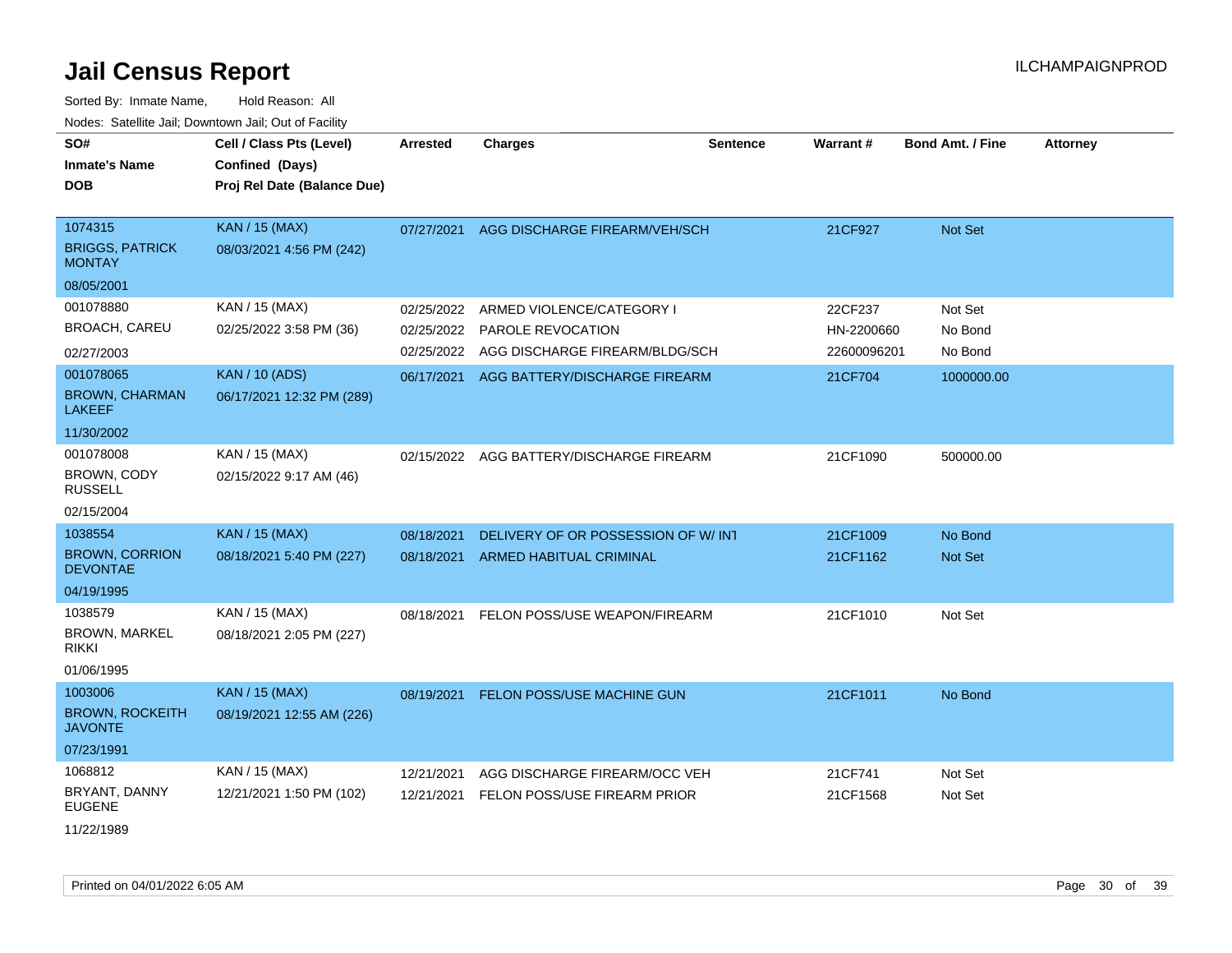Sorted By: Inmate Name, Hold Reason: All Nodes: Satellite Jail; Downtown Jail; Out of Facility

| <u>Houce.</u> Catoling bail, Downtown bail, Out of Fability |                                             |                 |                                          |                 |                 |                         |                 |
|-------------------------------------------------------------|---------------------------------------------|-----------------|------------------------------------------|-----------------|-----------------|-------------------------|-----------------|
| SO#<br><b>Inmate's Name</b>                                 | Cell / Class Pts (Level)<br>Confined (Days) | <b>Arrested</b> | <b>Charges</b>                           | <b>Sentence</b> | <b>Warrant#</b> | <b>Bond Amt. / Fine</b> | <b>Attorney</b> |
| <b>DOB</b>                                                  | Proj Rel Date (Balance Due)                 |                 |                                          |                 |                 |                         |                 |
| 987334                                                      | <b>KAN / 15 (MAX)</b>                       |                 | 03/10/2021 ATTEMPT (FIRST DEGREE MURDER) |                 | 19CF689         | Not Set                 |                 |
| <b>CAIN, ISAIAH</b><br><b>DEPRIEST</b>                      | 03/10/2021 2:22 PM (388)                    |                 |                                          |                 |                 |                         |                 |
| 12/23/1990                                                  |                                             |                 |                                          |                 |                 |                         |                 |
| 992962                                                      | KAN / 15 (ADS)                              | 05/25/2021      | MURDER/INTENT TO KILL/INJURE             |                 | 2018CF1045      | 1000000.00              |                 |
| CAMPBELL, KEITH<br><b>KNAQEEB</b>                           | 05/25/2021 1:19 PM (312)                    |                 |                                          |                 |                 |                         |                 |
| 07/22/1991                                                  |                                             |                 |                                          |                 |                 |                         |                 |
| 001078576                                                   | <b>KAN / 15 (MAX)</b>                       | 11/09/2021      | UNLAWFUL USE OF A WEAPON                 |                 | 21CF1383        | <b>Not Set</b>          |                 |
| <b>CARTER, DEMONDRE</b><br><b>DAVON</b>                     | 11/09/2021 6:01 PM (144)                    |                 |                                          |                 |                 |                         |                 |
| 05/27/2001                                                  |                                             |                 |                                          |                 |                 |                         |                 |
| 1064992                                                     | KAN / 15 (MAX)                              | 09/20/2021      | ARMED VIOLENCE/CATEGORY I                |                 | 21CF1137        | Not Set                 |                 |
| CARTER, KEJUAN<br><b>JAVONTE</b>                            | 09/20/2021 11:42 PM (194)                   |                 |                                          |                 |                 |                         |                 |
| 06/27/1998                                                  |                                             |                 |                                          |                 |                 |                         |                 |
| 001078729                                                   | <b>KAN / 15 (ADS)</b>                       |                 | 01/02/2022 MURDER/INTENT TO KILL/INJURE  |                 | 20CF396         | 1000000.00              |                 |
| <b>CARTER, TROY</b><br><b>DEMON</b>                         | 01/02/2022 10:29 AM (90)                    |                 |                                          |                 |                 |                         |                 |
| 01/02/2004                                                  |                                             |                 |                                          |                 |                 |                         |                 |
| 001078461                                                   | KAN / 10 (MED)                              | 10/07/2021      | AGG UNLAWFUL USE WEAPON/PERSON           |                 | 2021CF1209      | No Bond                 |                 |
| COLE, ERIC JOSE                                             | 10/08/2021 12:25 AM (176)                   | 10/07/2021      | AGG DOMESTIC BATTERY/STRANGLE            |                 | 2021CF1208      | Not Set                 |                 |
| 01/24/2002                                                  |                                             |                 |                                          |                 |                 |                         |                 |
| 1048488                                                     | <b>KAN / 10 (ADS)</b>                       | 12/30/2021      | ARMED VIOLENCE/CATEGORY I                |                 | 2022CF4         | <b>Not Set</b>          |                 |
| <b>COLSON, WAYNE</b><br><b>ARTHUR, Third</b>                | 12/30/2021 8:27 AM (93)                     |                 |                                          |                 |                 |                         |                 |
| 10/14/1995                                                  |                                             |                 |                                          |                 |                 |                         |                 |
| 57733                                                       | KAN / 15 (SPH)                              | 02/25/2020      | <b>HOMICIDE</b>                          |                 | 2020-CF250      | 2000000.00              |                 |
| <b>CRAIG, ANTOINE</b><br>DARRELL                            | 02/25/2020 4:08 PM (767)                    | 02/25/2020      | FELON POSS/USE WEAPON/FIREARM            |                 | 19CF-1827       | 80000.00                |                 |

10/09/1982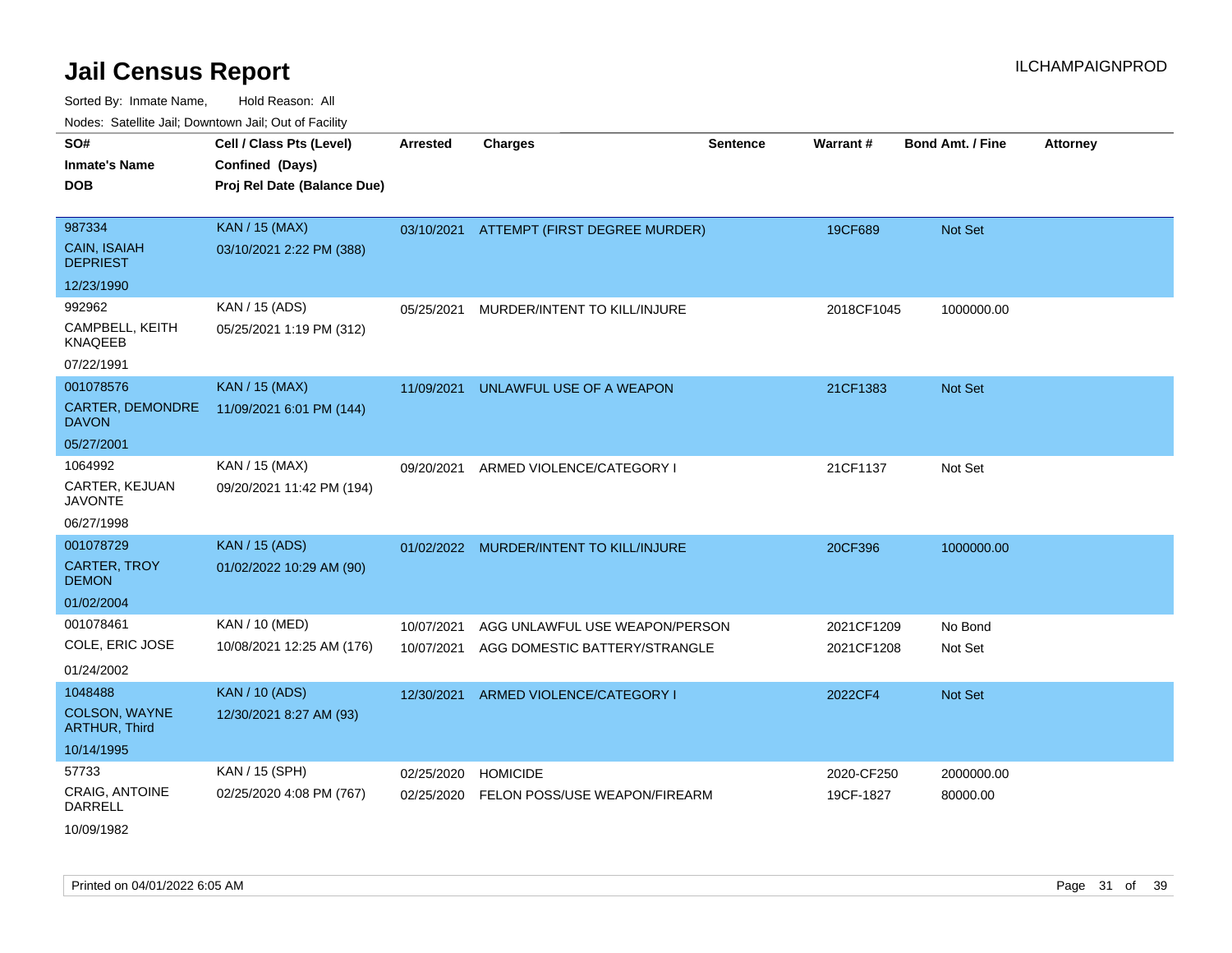Sorted By: Inmate Name, Hold Reason: All Nodes: Satellite Jail; Downtown Jail; Out of Facility

| SO#<br><b>Inmate's Name</b><br><b>DOB</b> | Cell / Class Pts (Level)<br>Confined (Days)<br>Proj Rel Date (Balance Due) | <b>Arrested</b> | <b>Charges</b>                       | <b>Sentence</b> | <b>Warrant#</b> | <b>Bond Amt. / Fine</b> | <b>Attorney</b> |
|-------------------------------------------|----------------------------------------------------------------------------|-----------------|--------------------------------------|-----------------|-----------------|-------------------------|-----------------|
| 001077939                                 | <b>KAN / 10 (MED)</b>                                                      | 05/10/2021      | <b>FIREARM/FOID INVALID/NOT ELIG</b> |                 | 21CF526         | No Bond                 |                 |
| <b>CROSS, PATRICK</b><br><b>DONTRELLE</b> | 05/10/2021 7:31 PM (327)                                                   | 06/02/2021      | POSS STOLEN VEHICLE > \$25,000       |                 | 21CF612         | Not Set                 |                 |
| 11/07/2001                                |                                                                            |                 |                                      |                 |                 |                         |                 |
| 25022                                     | EHD / 10 (MED)                                                             | 02/17/2022      | AGG DUI/2/PASS <16                   |                 | 2021CF560       | No Bond                 |                 |
| <b>CRUMP, ROBERT</b><br><b>ANTHONY</b>    | 02/17/2022 11:48 AM (44)                                                   |                 |                                      |                 |                 |                         |                 |
| 02/06/1966                                | 5/14/2022 (0.00)                                                           |                 |                                      |                 |                 |                         |                 |
| 001078538                                 | <b>KAN / 10 (ADS)</b>                                                      | 10/26/2021      | <b>CRIM SEX ASSAULT/FORCE</b>        |                 | 21CF1301        | <b>Not Set</b>          |                 |
| DAWKINS, LEN                              | 10/26/2021 8:18 PM (158)                                                   |                 |                                      |                 |                 |                         |                 |
| 03/23/1987                                |                                                                            |                 |                                      |                 |                 |                         |                 |
| 1061304                                   | KAN / 15 (MAX)                                                             | 10/11/2021      | ARMED HABITUAL CRIMINAL              |                 | 21CF1226        | No Bond                 |                 |
| DORRIS, KEMION                            | 10/11/2021 7:30 PM (173)                                                   | 10/11/2021      | ARMED HABITUAL CRIMINAL              |                 | 21CF1227        | No Bond                 |                 |
| <b>DAETOCE</b>                            |                                                                            | 10/11/2021      | HOME INVASION/FIREARM                |                 | 21CF1228        | No Bond                 |                 |
| 11/19/1997                                |                                                                            |                 |                                      |                 |                 |                         |                 |
| 1013012                                   | <b>KAN / 15 (MAX)</b>                                                      | 07/08/2021      | ATTEMPT (FIRST DEGREE MURDER)        |                 | 2021CF790       | 1000000.00              |                 |
|                                           | GARY, XAVIER LAMAR  07/08/2021 9:24 AM (268)                               | 07/08/2021      | <b>FELON POSS/USE FIREARM PRIOR</b>  |                 | 2020CF650       | 25000.00                |                 |
| 12/14/1991                                |                                                                            | 07/08/2021      | FELON POSS/USE FIREARM PRIOR         |                 | 21CF798         | <b>Not Set</b>          |                 |
| 1065946                                   | KAN / 10 (MED)                                                             | 09/04/2021      | AGG BATTERY/DISCHARGE FIREARM        |                 | 21CF1057        | 750000.00               |                 |
| GODBOLT, DESMOND<br><b>DEVONTAE</b>       | 09/04/2021 1:17 AM (210)                                                   | 09/04/2021      | RESIST/OBSTRUCTING A PEACE OFFICEI   |                 | 21CM407         | Not Set                 |                 |
| 11/15/1997                                |                                                                            |                 |                                      |                 |                 |                         |                 |
| 1070118                                   | <b>KAN / 15 (MAX)</b>                                                      | 08/31/2021      | AGGRAVATED DOMESTIC BATTERY          |                 | 21CF1049        | No Bond                 |                 |
| <b>GRAHAM, CORTEZ</b><br><b>LAMON</b>     | 08/31/2021 9:32 PM (214)                                                   | 09/02/2021      | <b>PROBATION VIOLATION</b>           |                 | 21CF55          | Not Set                 |                 |
| 03/31/1976                                |                                                                            |                 |                                      |                 |                 |                         |                 |
| 1076506                                   | KAN / 15 (MAX)                                                             | 09/17/2021      | AGG UUW/PERSON/CM THREAT VIOL        |                 | 21CF1131        | Not Set                 |                 |
|                                           | GRAY, JAMARH EMERE 09/17/2021 10:41 AM (197)                               | 09/20/2021      | <b>DOMESTIC BATTERY</b>              |                 | 21CM430         | Not Set                 |                 |

06/21/2003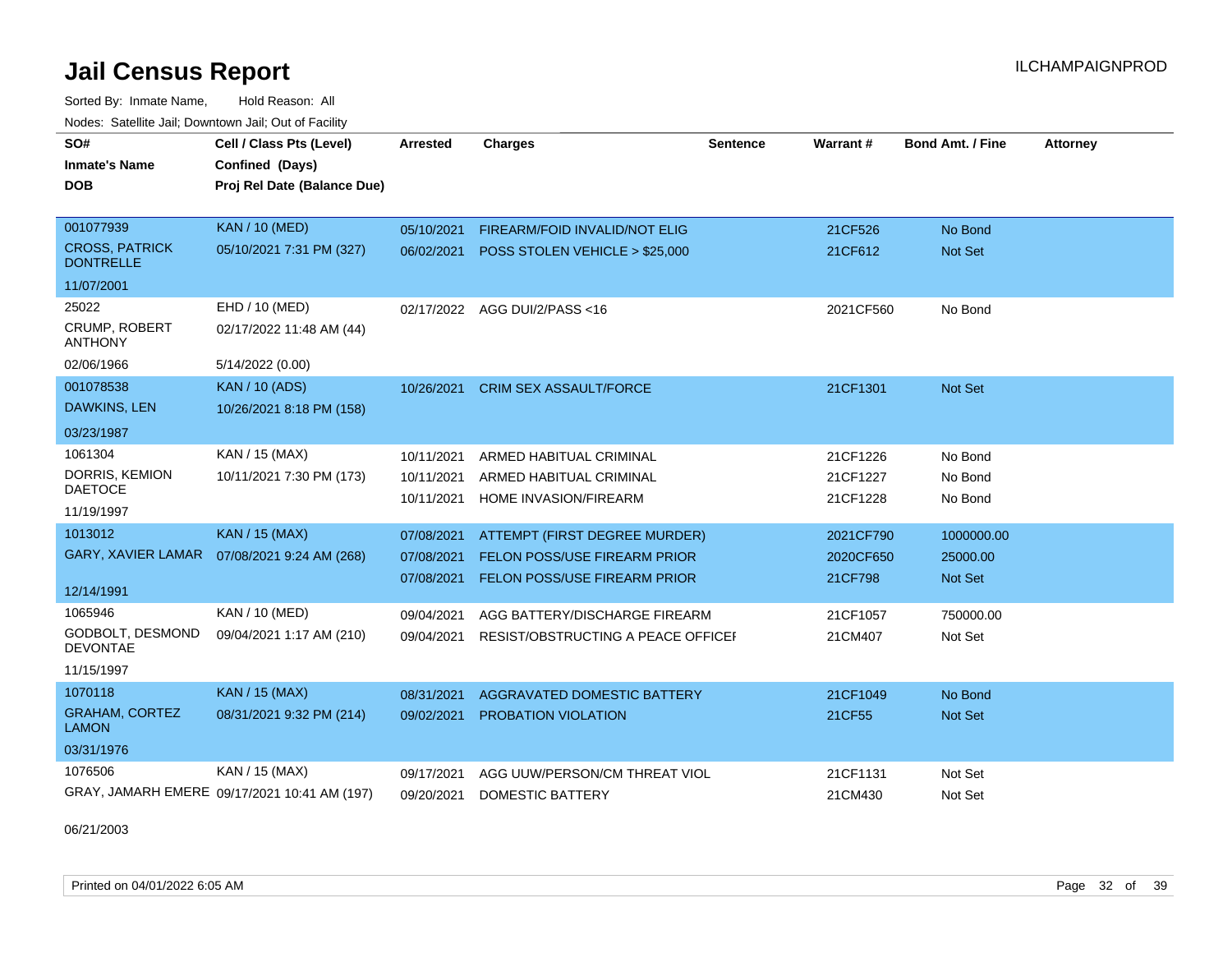| SO#<br><b>Inmate's Name</b><br><b>DOB</b>                        | Cell / Class Pts (Level)<br>Confined (Days)<br>Proj Rel Date (Balance Due) | <b>Arrested</b>                                                           | <b>Charges</b>                                                                                                                       | Sentence | Warrant#                                 | <b>Bond Amt. / Fine</b>                                                 | <b>Attorney</b> |
|------------------------------------------------------------------|----------------------------------------------------------------------------|---------------------------------------------------------------------------|--------------------------------------------------------------------------------------------------------------------------------------|----------|------------------------------------------|-------------------------------------------------------------------------|-----------------|
| 1055117<br><b>GREAM, JOHN</b><br><b>ROBERT LEE</b><br>08/23/1996 | <b>EHD</b><br>02/15/2022 10:44 AM (46)<br>6/13/2022 (0.00)                 |                                                                           | 02/15/2022 AGG BATTERY/PUBLIC PLACE                                                                                                  |          | 2021CM47                                 | Not Set                                                                 |                 |
| 1037683<br>HARRISON, HAROLD<br><b>RAY</b><br>11/30/1963          | <b>EHD</b><br>02/23/2022 10:01 AM (38)<br>5/22/2022 (0.00)                 | 02/23/2022                                                                | AGG DUI/LIC SUSP OR REVOKED<br>02/23/2022 AGG DUI/3                                                                                  |          | 2020CF350<br>2020CF1351                  | Not Set<br>Not Set                                                      |                 |
| 1045186<br>HOLBROOK, JOHNNIE<br><b>MATHIS</b><br>07/19/1996      | KAN / 15 (MAX)<br>08/16/2021 11:07 AM (229)                                | 08/16/2021<br>08/16/2021<br>08/16/2021<br>08/16/2021<br>03/30/2022 MURDER | ARMED VIOLENCE/CATEGORY I<br>FELON POSS/USE WEAPON/FIREARM<br>AGG FLEEING POLICE/21 MPH OVER<br><b>FELON POSS/USE WEAPON/FIREARM</b> |          | 21CF934<br>19CF968<br>21CF988<br>21CF989 | 1000000.00<br>Not Set<br><b>Not Set</b><br><b>Not Set</b><br>2000000.00 |                 |
| 972300<br>HOLT, MICHAEL<br><b>TERRELL</b><br>12/25/1989          | <b>KAN / 10 (MED)</b><br>12/22/2021 8:36 AM (101)                          | 12/22/2021<br>12/22/2021                                                  | <b>RESIDENTIAL BURGLARY</b><br>AGG CRIM SEX ABUSE/VICTIM <9                                                                          |          | 18CF1691<br>19CF1277                     | 25000.00<br>250000.00                                                   |                 |
| 001078146<br>HUNT, TEIGAN<br><b>JAZAIREO</b><br>05/14/2003       | <b>KAN / 15 (MAX)</b><br>07/09/2021 12:41 PM (267)                         | 07/09/2021<br>07/09/2021                                                  | AGG BATTERY/DISCHARGE FIREARM<br>ARMED ROBBERY/ARMED W/FIREARM                                                                       |          | 21CF795<br>21CF806                       | 1000000.00<br><b>Not Set</b>                                            |                 |
| 989743<br>JACKSON, STEVE<br><b>ALLEN</b><br>06/04/1991           | KAN / 15 (ADS)<br>04/13/2021 2:45 AM (354)                                 | 04/13/2021                                                                | AGGRAVATED DOMESTIC BATTERY                                                                                                          |          | 21CF399                                  | Not Set                                                                 |                 |
| 001078788<br>JOHNSON, BRENTON<br>ZAE.<br>08/07/1987              | <b>KAN / 5 (ADS)</b><br>01/21/2022 8:33 PM (71)                            |                                                                           | 01/21/2022 AGGRAVATED BATTERY                                                                                                        |          | 22CF93                                   | <b>Not Set</b>                                                          |                 |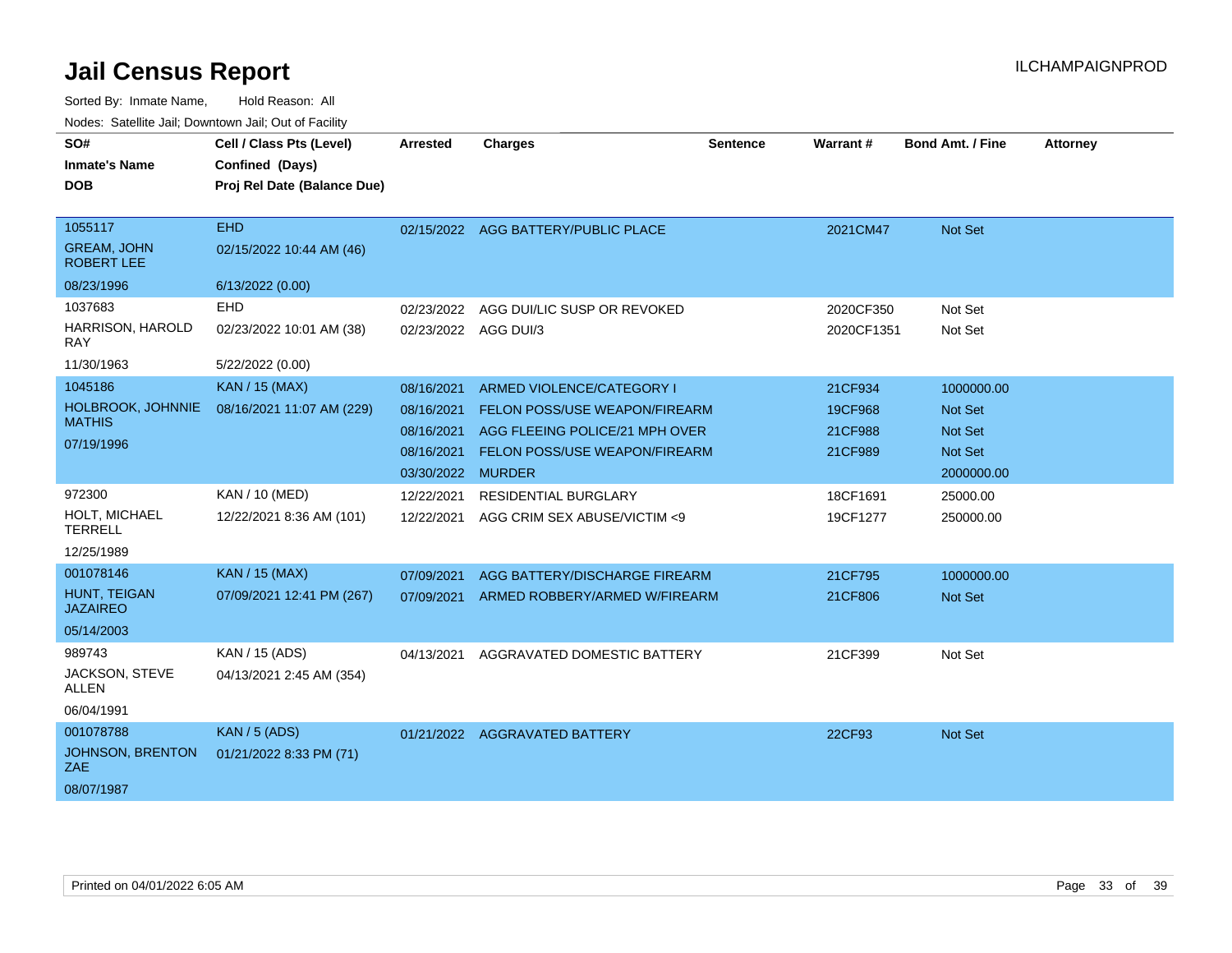Sorted By: Inmate Name, Hold Reason: All Nodes: Satellite Jail; Downtown Jail; Out of Facility

| SO#                                   | Cell / Class Pts (Level)                  | <b>Arrested</b>      | <b>Charges</b>                          | <b>Sentence</b> | <b>Warrant#</b> | <b>Bond Amt. / Fine</b> | <b>Attorney</b> |
|---------------------------------------|-------------------------------------------|----------------------|-----------------------------------------|-----------------|-----------------|-------------------------|-----------------|
| <b>Inmate's Name</b>                  | Confined (Days)                           |                      |                                         |                 |                 |                         |                 |
| <b>DOB</b>                            | Proj Rel Date (Balance Due)               |                      |                                         |                 |                 |                         |                 |
|                                       |                                           |                      |                                         |                 |                 |                         |                 |
| 57271                                 | <b>EHD</b>                                | 03/08/2022           | DRIVING RVK/SUSP DUI/SSS 4-9            |                 | 2021CF34        | Not Set                 |                 |
| <b>KEYS, CAPREE</b><br><b>REMONE</b>  | 03/08/2022 9:17 AM (25)                   | 03/08/2022           | DRIVING RVK/SUSP DUI/SSS 4-9            |                 | 2020CF1116      | <b>Not Set</b>          |                 |
| 11/23/1982                            | 9/3/2022 (0.00)                           |                      |                                         |                 |                 |                         |                 |
| 1064445                               | KAN / 15 (MAX)                            | 04/23/2021           | FELON POSS/USE FIREARM/PAROLE           |                 | 21CF899         | Not Set                 |                 |
| LARUE, TERENCE                        | 04/23/2021 11:18 AM (344)                 | 04/23/2021           | AGG DISCHARGE FIREARM/OCC VEH           |                 | 2021CF295       | 500000.00               |                 |
| <b>TRAMEL</b>                         |                                           | 04/23/2021           | POSSESS 15<100 GRAMS COCAINE            |                 | 19CF1052        | 10000.00                |                 |
| 12/23/1998                            |                                           |                      |                                         |                 |                 |                         |                 |
| 001078237                             | <b>KAN / 15 (ADS)</b>                     | 08/03/2021           | AGG DISCHARGE FIREARM/OCC VEH           |                 | 21CF928         | No Bond                 |                 |
| LAWS, TERON<br><b>RAMONTE</b>         | 08/03/2021 6:29 PM (242)                  |                      |                                         |                 |                 |                         |                 |
| 04/03/2001                            |                                           |                      |                                         |                 |                 |                         |                 |
| 001078470                             | KAN / 15 (MAX)                            | 10/10/2021           | MURDER/INTENT TO KILL/INJURE            |                 | 21CF1221        | Not Set                 |                 |
| LEE, AMAHRION<br><b>JA'MERE</b>       | 10/10/2021 1:23 PM (174)                  |                      |                                         |                 |                 |                         |                 |
| 11/05/2002                            |                                           |                      |                                         |                 |                 |                         |                 |
| 56792                                 | <b>KAN / 10 (MED)</b>                     | 02/02/2021           | ARMED HABITUAL CRIMINAL                 |                 | 2021CF141       | 500000.00               |                 |
| LILLARD, LAWRENCE<br><b>TYRONE</b>    | 02/02/2021 2:11 PM (424)                  | 02/22/2021           | DRIVING ON REVOKED LICENSE              |                 | 21TR426         | 5000.00                 |                 |
| 10/20/1982                            |                                           |                      |                                         |                 |                 |                         |                 |
| 40877                                 | <b>EHD</b>                                | 02/01/2022 AGG DUI/3 |                                         |                 | 2020CF986       | Not Set                 |                 |
| MABRY-HALL,<br><b>REBECCA SUE</b>     | 02/01/2022 9:32 AM (60)                   |                      |                                         |                 |                 |                         |                 |
| 03/21/1971                            | 5/1/2022 (0.00)                           |                      |                                         |                 |                 |                         |                 |
| 001078896                             | <b>KAN / 15 (MAX)</b>                     |                      | 03/01/2022 ARMED HABITUAL CRIMINAL      |                 | 22CF239         | <b>Not Set</b>          |                 |
| MANN, DAVID<br><b>WILBERT, Junior</b> | 03/01/2022 4:35 AM (32)                   |                      |                                         |                 |                 |                         |                 |
| 04/02/1976                            |                                           |                      |                                         |                 |                 |                         |                 |
| 1004137                               | KAN / 15 (MAX)                            |                      | 02/14/2022 AGG CRIM SEX ABUSE/VIC 13-17 |                 | 22CF165         | 250000.00               |                 |
|                                       | MCDONALD, DAVON D 02/14/2022 4:21 PM (47) |                      |                                         |                 |                 |                         |                 |

11/08/1992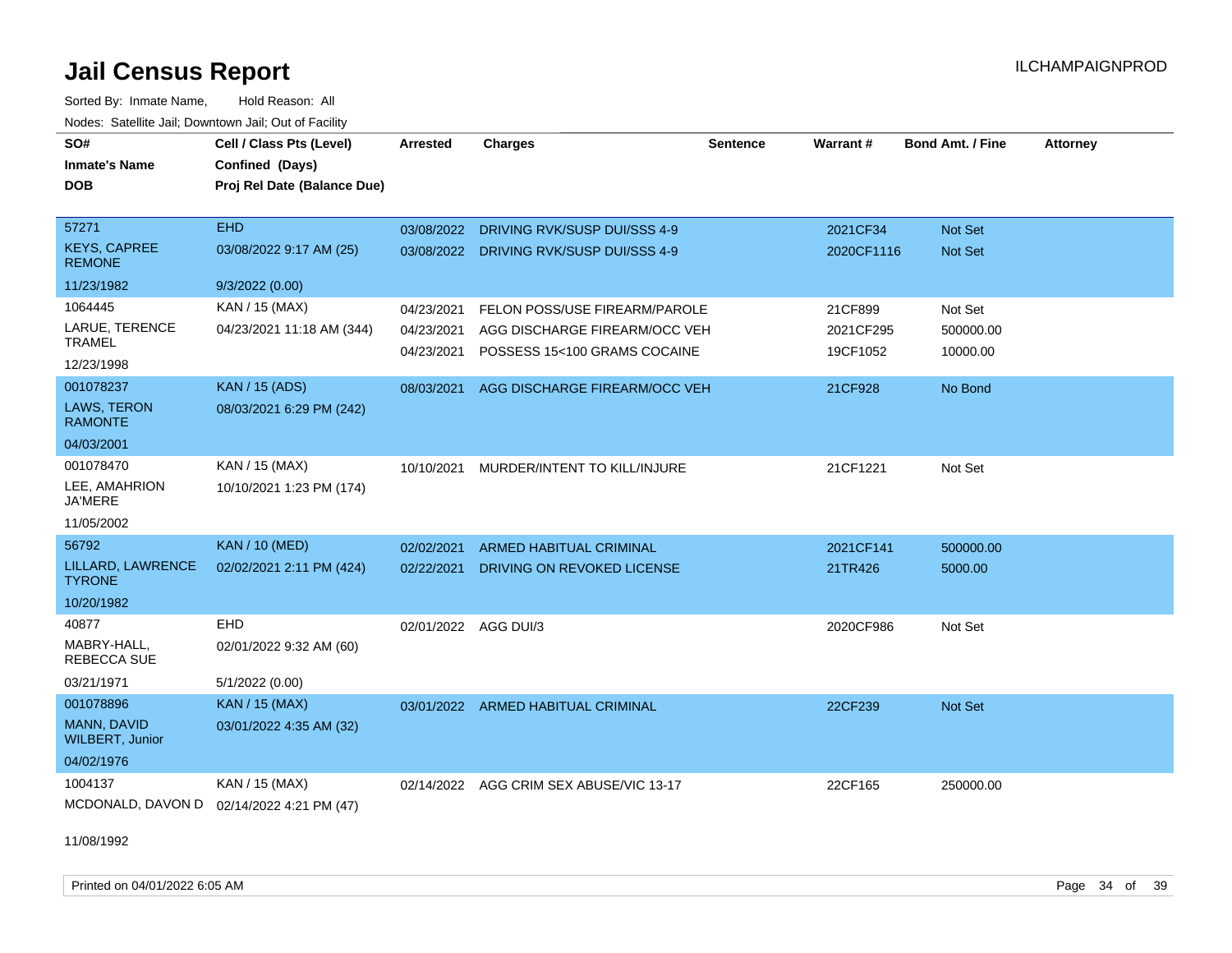Sorted By: Inmate Name, Hold Reason: All Nodes: Satellite Jail; Downtown Jail; Out of Facility

| voues. Salemie Jan, Downlown Jan, Out of Facility |                                               |                 |                                |                 |             |                         |                 |  |
|---------------------------------------------------|-----------------------------------------------|-----------------|--------------------------------|-----------------|-------------|-------------------------|-----------------|--|
| SO#                                               | Cell / Class Pts (Level)                      | <b>Arrested</b> | <b>Charges</b>                 | <b>Sentence</b> | Warrant#    | <b>Bond Amt. / Fine</b> | <b>Attorney</b> |  |
| <b>Inmate's Name</b>                              | Confined (Days)                               |                 |                                |                 |             |                         |                 |  |
| DOB.                                              | Proj Rel Date (Balance Due)                   |                 |                                |                 |             |                         |                 |  |
|                                                   |                                               |                 |                                |                 |             |                         |                 |  |
| 001078575                                         | <b>KAN / 10 (MED)</b>                         | 11/09/2021      | <b>GUNRUNNING</b>              |                 | 21CF1330    | 750000.00               |                 |  |
| <b>MCLAURIN, KEYON A</b>                          | 11/09/2021 12:41 PM (144)                     |                 |                                |                 |             |                         |                 |  |
| 11/19/2002                                        |                                               |                 |                                |                 |             |                         |                 |  |
| 1011046                                           | KAN / 15 (ADS)                                | 04/10/2021      | ATTEMPT (FIRST DEGREE MURDER)  |                 | 21CF392     | Not Set                 |                 |  |
| MILES, DARRION                                    | 04/11/2021 12:46 AM (356)                     | 03/24/2022      | MURDER                         |                 | 22CF346     | Not Set                 |                 |  |
| <b>ANTONIO KEVONTA</b>                            |                                               |                 |                                |                 |             |                         |                 |  |
| 03/18/1990                                        |                                               |                 |                                |                 |             |                         |                 |  |
| 001077278                                         | <b>KAN / 15 (MAX)</b>                         | 10/06/2020      | MURDER/INTENT TO KILL/INJURE   |                 | 2020CF146   | 2000000.00              |                 |  |
| MILLER, D'ANDRE                                   | 10/06/2020 12:49 PM (543)                     | 10/06/2020      | AGG FLEEING POLICE/21 MPH OVER |                 | 2019CF1171  | 50000.00                |                 |  |
| 09/08/1986                                        |                                               |                 |                                |                 |             |                         |                 |  |
| 001078712                                         | KAN / 10 (MED)                                | 12/23/2021      | AGG DISCH FIREARM/1ST AID PERS |                 | 21CF1581    | Not Set                 |                 |  |
| MONTGOMERY,<br>RASHARD MYKI                       | 12/23/2021 4:27 PM (100)                      |                 |                                |                 |             |                         |                 |  |
| 11/05/2001                                        |                                               |                 |                                |                 |             |                         |                 |  |
| 1026477                                           | <b>KAN / 15 (ADS)</b>                         | 09/21/2021      | AGG DISCHARGE FIREARM/OCC VEH  |                 | 21CF1138    | Not Set                 |                 |  |
| NEWBILL, DEVONTRE<br><b>LAMONT</b>                | 09/21/2021 2:27 AM (193)                      | 09/22/2021      | <b>PROBATION VIOLATION</b>     |                 | 20CF577     | Not Set                 |                 |  |
| 11/22/1993                                        |                                               |                 |                                |                 |             |                         |                 |  |
| 1072907                                           | <b>KAN</b>                                    | 07/14/2021      | ATTEMPT (FIRST DEGREE MURDER)  |                 | 2021-CF-832 | 2000000.00              |                 |  |
| NIKOLAEV, YEVGENIY                                | 07/14/2021 10:10 PM (262)                     | 07/14/2021      | CRIMINAL DAMAGE <\$500/SCHOOL  |                 | 2021CF840   | 5000.00                 |                 |  |
|                                                   |                                               |                 |                                |                 |             |                         |                 |  |
| 10/06/1983                                        |                                               |                 |                                |                 |             |                         |                 |  |
| 001078558                                         | <b>KAN / 10 (MED)</b>                         | 11/03/2021      | UNLAWFUL USE OF A WEAPON       |                 | 21CF1352    | Not Set                 |                 |  |
| PARRISH, DOMINIC<br><b>WALTER</b>                 | 11/03/2021 1:25 PM (150)                      |                 |                                |                 |             |                         |                 |  |
| 08/23/2001                                        |                                               |                 |                                |                 |             |                         |                 |  |
| 001078063                                         | KAN / 15 (MAX)                                | 06/15/2021      | AGG CRIM SEX ASSAULT/WEAPON    |                 | 2021CF678   | 1000000.00              |                 |  |
|                                                   | PERRY, ROBERT Junior 06/15/2021 4:37 PM (291) | 06/15/2021      | <b>ROBBERY</b>                 |                 | 2021CF159   | 25000.00                |                 |  |

12/21/1990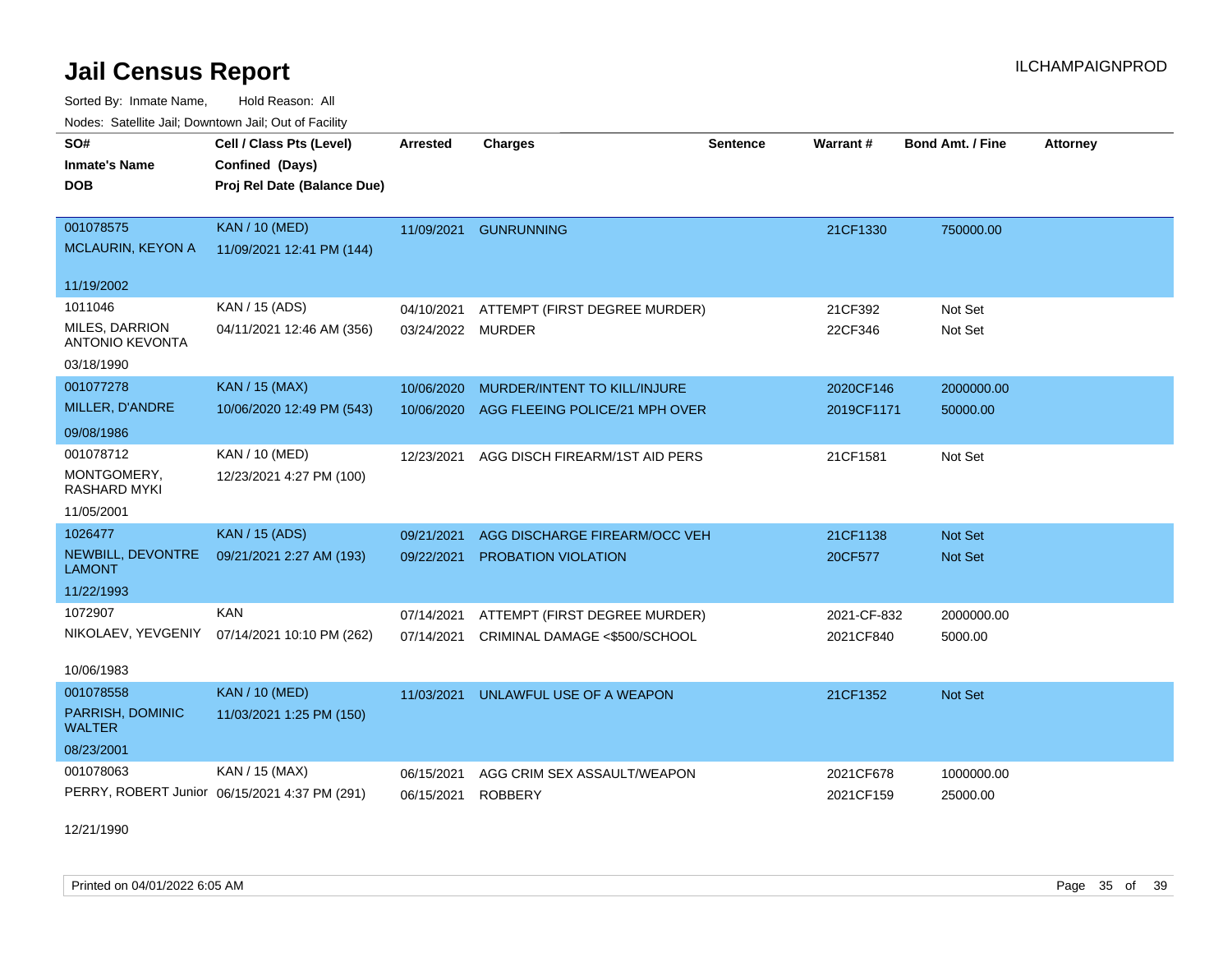Sorted By: Inmate Name, Hold Reason: All

Nodes: Satellite Jail; Downtown Jail; Out of Facility

| SO#<br><b>Inmate's Name</b><br><b>DOB</b>      | Cell / Class Pts (Level)<br>Confined (Days)<br>Proj Rel Date (Balance Due) | <b>Arrested</b> | <b>Charges</b>                   | <b>Sentence</b> | Warrant#    | <b>Bond Amt. / Fine</b> | <b>Attorney</b> |
|------------------------------------------------|----------------------------------------------------------------------------|-----------------|----------------------------------|-----------------|-------------|-------------------------|-----------------|
| 001078799<br>PURNELL, MARKISE<br><b>MONROE</b> | <b>KAN / 10 (MED)</b><br>01/27/2022 9:50 AM (65)                           | 01/27/2022      | FIREARM/FOID INVALID/NOT ELIG    |                 | 22CF116     | Not Set                 |                 |
| 07/13/2002                                     |                                                                            |                 |                                  |                 |             |                         |                 |
| 001077614                                      | KAN / 15 (MAX)                                                             | 01/17/2021      | ATTEMPT (FIRST DEGREE MURDER)    |                 | 21CF66      | Not Set                 |                 |
| <b>DEVON</b>                                   | ROBINSON, DONTRELL 01/17/2021 3:08 PM (440)                                |                 |                                  |                 |             |                         |                 |
| 09/22/2002                                     |                                                                            |                 |                                  |                 |             |                         |                 |
| 001077904                                      | <b>EHD</b>                                                                 | 03/30/2022      | <b>DUI INTOXICATING COMPOUND</b> |                 | 2021DT119   | Not Set                 |                 |
| ROSAS, ARIANA                                  | 03/30/2022 8:59 AM (3)                                                     |                 |                                  |                 |             |                         |                 |
| 02/15/1992                                     | 4/2/2022 (0.00)                                                            |                 |                                  |                 |             |                         |                 |
| 1061216                                        | KAN / 10 (MED)                                                             | 06/22/2021      | HOME INVASION/FIREARM            |                 | 21CF727     | Not Set                 |                 |
| RUNGE, ANDRE<br><b>MARSEAN</b>                 | 06/22/2021 4:42 PM (284)                                                   |                 |                                  |                 |             |                         |                 |
| 12/05/1997                                     |                                                                            |                 |                                  |                 |             |                         |                 |
| 650295                                         | <b>PIA / 50 (MAX)</b>                                                      | 04/22/2020      | <b>CRIMINAL SEXUAL ASSAULT</b>   |                 | 2020-CF407  | 750000.00               |                 |
| SANDAGE, JERALD                                | 04/22/2020 6:30 AM (710)                                                   | 04/22/2020      | <b>CRIMINAL SEXUAL ASSAULT</b>   |                 | 2020-CF408  | 750000.00               |                 |
| <b>EUGENE</b>                                  |                                                                            | 04/22/2020      | <b>CRIMINAL SEXUAL ABUSE</b>     |                 | 2020-CF409  | 750000.00               |                 |
| 06/07/1971                                     |                                                                            | 04/22/2020      | <b>CRIMINAL SEXUAL ASSAULT</b>   |                 | 2020-CF410  | 750000.00               |                 |
|                                                |                                                                            | 04/22/2020      | <b>OFFICIAL MISCONDUCT</b>       |                 | 2019-CF1811 | 25000.00                |                 |
| 59178                                          | KAN / 15 (MAX)                                                             | 12/13/2021      | AGG DISCHARGE FIREARM/OCC VEH    |                 | 21CF1274    | 1500000.00              |                 |
| SANDERS, MICHAEL<br>JEAN                       | 12/13/2021 4:17 PM (110)                                                   |                 |                                  |                 |             |                         |                 |
| 12/22/1967                                     |                                                                            |                 |                                  |                 |             |                         |                 |
| 001078704                                      | <b>KAN / 15 (MAX)</b>                                                      | 12/21/2021      | MURDER/INTENT TO KILL/INJURE     |                 | 21CF1575    | Not Set                 |                 |
| SHORTER, JAQUAN<br><b>MAURICE</b>              | 12/23/2021 1:23 AM (100)                                                   |                 |                                  |                 |             |                         |                 |
| 10/08/1998                                     |                                                                            |                 |                                  |                 |             |                         |                 |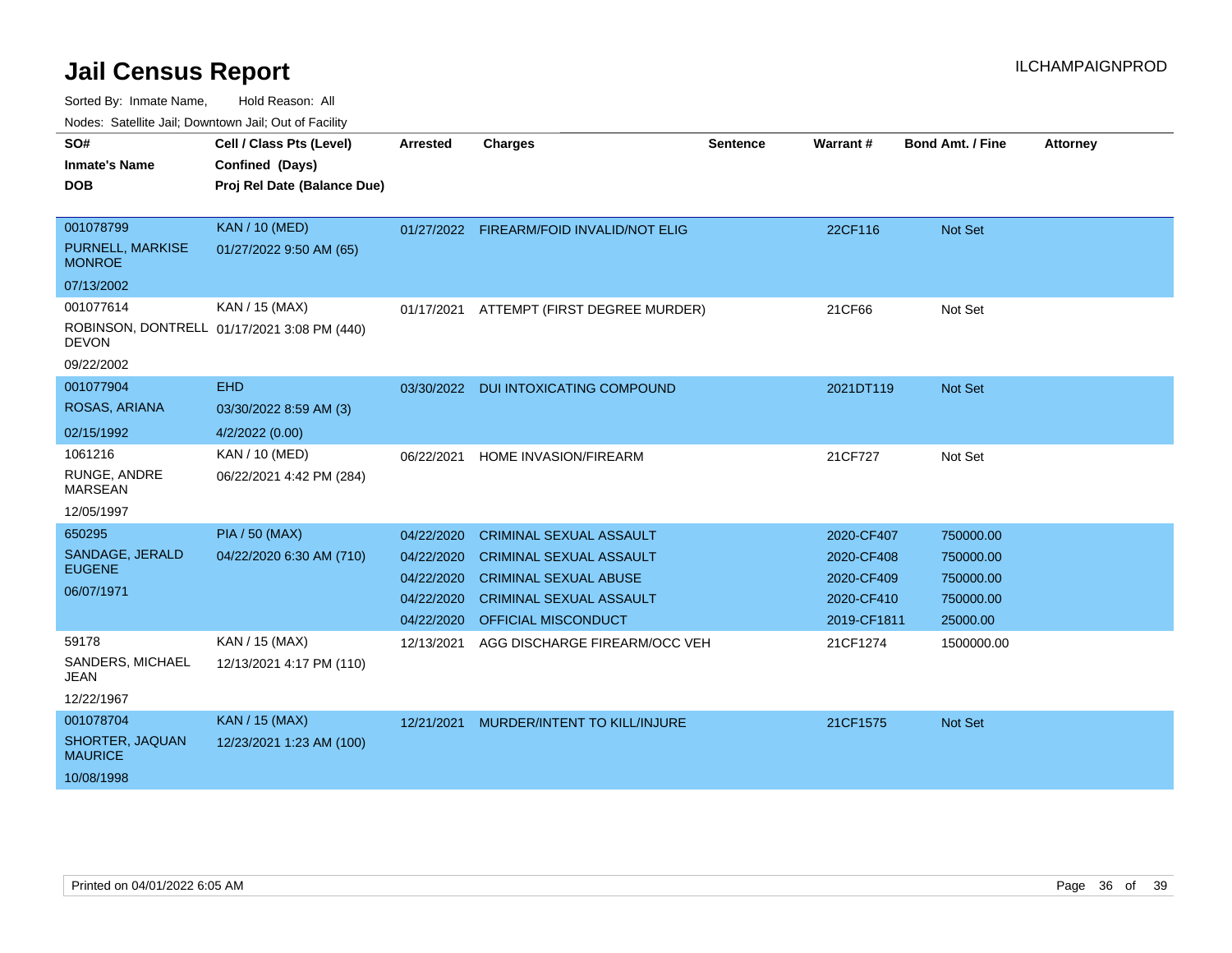| SO#<br><b>Inmate's Name</b><br><b>DOB</b> | Cell / Class Pts (Level)<br>Confined (Days)<br>Proj Rel Date (Balance Due) | <b>Arrested</b> | <b>Charges</b>                            | <b>Sentence</b> | <b>Warrant#</b> | <b>Bond Amt. / Fine</b> | <b>Attorney</b> |
|-------------------------------------------|----------------------------------------------------------------------------|-----------------|-------------------------------------------|-----------------|-----------------|-------------------------|-----------------|
| 1062194                                   | <b>KAN / 15 (MAX)</b>                                                      | 02/27/2020      | MURDER/OTHER FORCIBLE FELONY              |                 | 20CF-247        | 1000000.00              |                 |
| SIMMONS, MICHAEL<br>JAMAL                 | 02/27/2020 1:11 PM (765)                                                   |                 | 09/23/2020 AGG BATTERY/DISCHARGE FIREARM  |                 | 20CF1061        | Not Set                 |                 |
| 11/03/1997                                |                                                                            |                 |                                           |                 |                 |                         |                 |
| 1038158                                   | KAN / 10 (MED)                                                             | 02/04/2022      | CRIMINAL SEX ASSAULT/CONSENT              |                 | 22CF146         | Not Set                 |                 |
| SMITH, RASHAD<br><b>JARECE</b>            | 02/04/2022 11:42 PM (57)                                                   |                 |                                           |                 |                 |                         |                 |
| 09/16/1995                                |                                                                            |                 |                                           |                 |                 |                         |                 |
| 001077868                                 | <b>KAN / 15 (MAX)</b>                                                      | 04/21/2021      | ARMED ROBBERY/ARMED W/FIREARM             |                 | 21CF445         | Not Set                 |                 |
| SPEARMENT,<br><b>KENTRELL</b>             | 04/21/2021 9:48 PM (346)                                                   | 08/19/2021      | FLEEING/ATTEMPT ELUDE OFFICER             |                 | 2021TR1053      | 1000.00                 |                 |
| 01/21/2002                                |                                                                            |                 |                                           |                 |                 |                         |                 |
| 11979                                     | EHD                                                                        |                 | 01/11/2022 AGG FLEEING POLICE/21 MPH OVER |                 | 2021CF629       | Not Set                 |                 |
| STARK, JACK LYNN                          | 01/11/2022 10:13 AM (81)                                                   |                 |                                           |                 |                 |                         |                 |
| 12/31/1955                                | 4/9/2022 (0.00)                                                            |                 |                                           |                 |                 |                         |                 |
| 001078182                                 | EHD / 5 (MIN)                                                              | 12/20/2021      | DRIVING ON REVOKED LICENSE                |                 | 2021CF800       | No Bond                 |                 |
| <b>STRONG, KEVIN</b><br><b>GARDNER</b>    | 12/20/2021 4:34 PM (103)                                                   |                 |                                           |                 |                 |                         |                 |
| 02/12/1963                                | 6/18/2022 (0.00)                                                           |                 |                                           |                 |                 |                         |                 |
| 65920                                     | KAN / 15 (MAX)                                                             | 12/21/2021      | ARMED ROBBERY/ARMED W/FIREARM             |                 | 21CF1543        | 100000.00               |                 |
| TAPSCOTT,<br><b>CORNELIUS</b>             | 12/21/2021 10:57 PM (102)                                                  |                 |                                           |                 |                 |                         |                 |
| 07/14/1985                                |                                                                            |                 |                                           |                 |                 |                         |                 |
| 1046632                                   | <b>KAN / 15 (MAX)</b>                                                      | 09/14/2021      | ARMED VIOLENCE/CATEGORY II                |                 | 21CF912         | 750000.00               |                 |
|                                           | TATE, JAVON MARQUIS 09/14/2021 12:10 PM (200)                              |                 |                                           |                 |                 |                         |                 |
| 08/10/1996                                |                                                                            |                 |                                           |                 |                 |                         |                 |
| 1033031                                   | KAN / 15 (MAX)                                                             | 08/19/2020      | *AGG BATTERY W/FIREARM/PERSON             |                 | 2020-CF923      | 500000.00               |                 |
| TOMS, ANDREW<br><b>CHUCKY</b>             | 08/19/2020 5:59 PM (591)                                                   |                 |                                           |                 |                 |                         |                 |
| 09/28/1978                                |                                                                            |                 |                                           |                 |                 |                         |                 |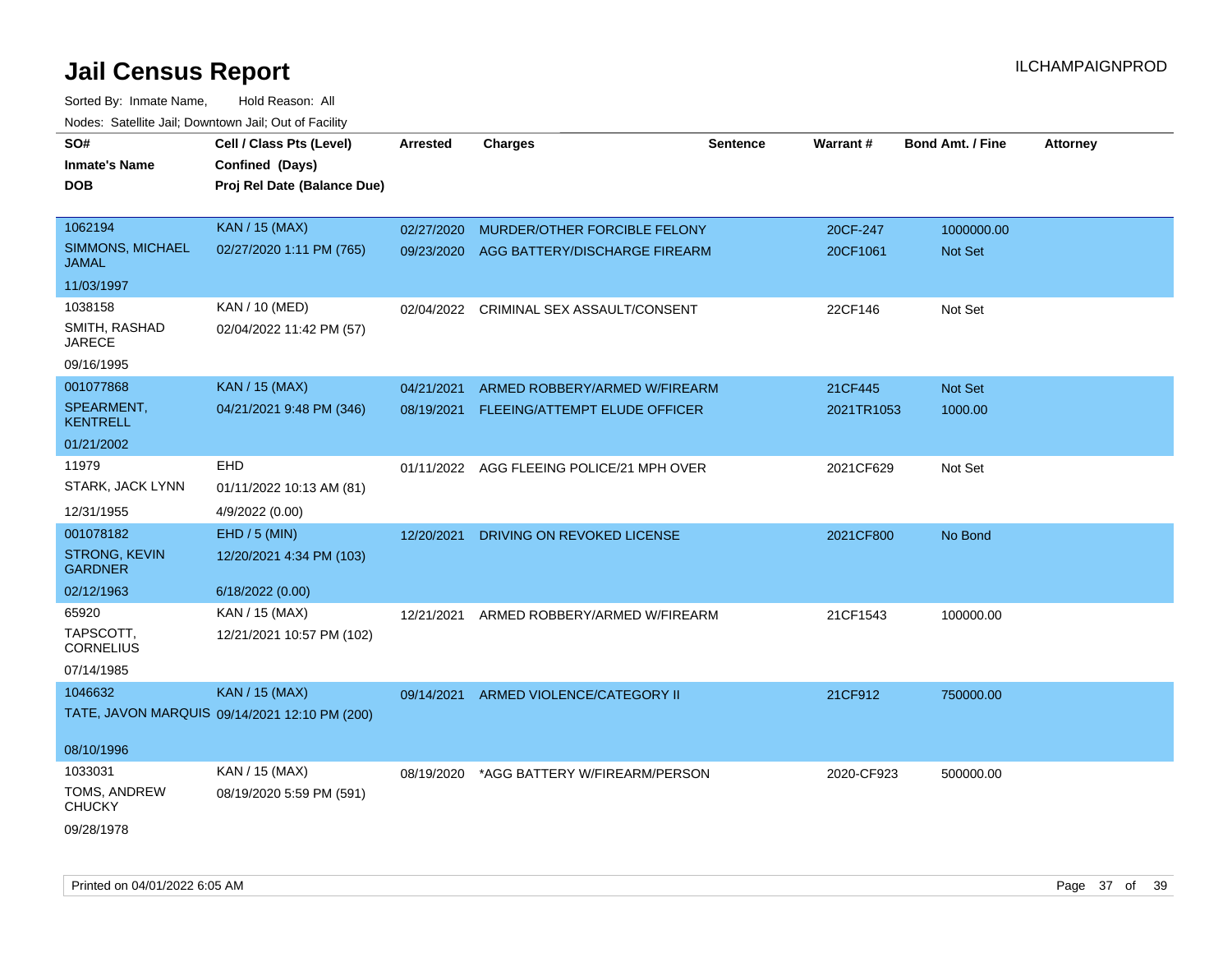| SO#                                  | Cell / Class Pts (Level)    | <b>Arrested</b> | <b>Charges</b>                       | <b>Sentence</b> | <b>Warrant#</b> | <b>Bond Amt. / Fine</b> | <b>Attorney</b> |
|--------------------------------------|-----------------------------|-----------------|--------------------------------------|-----------------|-----------------|-------------------------|-----------------|
| <b>Inmate's Name</b>                 | Confined (Days)             |                 |                                      |                 |                 |                         |                 |
| <b>DOB</b>                           | Proj Rel Date (Balance Due) |                 |                                      |                 |                 |                         |                 |
|                                      |                             |                 |                                      |                 |                 |                         |                 |
| 1004142                              | <b>KAN / 15 (MAX)</b>       | 10/27/2021      | POSSESSION OF METH/15<100GRAMS       |                 | 2021CF1298      | 1500000.00              |                 |
| TOY, KAYON LARENZ                    | 10/22/2021 1:01 PM (162)    |                 |                                      |                 |                 |                         |                 |
| 09/12/1991                           |                             |                 |                                      |                 |                 |                         |                 |
| 001078386                            | KAN / 10 (MED)              | 09/14/2021      | POSSESSION OF STOLEN FIREARM         | 3y (DOC)        | 2021CF1099      | No Bond                 |                 |
| TURNER, AMARIO                       | 09/14/2021 11:42 PM (200)   |                 |                                      |                 |                 |                         |                 |
| 09/23/2002                           |                             |                 |                                      |                 |                 |                         |                 |
| 961786                               | <b>KAN / 15 (ADS)</b>       |                 | 01/24/2022 ARMED HABITUAL CRIMINAL   |                 | 22CF104         | Not Set                 |                 |
| <b>WARREN, DESIE</b><br><b>ARNEZ</b> | 01/24/2022 7:23 AM (68)     |                 |                                      |                 |                 |                         |                 |
| 04/28/1988                           |                             |                 |                                      |                 |                 |                         |                 |
| 1062558                              | KAN / 10 (MED)              | 10/02/2021      | FELON POSS/USE WEAPON/FIREARM        |                 | 21CF1185        | Not Set                 |                 |
| WELLS, JIAMANTE<br><b>AMORE</b>      | 10/02/2021 8:29 PM (182)    |                 |                                      |                 |                 |                         |                 |
| 09/02/1995                           |                             |                 |                                      |                 |                 |                         |                 |
| 1002033                              | <b>KAN / 15 (MAX)</b>       | 09/08/2021      | DRIVING ON SUSPENDED LICENSE         |                 | 2019-TR-11944   | 5000.00                 |                 |
| <b>WEST, ANTONIO</b>                 | 09/08/2021 11:01 PM (206)   | 09/08/2021      | ARMED ROBBERY/ARMED W/FIREARM        |                 | 2020-CF-1406    | 500000.00               |                 |
| <b>DEONTA</b>                        |                             | 09/08/2021      | AGG UNLAWFUL USE OF WEAPON/VEH       |                 | 2021-CF-AWOW    | <b>Not Set</b>          |                 |
| 04/15/1992                           |                             | 09/08/2021      | <b>OBSTRCT JUSTICE/LEAVE STATE</b>   |                 | 2021-CF-AWOW    | <b>Not Set</b>          |                 |
|                                      |                             | 09/08/2021      | ARMED VIOLENCE/CATEGORY I            |                 | 2021-CF-AWOW    | Not Set                 |                 |
| 1022068                              | KAN / 15 (ADS)              | 10/10/2021      | FELON POSS/USE WEAPON/FIREARM        |                 | 21CF1212        | Not Set                 |                 |
| <b>WILKINS, MICHAEL</b><br>CARL      | 10/10/2021 5:07 AM (174)    |                 |                                      |                 |                 |                         |                 |
| 07/10/1992                           |                             |                 |                                      |                 |                 |                         |                 |
| 001078709                            | <b>KAN / 15 (MAX)</b>       |                 | 12/22/2021 ARMED VIOLENCE/CATEGORY I |                 | 21CF1586        | <b>Not Set</b>          |                 |
| <b>WILLIAMS, DAVID LEE</b>           | 12/22/2021 11:00 AM (101)   |                 |                                      |                 |                 |                         |                 |
| 12/18/1989                           |                             |                 |                                      |                 |                 |                         |                 |